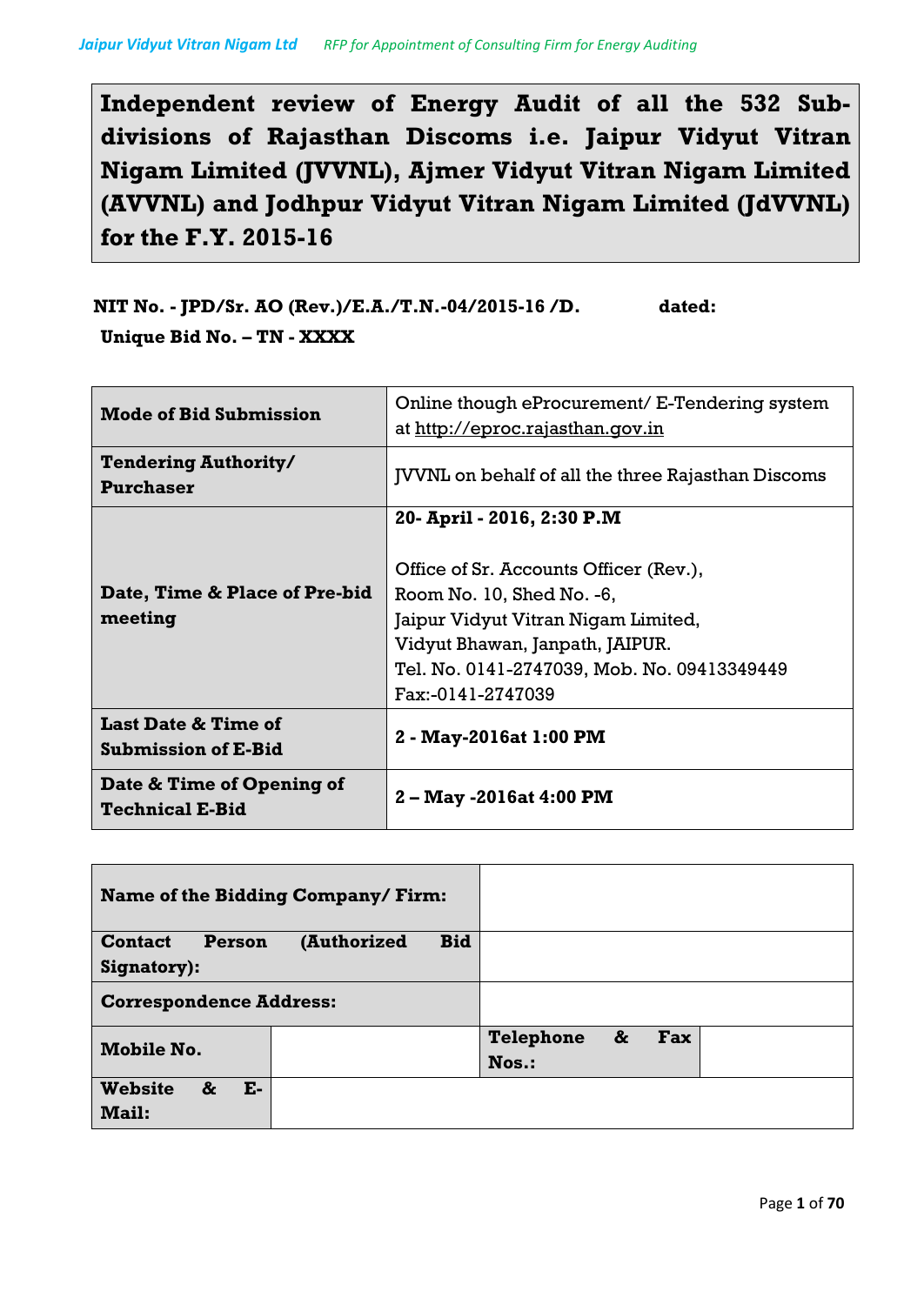### **Agreement** The Agreement to be signed between the successful bidder and JVVNL **Affiliates "Affiliates"**means with respect to a Person, any Person that directly or indirectly through one or more intermediaries, controls, is controlled by or is under common control with such first Person. **"Control"** and, with correlative meanings, the terms **"controlled by"** and **"under common control with"** mean (a) the power to direct the management or policies of a Person, whether through ownership of voting securities or by contract relating to voting rights or corporate governance, resolution, regulation or otherwise, or (b) to own 50% or more of the outstanding voting securities or other ownership interest of such Person. "Person" means any juristic person. **Authorized Signatory** The bidder's representative/officer vested (explicitly, implicitly, or through conduct) with the powers to commit the authorizing organization to a binding agreement. Also called signing officer/ authority having the Power of Attorney (PoA) from the competent authority of the respective bidding firm. **Bidder / Tenderer** "Bidder" means any firm/ auditing/advisory agency/ company/vendor, either a sole bidder or a consortium of companies responding to Invitation for Bids / Request for Proposal / Notice Inviting Tender and which is participating in the Bid. In case of consortium, lead bidder and consortium members both will be jointly and severely responsible. **Bidding Consortium Fidding Consortium**" shall refer to every Consortium Member collectively. **Bidding Documents "Bidding Documents"** refers to this RFP and the Contract collectively. **CMC** Contract Monitoring Committee **Coercive Practices** "**Coercive Practices**" means harming or threatening to harm, directly or indirectly, persons, or their property to influence their participation in a bidding process, or affect the execution of a contract. **Collusive Practices** "**Collusive Practices**" means a scheme or arrangement between two or more Bidders, with or without the knowledge of the Discom, designed to influence the action of any party in a bidding process or the execution of a contract.

### **ABBREVIATIONS & DEFINITIONS**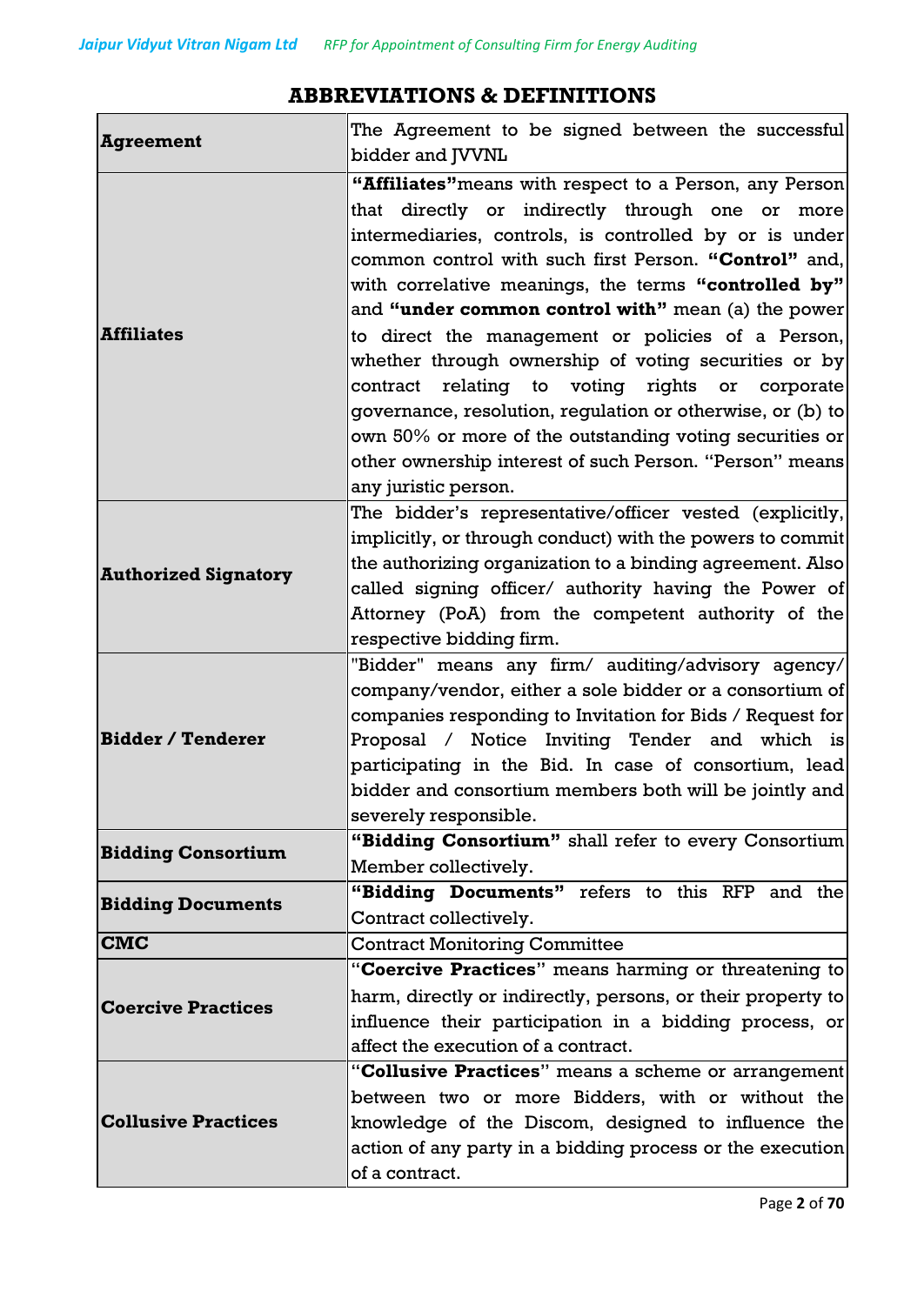| <b>Company or Companies</b> | "Company" or "Companies" shall refer to a company                 |  |
|-----------------------------|-------------------------------------------------------------------|--|
|                             | within the meaning of the Companies Act, 2013;                    |  |
|                             | "Consumer" will have the same meaning as that of                  |  |
|                             | "consumer" defined in the Electricity Act 2003 i.e. any           |  |
|                             | person who is supplied with electricity for his own use by        |  |
|                             | a licensee or the Government or by any other person               |  |
| Consumer                    | engaged in the business of supplying electricity to the           |  |
|                             | public under the Act or any other law for the time being          |  |
|                             | in force and includes any person whose premises are for           |  |
|                             | the time being connected for the purpose of receiving             |  |
|                             | electricity with the works of a licensee, the Government          |  |
|                             | or such other person, as the case may be.                         |  |
| <b>Consulting Firm</b>      | "Consulting Firm" means Advisory/Auditing Firms                   |  |
|                             | The "Contract" means a legally enforceable agreement              |  |
| <b>Contract</b>             | entered into between JVVNL and the selected bidder(s)             |  |
|                             | with mutual obligations.                                          |  |
|                             | "Core Sales Turnover" means sales from the normal                 |  |
| <b>Core Sales Turnover</b>  | and continued businesses in a twelve months period and            |  |
|                             | excludes any extra-ordinary income and other income.              |  |
|                             | "Contract Price" means the price payable to the                   |  |
| <b>Contract Price</b>       | Consulting Firm as specified in the Contract, subject to          |  |
|                             | such adjustments & additions thereto or deductions                |  |
|                             | therefrom, as may be made pursuant to the Contract.               |  |
|                             | <b>Practice</b> " means<br>"Corrupt<br>the<br>offering,<br>giving |  |
| <b>Corrupt Practice</b>     | receiving, or soliciting, directly or indirectly, of anything     |  |
|                             | of value to influence the action of any party in the bidding      |  |
|                             | process or the execution of a contract.                           |  |
| <b>Day</b>                  | "Day" means a Calendar day                                        |  |
|                             | "Discom" means the entity receiving the works or                  |  |
|                             | services i.e Power distribution companies of Rajasthan            |  |
| <b>Discom</b>               | viz. Jaipur Vidyut Vitran Nigam Limited (JVVNL), Ajmer            |  |
|                             | Vidyut Vitran Nigam Limited (AVVNL) and Jodhpur                   |  |
|                             | Vidyut Vitran Nigam Limited (JdVVNL). Also referred to            |  |
|                             | as "Rajasthan Discoms".                                           |  |
| <b>EMD</b>                  | <b>Earnest Money Deposit</b>                                      |  |
| GoR                         | Government of Rajasthan                                           |  |
| <b>GST</b>                  | Goods and Service Tax which may be levied during the              |  |
|                             | currency of the contract subject to gazette notification.         |  |
| <b>INR</b>                  | <b>Indian Rupee</b>                                               |  |
| <b>ITB</b>                  | <b>Instruction to Bidders</b>                                     |  |
| LD                          | <b>Liquidated Damages</b>                                         |  |
| LoI                         | "Letter of Intent" or "LOI" shall mean the letter to be           |  |
|                             | issued by the Discom to the Bidder who has been                   |  |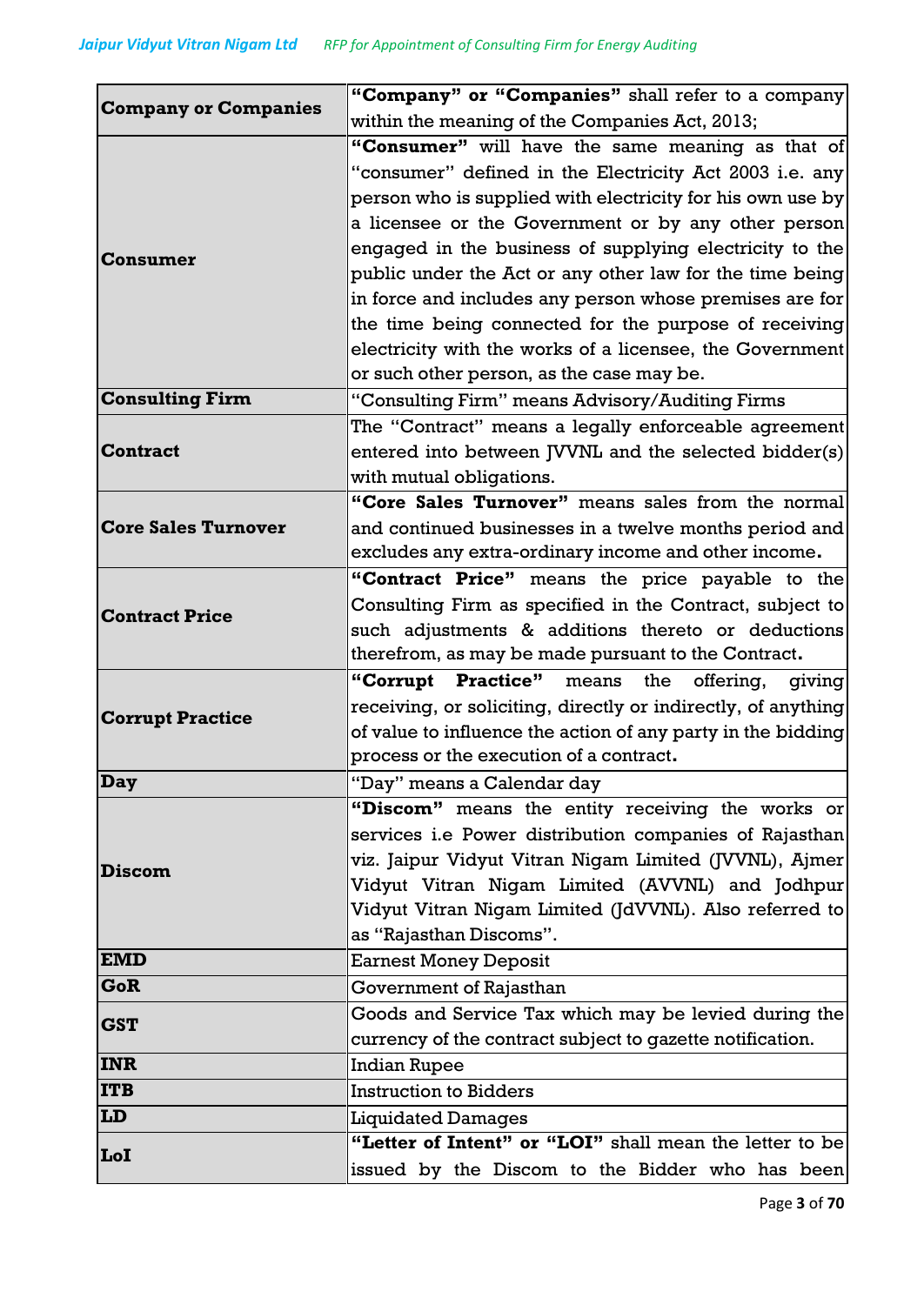|                                  | identified as the selected/successful Bidder for the award                                                                                                                                                                                 |  |  |  |
|----------------------------------|--------------------------------------------------------------------------------------------------------------------------------------------------------------------------------------------------------------------------------------------|--|--|--|
|                                  | of the Contract.                                                                                                                                                                                                                           |  |  |  |
| <b>MIS</b>                       | <b>Management Information System</b>                                                                                                                                                                                                       |  |  |  |
| <b>Month</b>                     | Month refers to calendar month                                                                                                                                                                                                             |  |  |  |
| <b>NIT</b>                       | <b>Notice Inviting Tender</b>                                                                                                                                                                                                              |  |  |  |
| <b>PAN</b>                       | <b>Permanent Account Number</b>                                                                                                                                                                                                            |  |  |  |
| <b>PBG</b>                       | Performance Bank Guarantee                                                                                                                                                                                                                 |  |  |  |
| Parastatal                       | Organizations Owned or Controlled, wholly or partially                                                                                                                                                                                     |  |  |  |
|                                  | by the government                                                                                                                                                                                                                          |  |  |  |
| <b>PC</b>                        | <b>Procurement Committee</b>                                                                                                                                                                                                               |  |  |  |
| Project                          | "Project" refers to the provision of Energy Auditing and                                                                                                                                                                                   |  |  |  |
|                                  | other associated services.                                                                                                                                                                                                                 |  |  |  |
|                                  | The "Project Site", wherever applicable, means the                                                                                                                                                                                         |  |  |  |
| <b>Project Site</b>              | designated place or places where the<br>project                                                                                                                                                                                            |  |  |  |
|                                  | implementation is to be carried out.                                                                                                                                                                                                       |  |  |  |
| <b>PSD</b>                       | <b>Performance Security Deposit</b>                                                                                                                                                                                                        |  |  |  |
| Employer/Discom/                 | Person or entity that is a recipient of a works and services                                                                                                                                                                               |  |  |  |
| Procuring                        | provided by the Selected Bidder under a purchase order                                                                                                                                                                                     |  |  |  |
| <b>Entity/Purchaser/</b>         | or contract of sale .JVVNL & AVVNL & JdVVNL in this RFP                                                                                                                                                                                    |  |  |  |
| Tendering                        | document.                                                                                                                                                                                                                                  |  |  |  |
| <b>Authority/Buyer</b>           |                                                                                                                                                                                                                                            |  |  |  |
| "Qualifying                      | "Qualifying Requirement" or "QR"refers to the                                                                                                                                                                                              |  |  |  |
| Requirement",                    | preliminary requirements which must be satisfied by a                                                                                                                                                                                      |  |  |  |
| "Qualification                   | Bidder to participate in the bidding process initiated by                                                                                                                                                                                  |  |  |  |
| Requirement" or "QR"             | this RFP.                                                                                                                                                                                                                                  |  |  |  |
|                                  | Request for Proposal, an early stage in bidding process,                                                                                                                                                                                   |  |  |  |
| <b>RFP</b>                       | issuing an invitation for bidders, through a bidding                                                                                                                                                                                       |  |  |  |
|                                  | process, to submit a proposal on a specific commodity or                                                                                                                                                                                   |  |  |  |
|                                  | service.                                                                                                                                                                                                                                   |  |  |  |
|                                  | "Services" means the services to be delivered by the                                                                                                                                                                                       |  |  |  |
| <b>Services</b>                  | successful bidder and as required to run the project                                                                                                                                                                                       |  |  |  |
|                                  | successfully as per the contract. A service is the                                                                                                                                                                                         |  |  |  |
|                                  | intangible equivalent of an economic good. It involves all<br>the services mentioned in "Scope of Work".                                                                                                                                   |  |  |  |
| <b>Consulting Firm/Vendor/</b>   |                                                                                                                                                                                                                                            |  |  |  |
| Successful Bidder/               | The bidder who will be finally selected and who gets into                                                                                                                                                                                  |  |  |  |
| <b>Service Provider/Selected</b> | an agreement with the Discom for completing the                                                                                                                                                                                            |  |  |  |
| <b>Bidder</b>                    | services/ work mentioned in this bidding document.                                                                                                                                                                                         |  |  |  |
|                                  |                                                                                                                                                                                                                                            |  |  |  |
|                                  |                                                                                                                                                                                                                                            |  |  |  |
|                                  |                                                                                                                                                                                                                                            |  |  |  |
|                                  |                                                                                                                                                                                                                                            |  |  |  |
|                                  | this document as "SOW"                                                                                                                                                                                                                     |  |  |  |
| <b>SOW</b>                       | "Scope of Work" or "SOW" refers to the detailed<br>responsibilities of the Consulting Firm and the Discom(s)<br>vis-à-vis the Project, to be fully detailed in the Contract in<br>conformity with the works/responsibilities identified in |  |  |  |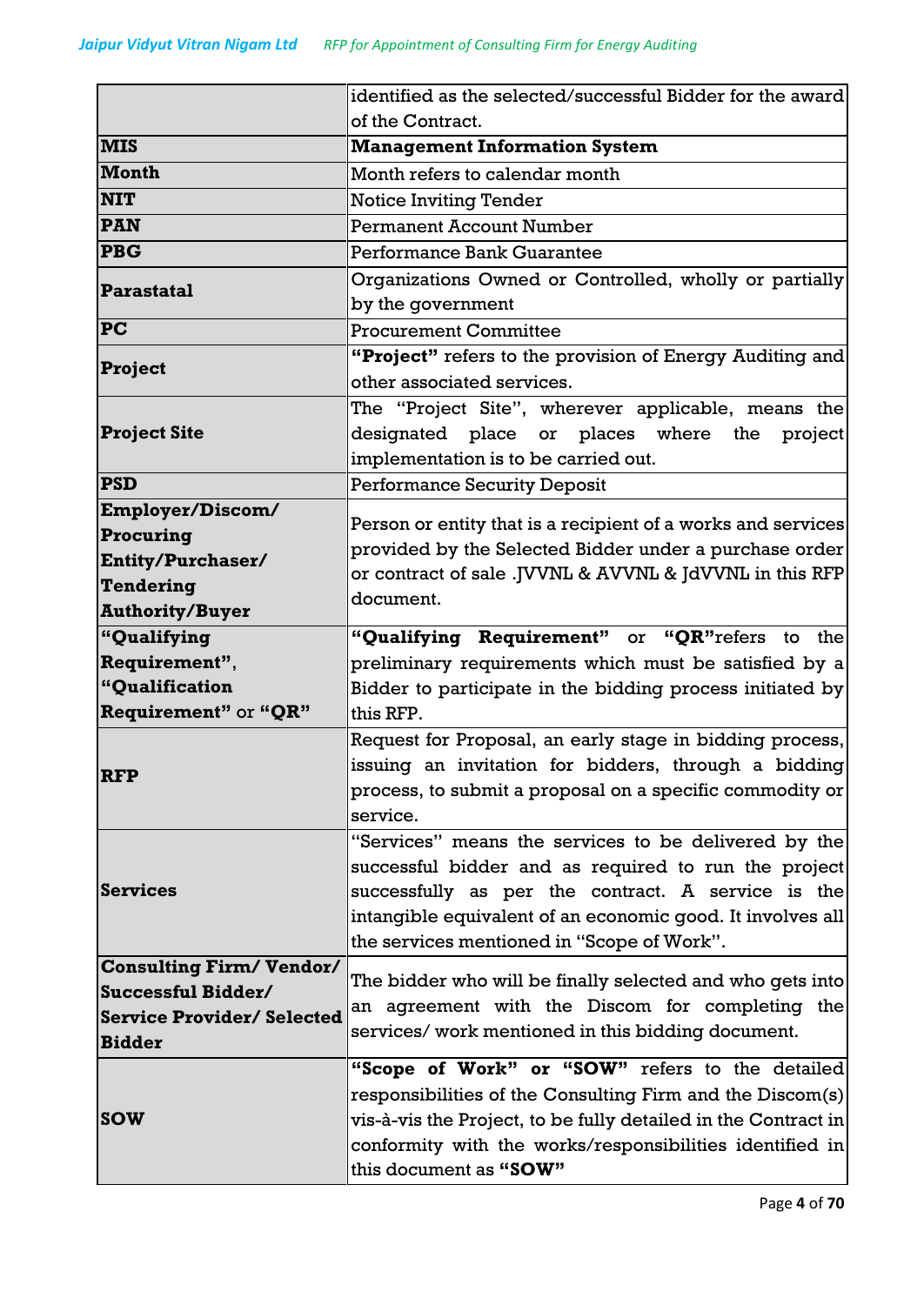#### *Jaipur Vidyut Vitran Nigam Ltd RFP for Appointment of Consulting Firm for Energy Auditing*

| <b>State Government</b> | Government of Rajasthan          |  |
|-------------------------|----------------------------------|--|
| <b>TC</b>               | <b>Technical Committee</b>       |  |
| <b>TIN</b>              | Tax Identification Number        |  |
| <b>VAT</b>              | Value Added Tax                  |  |
| WO/PO                   | Work Order/ Purchase Order       |  |
| <b>QCBS</b>             | Quality cum Cost Based Selection |  |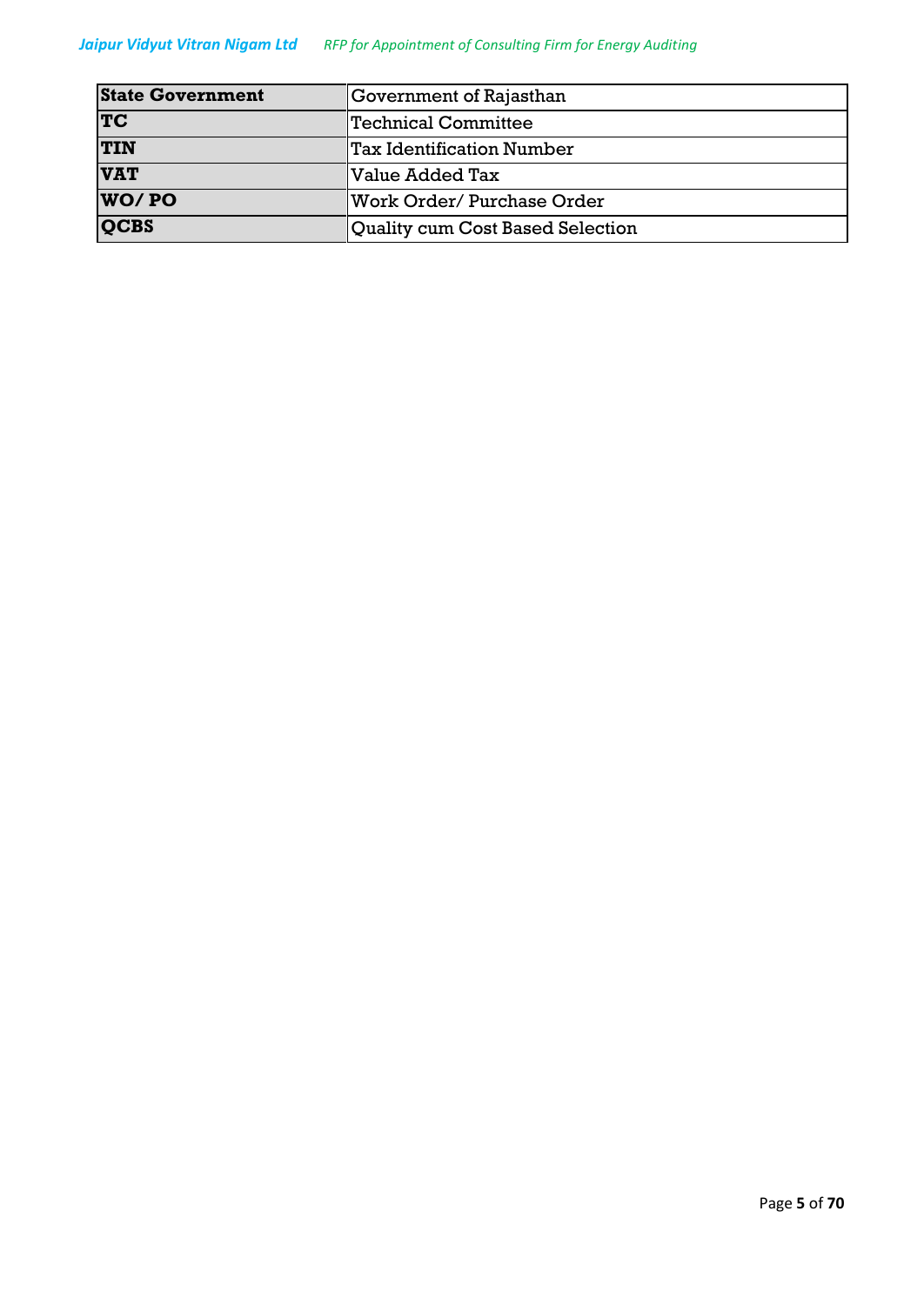# **A.INVITATION FOR BIDS (IFB) AND NOTICE INVITING BID**

NIT Reference No. **JPD/Sr. AO (Rev.)/2015-16/E.A./T.N.-04/2015-16** Unique Bid No. ……………………………………..

| Name & Address of the<br><b>Discom</b>                              | • Name: Jaipur Vidyut Vitran Nigam Ltd. (on behalf of<br><b>Rajasthan Distribution Companies)</b><br>• Office of Sr. Accounts Officer (Rev.),<br>Room No. 10, Shed No. -6,<br>Jaipur Vidyut Vitran Nigam Limited,<br>Vidyut Bhawan, Janpath, JAIPUR.<br>Tel. No. 0141-2747039, Mob. No. 09413349449<br>Fax:-0141-2747039 |  |  |  |
|---------------------------------------------------------------------|--------------------------------------------------------------------------------------------------------------------------------------------------------------------------------------------------------------------------------------------------------------------------------------------------------------------------|--|--|--|
|                                                                     | Name: Mr. Khem Chandra<br>$\bullet$                                                                                                                                                                                                                                                                                      |  |  |  |
| Name & Address of the<br><b>Project Officer In-charge</b><br>(POIC) | Designation: Office of Sr. Accounts Officer (Rev.),<br>Room No. 10, Shed No. -6,<br>Jaipur Vidyut Vitran Nigam Limited,<br>Vidyut Bhawan, Janpath, JAIPUR.<br>Tel. No. 0141-2747039, Mob. No. 09413349449<br>Fax:-0141-2747039<br>$Email - coastr@jvvnl.in$                                                              |  |  |  |
| <b>Subject Matter of Work</b>                                       | Contract document for Independent review of Energy<br>Audit of all the 532 Sub-divisions of Rajasthan Discoms i.e.<br>Jaipur Ajmer Vidyut Vitran Nigam Limited (JVVNL), Ajmer<br>Vidyut Vitran Nigam Limited (AVVNL) and Jodhpur Vidyut                                                                                  |  |  |  |
|                                                                     | Vitran Nigam Limited (JdVVNL) for the F.Y. 2015-16                                                                                                                                                                                                                                                                       |  |  |  |
| <b>Bid Procedure</b>                                                | Single-stage Two part (envelop) open competitive e-Bid<br>procedure at http://eproc.rajasthan.qov.in                                                                                                                                                                                                                     |  |  |  |
| <b>Bid Evaluation Criteria</b><br>(Selection Method)                | <b>Quality Cost Based Selection (QCBS)</b>                                                                                                                                                                                                                                                                               |  |  |  |
|                                                                     | • Websites: http://eproc.rajasthan.qov.in                                                                                                                                                                                                                                                                                |  |  |  |
|                                                                     | • Tender Document Fees of Rs 1,000/- (Rupees<br>One<br>Thousand Only)                                                                                                                                                                                                                                                    |  |  |  |
| <b>Websites for</b>                                                 | The Banker's Cheque/ Demand Draft should be drawn in                                                                                                                                                                                                                                                                     |  |  |  |
| downloading Bidding                                                 | favour of "Accounts Officer (Cash), JVVNL" payable at                                                                                                                                                                                                                                                                    |  |  |  |
| Document,                                                           | "Jaipur" from any Scheduled Commercial Bank.                                                                                                                                                                                                                                                                             |  |  |  |
| Corrigendum's,                                                      | • RISL Processing Fees of Rs 1,000/- (Rupees One                                                                                                                                                                                                                                                                         |  |  |  |
| <b>Addendums etc.</b>                                               | Thousand Only)                                                                                                                                                                                                                                                                                                           |  |  |  |
|                                                                     | The Banker's Cheque/ Demand Draft should be drawn in                                                                                                                                                                                                                                                                     |  |  |  |
|                                                                     | favour of "M.D., RISL, Jaipur" payable at "Jaipur" from                                                                                                                                                                                                                                                                  |  |  |  |
|                                                                     | any Scheduled Commercial Bank.                                                                                                                                                                                                                                                                                           |  |  |  |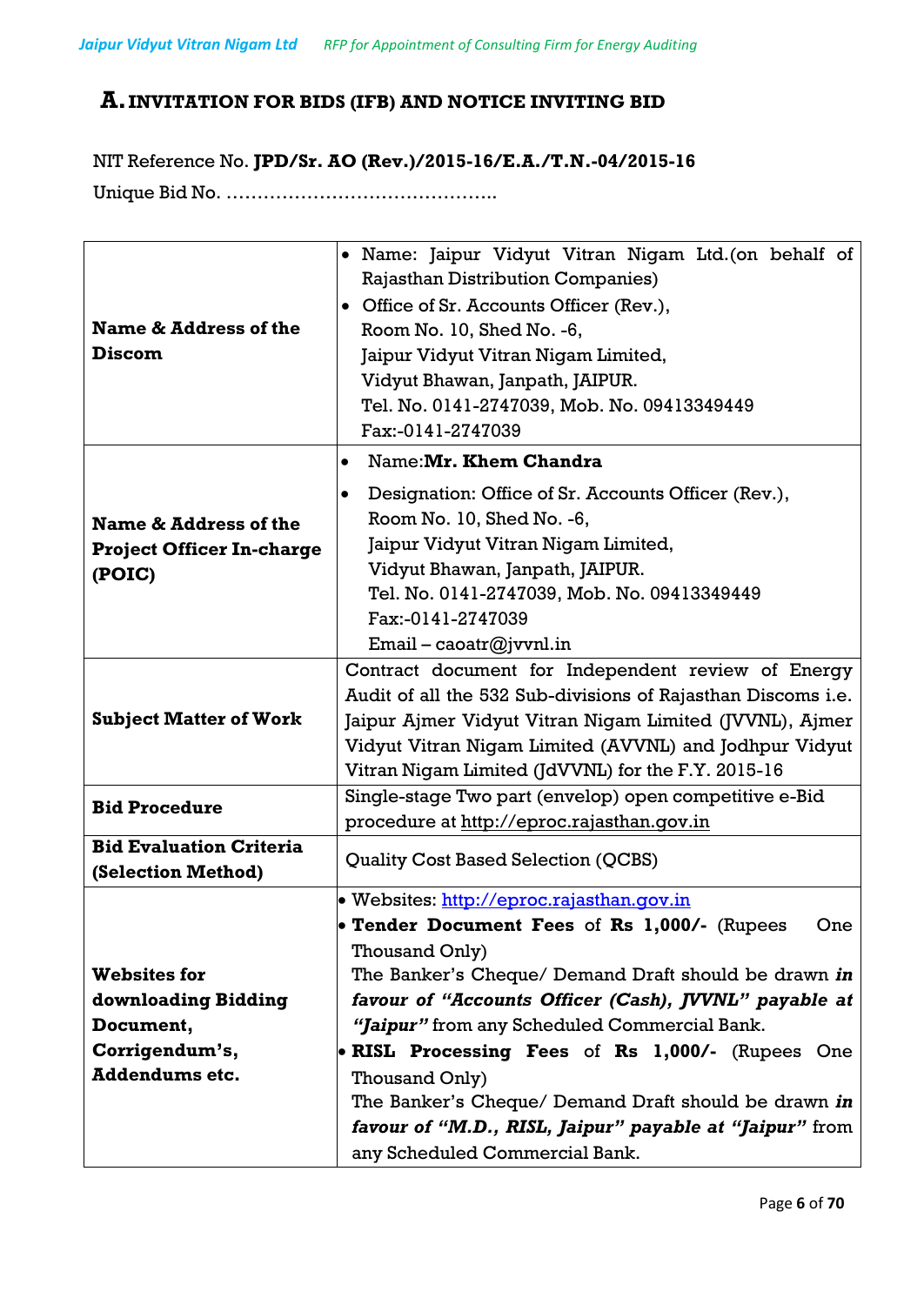|                                  | Amount (INR): 6,00,000 /- (Six Lakh Only)                    |  |  |
|----------------------------------|--------------------------------------------------------------|--|--|
| <b>Bid Security (EMD) and</b>    | • Mode of Payment for Bid Security: The Banker's Cheque/     |  |  |
|                                  | Demand Draft/ Bank guarantee should be drawn in favour       |  |  |
| <b>Mode of Payment</b>           | of "Accounts Officer (Cash), JVVNL" payable at "Jaipur"      |  |  |
|                                  | from any Scheduled Commercial Bank.                          |  |  |
| <b>Period of Sale of Bidding</b> |                                                              |  |  |
| <b>Document (Start/End</b>       | Start Date: 11.04.2016 (6:00 PM)                             |  |  |
| Date)                            | End Date:01.05.2016 (6:00 PM)                                |  |  |
| Date/Time/Place of Pre-          | 20.04.2016 (2:30 PM)                                         |  |  |
| bid Meeting                      |                                                              |  |  |
| <b>Manner, Start/ End Date</b>   | Manner: Online ate-Procurement website                       |  |  |
| for the submission of            | (http://eproc.rajasthan.gov.in)                              |  |  |
| <b>Bids</b>                      | • End Date: $02.05.2016$ (1:00 PM)                           |  |  |
| <b>Submission of Banker's</b>    |                                                              |  |  |
| <b>Cheque/Demand Draft /</b>     |                                                              |  |  |
| <b>Bank quarantee for</b>        | Up to: 02.05.2016 (1:00 PM)                                  |  |  |
| Tender Fee, Bid Security,        |                                                              |  |  |
| and Processing Fee               |                                                              |  |  |
|                                  | Date: 02.05.2016<br>$\bullet$                                |  |  |
|                                  | Time: (4:00 PM)<br>$\bullet$                                 |  |  |
|                                  | Place: Office of Sr. Accounts Officer (Rev.),                |  |  |
| Date/Time/Place of               | Room No. 10, Shed No. -6,                                    |  |  |
| <b>Technical Bid Opening</b>     | Jaipur Vidyut Vitran Nigam Limited,                          |  |  |
|                                  | Vidyut Bhawan, Janpath, JAIPUR.                              |  |  |
|                                  | Tel. No. 0141-2747039, Mob. No. 09413349449                  |  |  |
|                                  | Fax:-0141-2747039                                            |  |  |
| Date/Time/Place of               |                                                              |  |  |
| <b>Financial Bid Opening</b>     | Will be intimated later to the Technically qualified bidders |  |  |
| <b>Bid Validity</b>              | 180 Days from the date of Technical bid opening              |  |  |
| <b>EMD Validity</b>              | 180 Days from the date of Technical bid opening              |  |  |
| <b>Commencement of work</b>      | I week from the day of award of contract                     |  |  |
| <b>Completion Period</b>         | 4 Months from the day of commencement of work                |  |  |
| Note:                            |                                                              |  |  |

Sr. Accounts Officer (Rev.), Room No. 10, Shed No. -6, Jaipur Vidyut Vitran Nigam Limited, Vidyut Bhawan, Janpath, Jaipur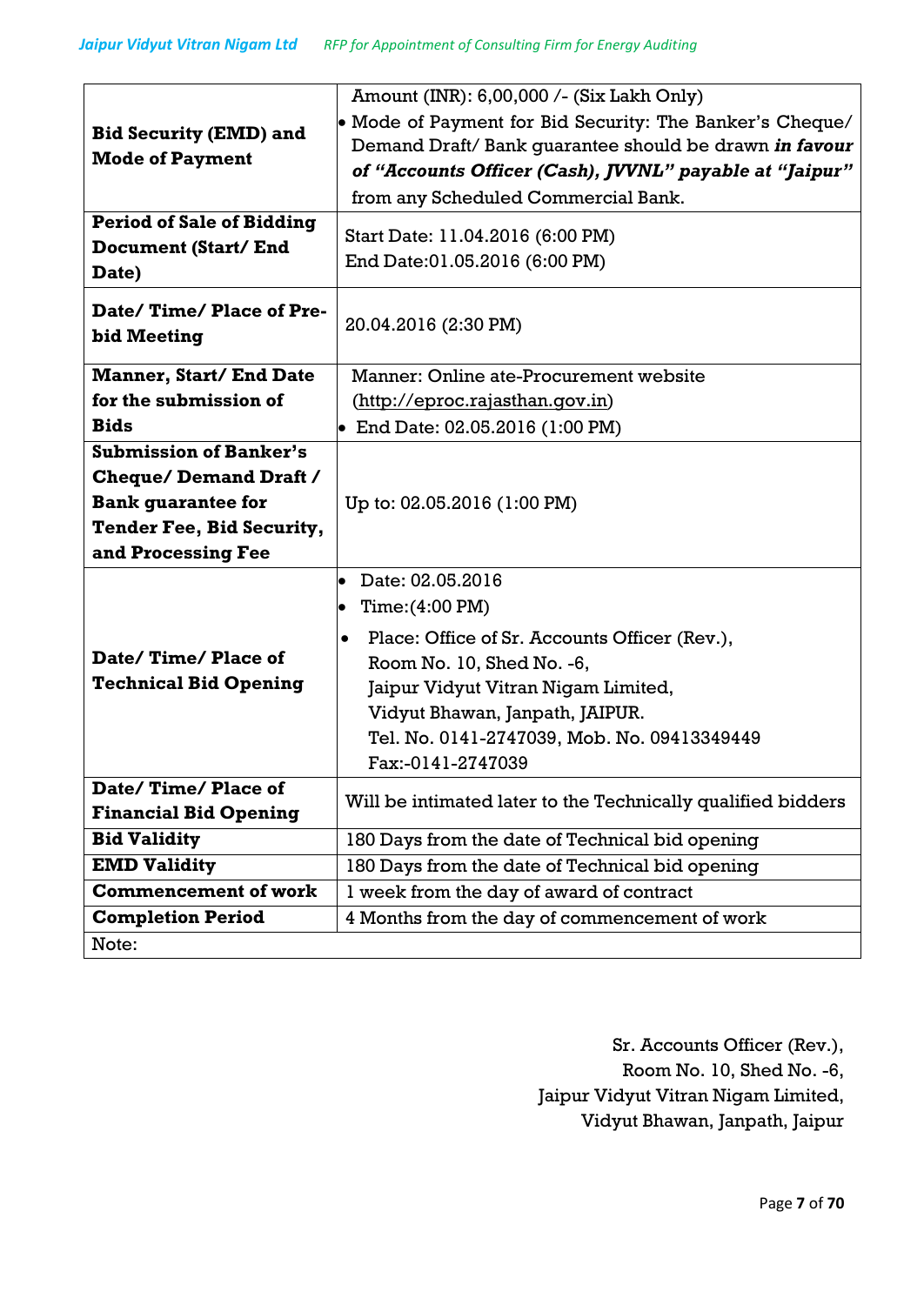# **1 BACKGROUND INFORMATION**

#### 1.1 **Thematic Focus**

Rajasthan Power Distribution Companies intend to engage a Consulting firm organization to conduct an independent review of energy audit of all the 532 Subdivisions of Rajasthan Discoms for FY 15-16.

The successful bidder shall provide services that includes (but not limited to):

- Assessment of input energy injected under the geographical area.
- Computation of variations in the energy billed across various customer segments.
- Computation of net energy sales for various categories of consumers.
- Computation of collection efficiency against the net units billed.
- Assessment of distribution losses.
- Computation of AT&C losses HT, LT and total sales wise.
- Computation of variation of AT&C losses against reflecting as per respective MIS.
- Recommendations for improving AT&C losses by the Discom.

### 1.2 **Project Objectives and Benefits**

*Objective: To arrive at a true and fair picture of AT&C losses, prevailing status of various billing parameters.*

1.2.1 **Background-**Jaipur, Jodhpur and Ajmer Discoms are public utility companies under the Department of Energy, Govt. of Rajasthan, which are engaged in the power distribution work across all 33 districts of Rajasthan state, serving about 1.25 Crores consumers with  $\sim 6$  lakh connections added annually.

This RFP intends to engage a Consulting Firm to conduct an independent review of energy audit of all the 532 Sub-divisions of Rajasthan Discoms. Considering the objective of the Energy Auditing, this assignment is of extreme importance. Thus, Discoms intend to select the bidder that possess the requisite skills, manpower and professionalism to conclude this task in time bound manner.

#### 1.2.2 **Benefits of conducting Energy Audit:**

- It would be helpful in ascertaining the deficiencies/errors in the figures of energy supplied to various units (Sub-divisions &Circles) and energy sold to various consumer segments.
- It would help in shaping the correct estimate of energy drawn and sold among various consumers segments after eliminating all the observed errors/ deficiencies pointed out.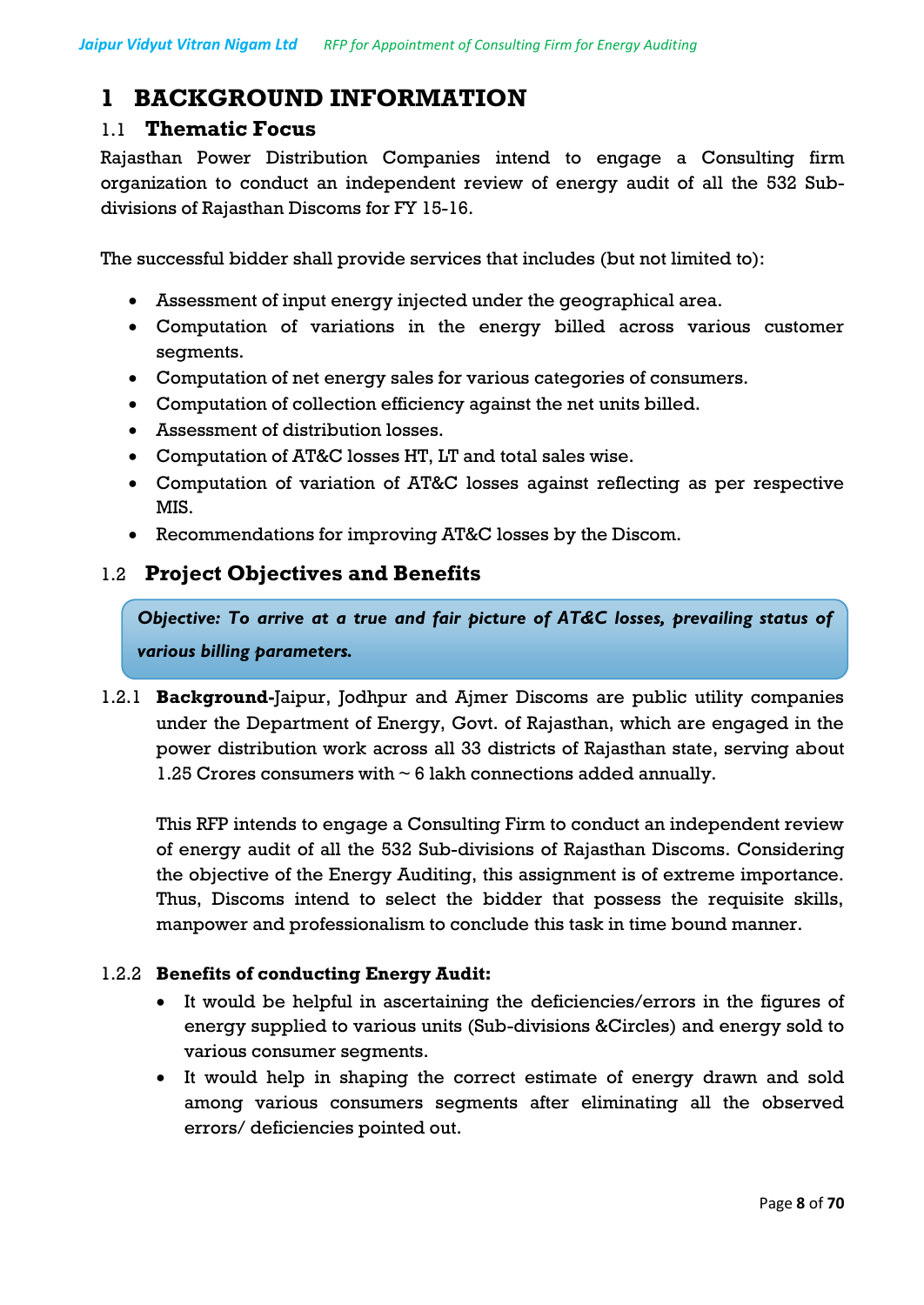# **2 PRE-ELIGIBILITY CRITERIA**

2.1 The details of Pre-qualification requirements, Technical requirements and Financial requirements is provided in the table below. The bidders are required to furnish details along with requisite documents along with Technical Bid.

| Sl. No         | <b>Qualification Requirements</b>                                                                                                                                                                      | <b>Document Required</b>                                                                                                                                                                                                                                                         |  |
|----------------|--------------------------------------------------------------------------------------------------------------------------------------------------------------------------------------------------------|----------------------------------------------------------------------------------------------------------------------------------------------------------------------------------------------------------------------------------------------------------------------------------|--|
|                | <b>Pre-Qualification Requirement</b>                                                                                                                                                                   |                                                                                                                                                                                                                                                                                  |  |
| 1              | The<br>Bidder must be a company,<br>registered under the Companies Act,<br>1956 or a partnership firm registered<br>Partnership<br>under<br>Act<br>or<br>a<br>Proprietorship firm & operational.       | the<br>Self-attested<br>of<br>copy<br>Certificate<br>Incorporation/<br>of<br>Certificate<br>Registration<br>Certificate<br>Commencement<br>of<br>of<br>Business.                                                                                                                 |  |
| $\overline{a}$ | The Bidder should be registered with<br>the Service Tax department                                                                                                                                     | (i) Service Tax registration certificate<br>(ii) Pan Card                                                                                                                                                                                                                        |  |
| 3              | The bidder should primarily deal in<br>audit/advisory services.                                                                                                                                        | Copy of work orders                                                                                                                                                                                                                                                              |  |
| 4              | The<br>bidder must not have<br>been<br>blacklisted by any of the Central/ State<br>power utilities in India for fraudulent or<br>corrupt practices.                                                    | The<br>bidder<br>should<br>provide<br>an<br>undertaking (self-certificate) that the<br>bidder is not presently blacklisted for<br>fraudulent or corrupt practices by any<br>of the Central/ State power utilities in<br>India in attached format as<br>per<br><b>Annexure IV</b> |  |
|                | <b>Technical Requirement</b>                                                                                                                                                                           |                                                                                                                                                                                                                                                                                  |  |
|                | The<br><b>Bidder</b><br>have<br>working<br>must<br>experience of atleast five years in<br>Audit/Advisory<br>power<br>sector<br>in<br>services.                                                         | a) Copy of work order(s) mentioning<br>the nature of work, the period during<br>which the work was done, the value of<br>the completed work                                                                                                                                      |  |
| 5              | The<br>computed<br>bidder<br>must<br>have<br>distribution losses of at least two $(2)$<br>public sector power distribution utility<br>in India and given reports to the<br>satisfaction of the client. | (b) Copy of completion certificate<br>against the submitted work order(s).<br>Also the bidder should submit the<br>performance certificates provided by<br>the client on its Letter Head.<br>Or                                                                                  |  |
|                | The bidder must have worked on at<br>least two (2) non-audit consulting<br>projects in public sector distribution<br>utility in India.                                                                 | In case of ongoing work: Certificate<br>issued by any Central/State utility<br>stating the worth of work completed<br>and the tenure to complete such work                                                                                                                       |  |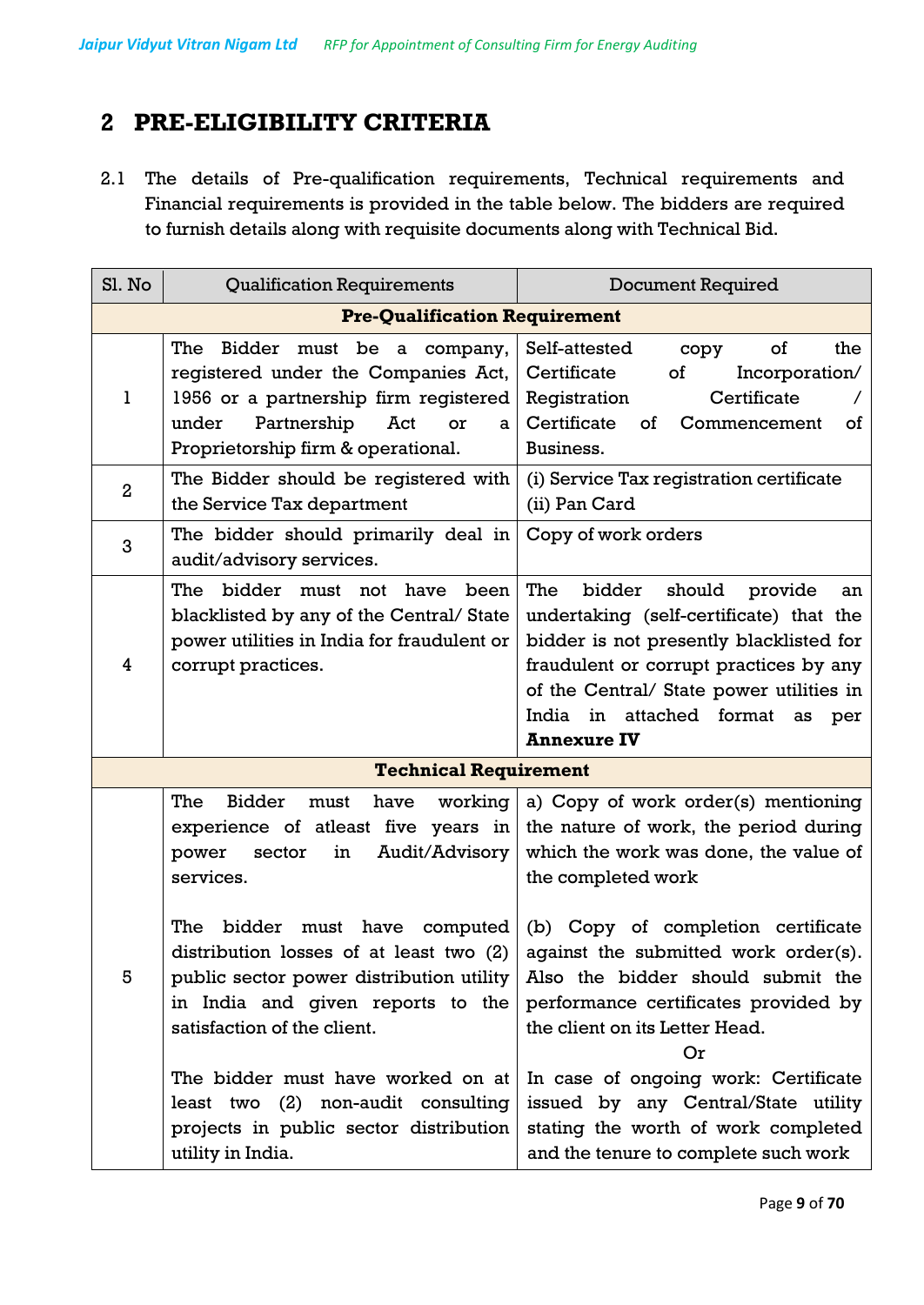| Sl. No         | <b>Qualification Requirements</b>                                                                                                                                                                                                                                                                                                                                                                                                                                                                                                                                                                                                                                                               | <b>Document Required</b>                                                                                                                                                                                                                                                        |  |  |
|----------------|-------------------------------------------------------------------------------------------------------------------------------------------------------------------------------------------------------------------------------------------------------------------------------------------------------------------------------------------------------------------------------------------------------------------------------------------------------------------------------------------------------------------------------------------------------------------------------------------------------------------------------------------------------------------------------------------------|---------------------------------------------------------------------------------------------------------------------------------------------------------------------------------------------------------------------------------------------------------------------------------|--|--|
|                | <b>Note:</b> Work completed on or before $I^{st}$<br>April 2006 shall not be considered for<br>evaluation                                                                                                                                                                                                                                                                                                                                                                                                                                                                                                                                                                                       |                                                                                                                                                                                                                                                                                 |  |  |
| 6              | Must have engaged adequate, capable<br>and experienced workforce of project<br>leader, project manager, consultants,<br>managers, supervisors and others.<br>The project manager should have done<br>a minimum of two such projects in<br>public sector distribution utility and<br>must have a minimum experience of 10<br>years.<br>A minimum of two team members<br>having acquired BE/B. Tech (Electrical)<br>with a minimum experience of seven<br>years of related fields to complete the<br>work given under the scope of work.<br>Details of such key personnel for the<br>work to be undertaken are to be<br>provided by the bidder in Annexure-I<br>enclosed with this bid documents. | Signed and Latest CVs of proposed<br>project<br>manager<br>the<br>and<br>team<br>members for each position.<br>Proof of Educational Qualifications and<br>past work experience should also be<br>provided                                                                       |  |  |
|                | <b>Financial Requirement</b>                                                                                                                                                                                                                                                                                                                                                                                                                                                                                                                                                                                                                                                                    |                                                                                                                                                                                                                                                                                 |  |  |
| $\overline{7}$ | The Bidder should have a minimum<br>average annual turnover of INR Rs. 50<br>crores in last two (2) financial years<br>2013-14 &2014-15)from<br>(i.e.<br>consulting/advisory business.                                                                                                                                                                                                                                                                                                                                                                                                                                                                                                          | Copy of annual Audited balance<br>sheets and profit and loss statements<br>should be enclosed for the last two<br>financial years along with CA<br>Certificate indicating turnover during<br>last two financial years, i.e.<br>FY 2013-14 in Crore Rs<br>FY 2014-15 in Crore Rs |  |  |
| 8              | The bidder must submit a letter of<br>authorization<br>from<br>the<br>Company<br>authorizing a person to sign the<br>documents on behalf of the company,<br>submit<br>commercial<br>technical,<br>information and attend meetings on<br>behalf of the company.                                                                                                                                                                                                                                                                                                                                                                                                                                  | Letter of authorization on Company's<br>letter head in attached format as per<br><b>Annexure II.</b>                                                                                                                                                                            |  |  |

**The bidder shall submit all necessary documentary evidences to reveal that the bidder meets all the above qualifying requirements.**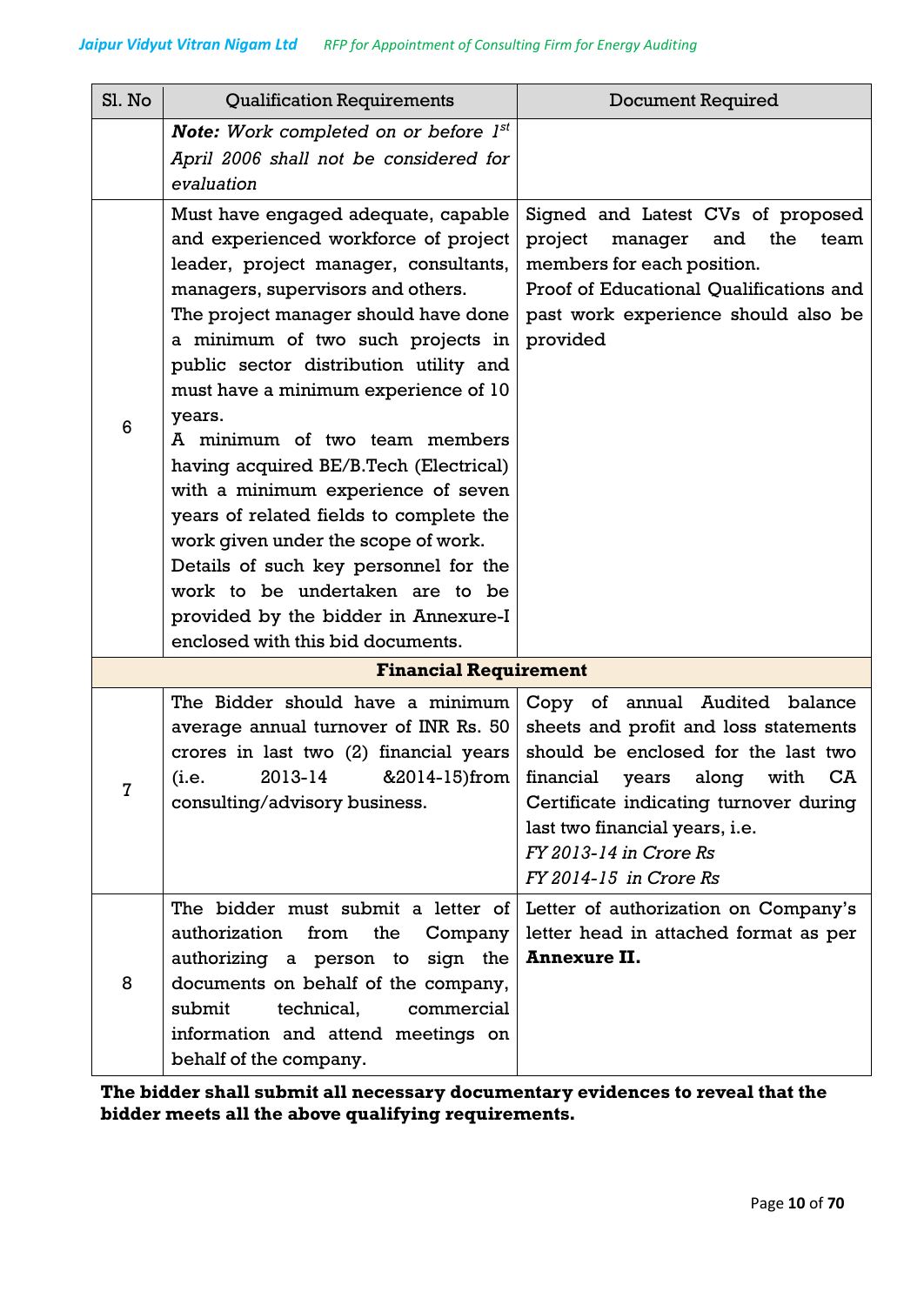# **3 SCOPE OF WORK, DELIVERABLES AND TIMELINES**

#### 3.1 **Scope of Work**

- **A. Verification & correction of input energy, taking into account the followings:-**
	- 1. Taken/recorded meter reading at each subdivision is matched with the relevant and maintained records for each month.
	- 2. Verification of the correct multiplying factor applied for evaluation of energy input.
- **B. Verification of correctness of the inputs (MS-14, CB-4 and CB-15) provided by the Sub-division to the billing agencies/processing billing and arriving at the actual consumption of (metered & unmetered both) category of consumers**
	- 1. Energy sold to the unmetered or non-consumers is supported under the prescribed provisions
	- 2. Units debited / credited are matching with corresponding assessment
	- 3. Amount debited / credited are matching with corresponding billed energy
	- 4. Only corrected energy and amount of the abnormal wrong billing is taken into account
	- 5. Computation of billed energy is subject to the provisions prescribed under the RERC regulations, TCOS-2004, Tariff and other orders issued by the Commercial/RE and Vigilance wings from time to time. Verification to be done for each category of consumers – Industrial, commercial, Domestic household, Agriculture (metered) and Agriculture (non-metered)
	- 6. Energy and amount advised through inputs is supported with relevant records (manual ledger/register)
	- 7. Flat rate sales shall be corrected as per RERC approved norms for Agri flat rate consumers on the basis of connected load
	- 8. Determine Average billing rate (Nigam dues & Govt. levies) for each consumer of the category post correction of sundry entries for the financial year

#### **C. Verification & correction of the amount collected against the amount billed shall be inclusive of the followings:-**

- 1. Amount collected by cash / online payment under MIS-3.2 is reconciled with cash/audited/final books of accounts and variations if any is reported/indicated
- 2. Amount debited / credited through input CB-12 is matching with relevant records and variations, if any is indicated and reported
- 3. Amount shown to be appearing as realization through adjustment (in MIS-3.2) is supported with the amount of JVs generated/ prepared and variations noticed if any is reported/indicated
- 4. Amount collected as arrears (prior period/previous financial years) if any is pointed out and subtracted from the realization of current period realization
- 5. Amount paid and posted in excess of the demand raised / billed during the current financial year is subtracted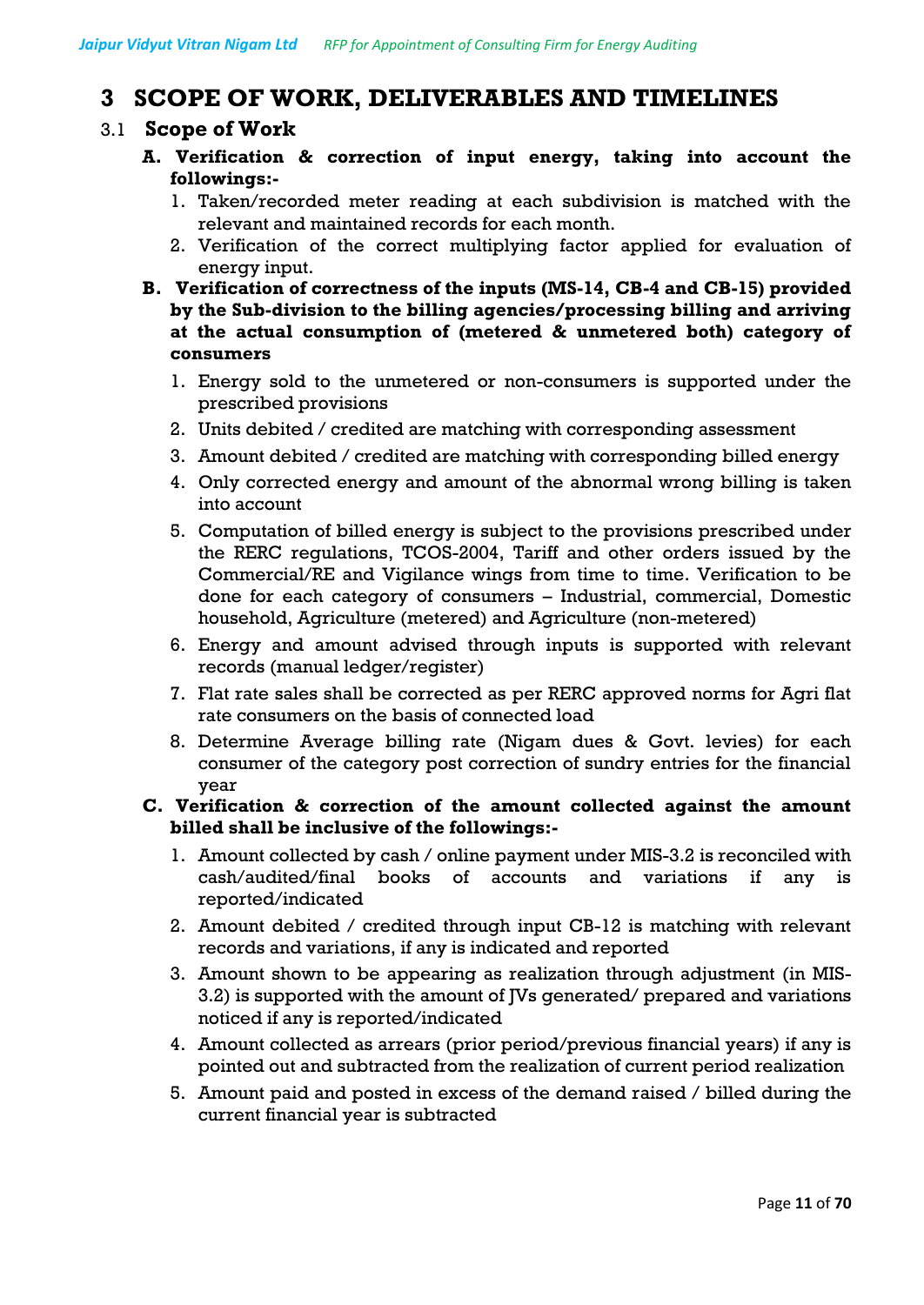**D. After computation of revised energy sales of LT and HT consumers separately, determine realistic AT&C loss of the all Sub-divisions taking in to account the revised energy sales, corrected revenue realized and corrected energy input.**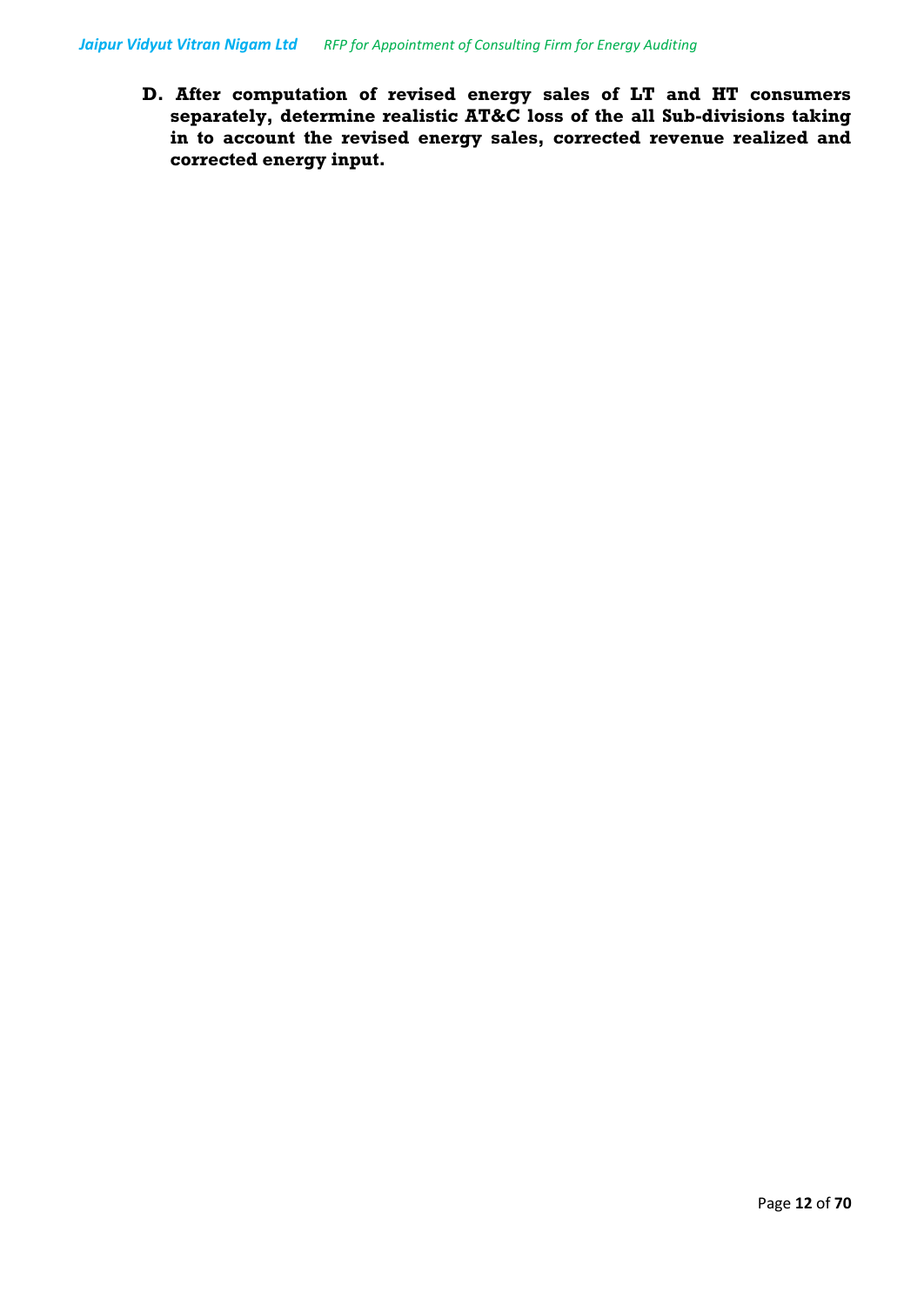# **4 INSTRUCTION TO BIDDERS (ITB) & BIDDING PROCESS**

# 4.1 **General**

- 4.1.1 To participate in online bidding process, Bidders must procure a Digital Signature Certificate (Type III) as per Information Technology Act-2000 using which they can digitally sign their electronic bids. Bidders can procure the same from any CCA approved certifying agency, i.e. TCS, Safecrypt, Ncode etc. Bidders who already have a valid Digital Signature Certificate (DSC) need not procure a new DSC. Also, bidders must register on http://eproc.rajasthan.gov.in (bidders already registered on http://eproc.rajasthan.gov.in before 30-09-2011 must register again).
- 4.1.2 Bidder (authorised signatory) shall submit their offer on-line in Electronic formats both for technical and financial proposal. However, Instrument for Tender Fees, Processing Fees and Bid Security should be submitted physically at the designated office of Discom as prescribed in NIT and scanned copy of same should also be uploaded along with the technical Bid/ cover. **The Bidder should also submit the technical bid in hard copy also on/before due date and time of submission of bid.**
- 4.1.3 In case, any of the bidders fails to physically submit the Instrument for Tender Fee, Bid Security up to 1:00 PM on 02-May-2016, its Bid shall not be accepted. The Instrument should be drawn in favour of "*Accounts Officer (Cash), JVVNL*" and payable at "**Jaipur**" from any Scheduled Commercial Bank.
- 4.1.4 Discom will not be responsible for delay in online submission due to any reason. For this, bidders are requested to upload the complete bid well advance in time so as to avoid  $11<sup>th</sup>$  hour issues like slow speed; choking of web site due to heavy load or any other unforeseen problems.
- 4.1.5 Bidders are also advised to refer "Bidders Manual Kit" available at e-Procurement website for further details about the e-Tendering process.
- 4.1.6 Discom disclaims any factual or other errors in this document (the onus is purely on the individual bidders to verify such information) and the information provided herein are intended only to help the bidders to prepare a logical bid-proposal
- 4.1.7 The provisions of RTPPA Act 2012 and Rules thereto shall be applicable for this procurement. Furthermore, in case of any inconsistency in any of the provisions of this bidding document with the RTPP Act 2012 and Rules thereto, the later shall prevail.

# 4.2 **Overview**

4.2.1 Geographical area of the Rajasthan Discoms is spread over 37 districts having divided and Sub-divided in circles and Sub-divisions respectively as follows:-

| Sl.No. | Name of distribution company            | No. of<br>circles | No. of Sub-<br>divisions |
|--------|-----------------------------------------|-------------------|--------------------------|
|        | Ajmer Vidyut Vitran Nigam Ltd. (AVVNL)  | 12                | 186                      |
| 2      | Jaipur Vidyut Vitran Nigam Ltd. (JVVNL) | 13                | 189                      |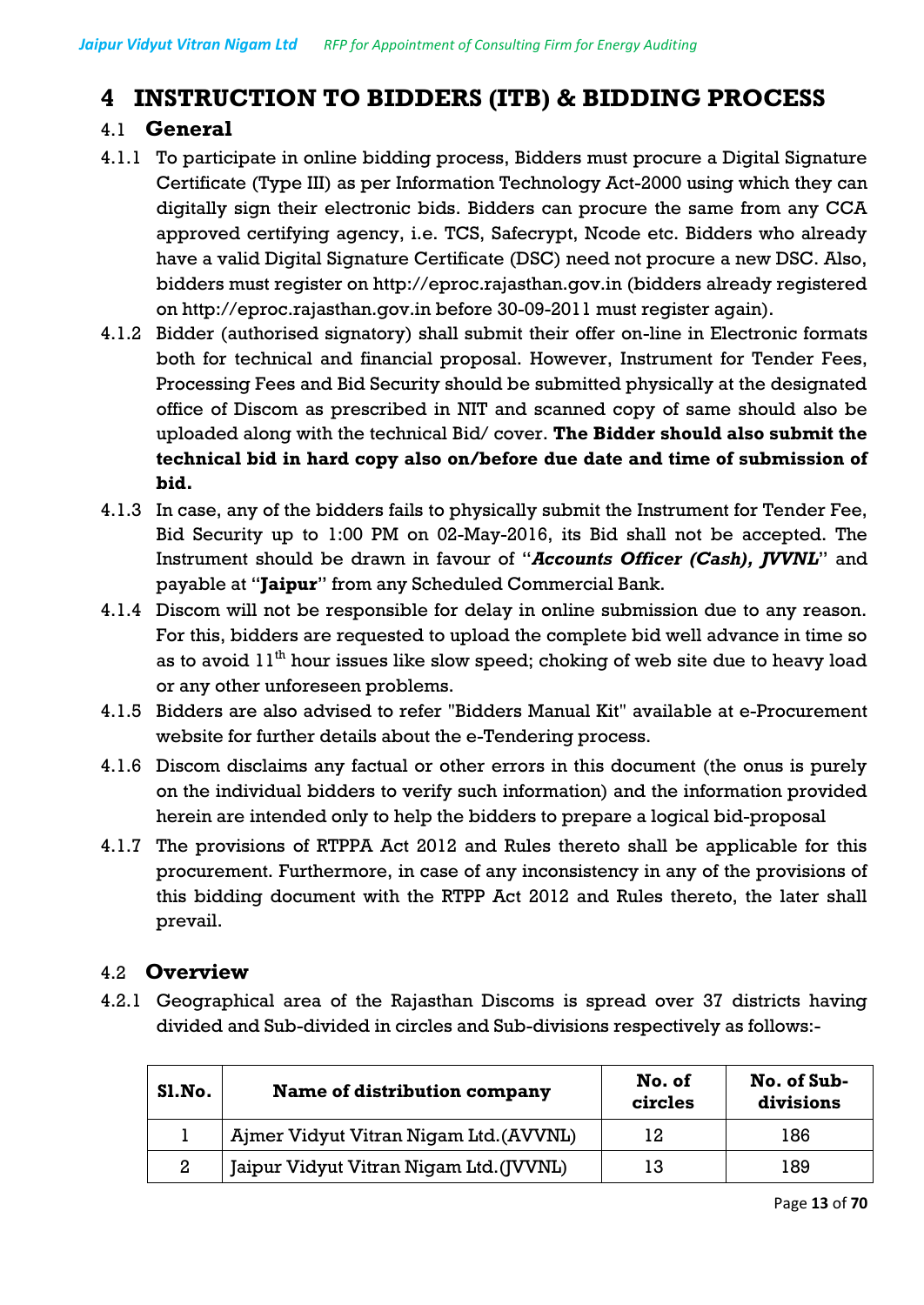| <b>S1. No.</b> | Name of distribution company |        | No. of<br>circles | No. of Sub-<br>divisions |    |     |
|----------------|------------------------------|--------|-------------------|--------------------------|----|-----|
| 3              | Jodhpur<br>Ltd.(Jd.VVNL)     | Vidyut | Vitran            | Nigam                    | 12 | 157 |
|                |                              | Total  |                   |                          | 37 | 532 |

- 4.2.2 The bidders shall be require to quote prices for the Discom/Discoms of their choice and shall submit separate proposal(s) for a single or for any of two or for all the three Discoms, as such they should fill prices accordingly in the BOQ template and in the price bid.
- 4.2.3 In case the number of Sub-divisions of any Discom is increases/ decreases due to what so ever the reasons, price payable shall accordingly be increased/decreased, proportionately.

# 4.3 **Sale of Bidding/ Tender Documents:**

4.3.1 The sale of bidding documents shall be commenced from the date given in NIT. The complete bidding document shall also be placed on the Discom and e-Procurement portal. The prospective bidders shall be permitted to download the bidding document from the websites and pay its price while submitting the Bid to the Discom.

### 4.4 **Pre-bid Meeting/ Clarifications**

- 4.4.1 Any prospective bidder may, in writing seek clarifications from the Discom in respect of the bidding documents.Discom will only accept bidder queries sent through email as per the Template in "**Annexure III**" on or before the date and time specified in NIT.
- 4.4.2 A pre-bid conference is also scheduled by the Discom as per the details mentioned in the NIT and to clarify doubts of potential bidders in respect of the procurement and the records of such conference shall be intimated to all bidders and where applicable, shall be published on the respective websites.
- 4.4.3 The Bidder or its official representative (not more than two representatives per bidder) is invited to attend the pre-bid meeting. The objective of this meeting is to address the queries of the prospective bidders related to the Project/ bidding document and also to understand/address any concerns of the bidders related to the RFP.
- 4.4.4 As a result of discussions in the pre-bid conference, if modifications in the bidding document, specifications of services are considered necessary, they may be done by issuing an addendum/ corrigendum and its copies shall be sent through Email/ post to all the bidders having purchased the bidding document without identifying the source. The corrigendum/ addendum and the Final bidding document will be placed on all the websites as specified in the NIT.
- 4.4.5 Response to bidder queries provided during the pre-bid conference will not have any impact on the RFP scope, requirements or the terms & conditions until and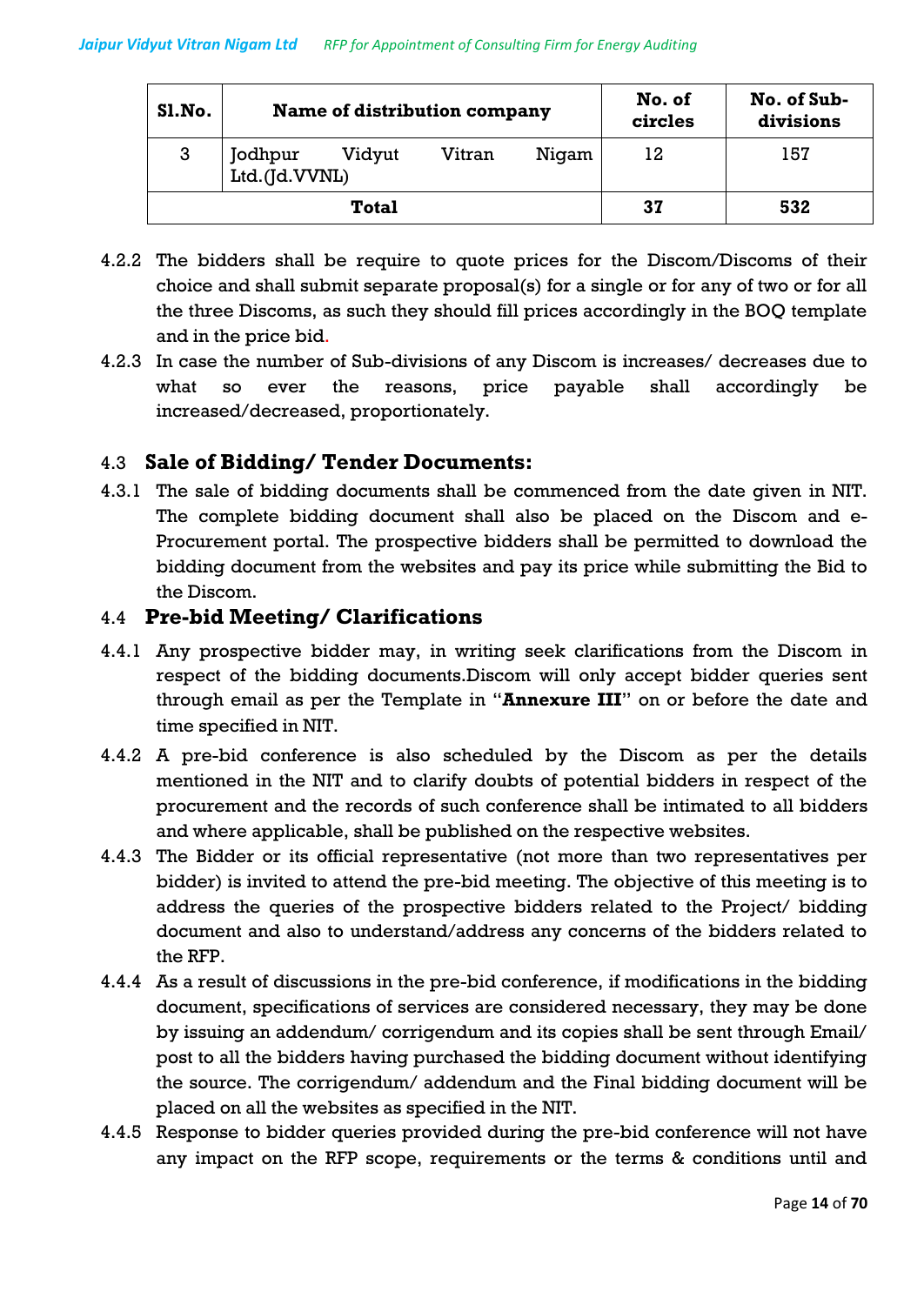unless queries are provided in the format indicated and response has been published/ communicated and addendum/ corrigendum is released indicated as above.

- 4.4.6 Discom will not entertain or respond to bidders' queries and clarifications received after the pre–bid meeting.
- 4.4.7 The Discom reserves the right not to respond to any/ all queries raised or clarifications sought if, in their opinion and at their sole discretion, they consider that it would be inappropriate to do so or do not find any merit in it.

#### 4.5 **Changes in the Bidding Document**

- 4.5.1 At any time, prior to the deadline for submission of Bids, the Discom may for any reason, whether on its own initiative or as a result of a request for clarification by a bidder, modify the bidding documents by issuing an addendum in accordance with the provisions below.
- 4.5.2 In case, any modification is made to the bidding document or any clarification is issued which materially affects the terms contained in the bidding document, the Discom shall publish such modification or clarification in the same manner as the publication of the initial bidding document.
- 4.5.3 In case, a clarification or modification is issued to the bidding document, the Discom may, prior to the last date for submission of Bids, extend such time limit in order to allow the bidders sufficient time to take into account the clarification or modification, as the case may be, while submitting their Bids.
- 4.5.4 Any bidder, who has submitted his Bid in response to the original invitation, shall have the opportunity to modify or re-submit it, as the case may be, within the period of time originally allotted or such extended time as may be allowed for submission of Bids, when changes are made to the bidding document by the Discom.
- 4.5.5 Provided that the Bid last submitted or the Bid as modified by the bidder shall be considered for evaluation.

#### 4.6 **Period of Validity of Bids**

- 4.6.1 Bids submitted by the bidders shall remain valid during the period specified in the NIT/ bidding document. A Bid valid for a shorter period may be rejected by the Discom as non-responsive Bid.
- 4.6.2 Prior to the expiry of the period of validity of Bids, the Discom, in exceptional circumstances, may request the bidders to extend the bid validity period for an additional specified period of time. A bidder may refuse the request and such refusal shall be treated as withdrawal of Bid and in such circumstances bid security shall not be forfeited.
- 4.6.3 Bidders that agree to an extension of the period of validity of their Bids shall extend or get extended the period of validity of bid securities submitted by them or submit new bid securities to cover the extended period of validity of their bids. A bidder whose bid security is not extended, or that has not submitted a new bid security, is considered to have refused the request to extend the period of validity of its Bid.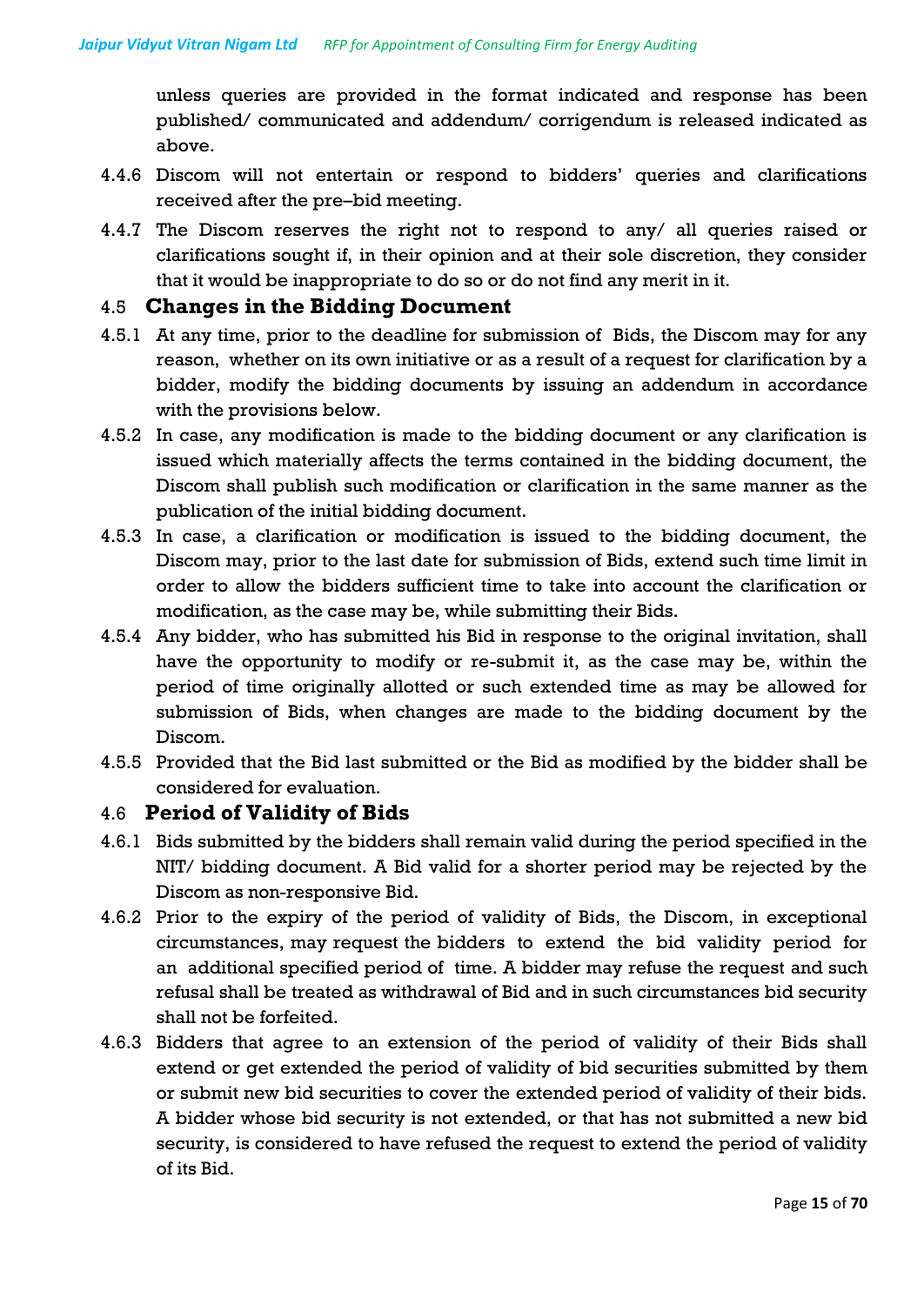# 4.7 **Format and Signing of Bids**

- 4.7.1 Bidders must submit their bids online at eProcurement portal i.e. [http://eproc.rajasthan.gov.in.](http://eproc.rajasthan.gov.in/)
- 4.7.2 All the documents uploaded should be digitally signed with the DSC of authorized signatory.
- 4.7.3 A Two part three cover system shall be followed for the Bid:
	- i. Fees Details
	- ii. Technical Bid, including eligibility & technical documents
	- iii. Financial Bid

| S. No. | <b>Documents Type</b>                     | <b>Document Format</b>                    |
|--------|-------------------------------------------|-------------------------------------------|
|        | <b>Cover-1: Fee Details</b>               |                                           |
| 1.     | <b>Bidding document Fee (Tender Fee)</b>  | Proof of submission (PDF): Demand         |
|        |                                           | Drafts (DD) for Tender Fees, E-Tender     |
|        |                                           | Processing Fees and EMD should be         |
|        |                                           | submitted physically at the designated    |
|        |                                           | office of the Discom as prescribed in     |
|        |                                           | NIT and scanned copy of same should       |
|        |                                           | also be uploaded along with the           |
|        |                                           | technical bid/cover.                      |
| 2.     | Tender Processing Fee (E-Proc)            | Scanned copy of same should also be       |
|        |                                           | uploaded along with the technical bid/    |
|        |                                           | cover.                                    |
| 3.     | <b>Bid Security (EMD)</b>                 | Scanned copy of same should also be       |
|        |                                           | uploaded along with the technical bid/    |
|        |                                           | cover.                                    |
|        | <b>Cover-2: Technical Bid Document</b>    |                                           |
| 4.     | <b>Eligibility Criteria References</b>    | As per format given in <b>Annexure IV</b> |
| 5.     | <b>Bidder's Authorization Certificate</b> | As per format given in <b>Annexure V</b>  |
| 6.     | Self-declaration - no blacklisting        | As per format given in Annexure VI        |
| 7.     | All the documents mentioned in the        | Requisite<br>supporting<br>documents      |
|        | "Eligibility Criteria" in support of the  | meeting eligibility criteria as specified |
|        | eligibility                               | in Chapter 2                              |
| 8.     | <b>Technical Proposal Submission form</b> | On Bidder's original letter head and as   |
|        |                                           | per format provided in Annexure VII-      |
|        |                                           | A and duly signed by authorized           |
|        |                                           | signatory                                 |
| 9.     | <b>Bidder's organization Profile</b>      | Brief organization profile of the Bidder  |
| 10.    | Approach & Methodology                    | As per the Scope of Work defined in       |
|        |                                           | Chapter 3                                 |
| 11.    | Firm's<br>references<br>showcase<br>to    |                                           |
|        | with<br>relevant<br>experience<br>along   | As per Annexure VII-B                     |
|        | necessary proofs and credentials          |                                           |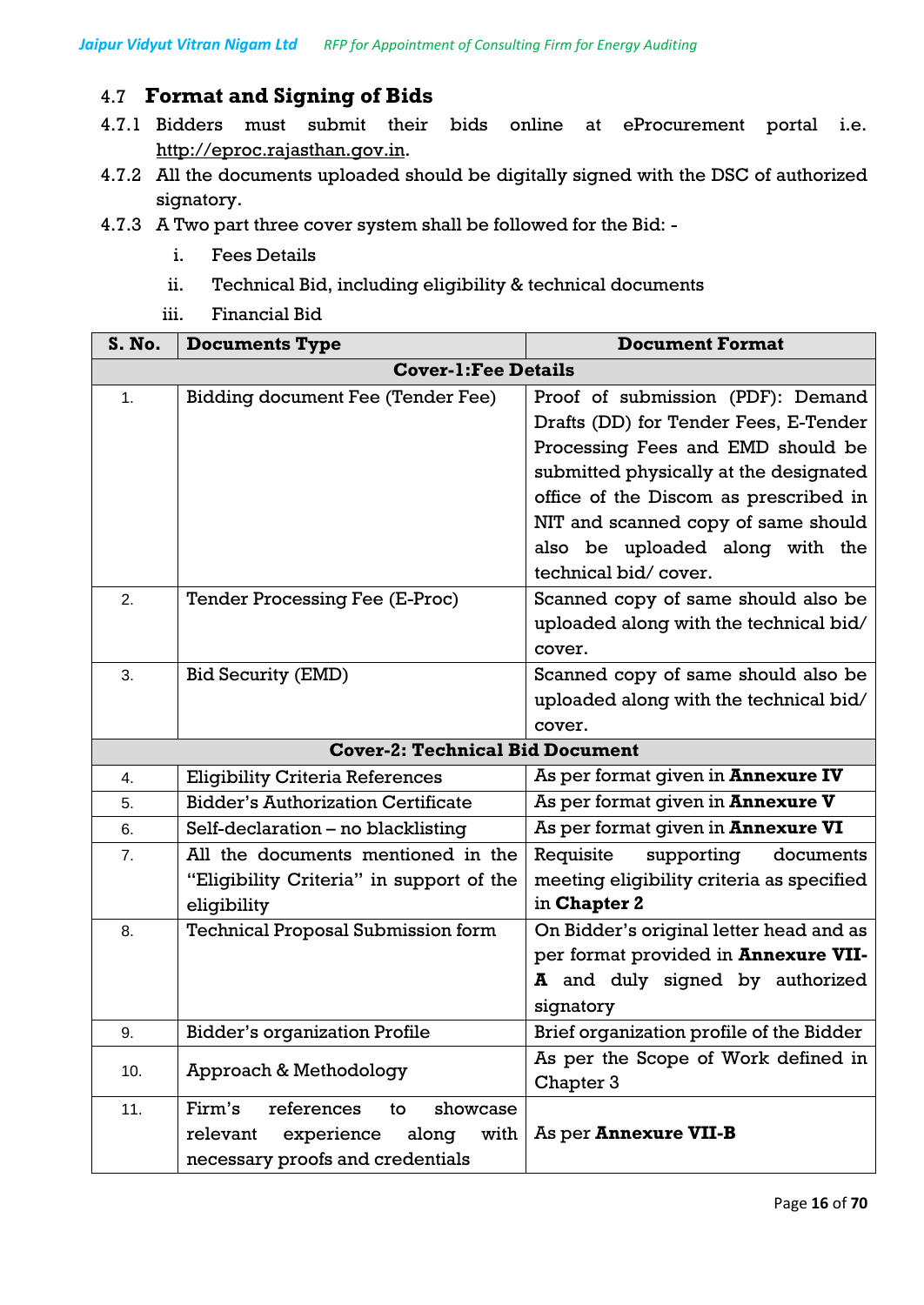| 12. | Signed and latest CVs of proposed<br>Professional for each position<br>mentioned in RFP in attached format | As per <b>Annexure VII-C</b>                                                                                                                                                              |
|-----|------------------------------------------------------------------------------------------------------------|-------------------------------------------------------------------------------------------------------------------------------------------------------------------------------------------|
|     | <b>Cover-3: Financial Bid Document</b>                                                                     |                                                                                                                                                                                           |
| 13. | Covering Letter – Financial Bid                                                                            | On bidder's letter head duly signed<br>by authorized signatory as per<br><b>Annexure-VIII (PDF)</b>                                                                                       |
| 14. | <b>Financial Bid</b>                                                                                       | As per BoQ Template (.XLS) format<br>available on e-Proc portal in<br>Annexure-IX (A). Annexure-IX(B)<br>and Annexure -X shall be provided<br>in the sealed envelope of financial<br>bid. |

- 4.7.4 The bid forms/templates/annexure etc., wherever applicable, shall be typed or written in indelible ink and shall be signed (all the pages) by a person duly authorized to sign, in token of acceptance of all the terms and conditions of the bidding document. This authorization shall consist of a written confirmation as specified in the bidding document and shall be attached to the bid.
- 4.7.5 Any amendments such as interlineations, erasures, or overwriting shall be valid only if they are signed or initialled by the authorized person signing the bid.
- 4.7.6 The bid, duly signed (digitally) by Auth. Signatory, should be uploaded on the eproc portal in respective file/ format.
- 4.7.7 Bidders must submit their bids online at eproc portal. Bids received by another other means shall not be accepted.
- 4.7.8 If bids are not submitted as per the details mentioned in this bidding document and eProc website, the Discom shall reject the bid.
- 4.8 Cost & Language of Bidding
- 4.8.1 The Bidder shall bear all costs associated with the preparation and submission of its Bid, and the Discom shall not be responsible or liable for those costs, regardless of the conduct or outcome of the bidding process.
- 4.8.2 The Bid, as well as all correspondence and documents relating to the Bid exchanged by the Bidder and the Discom, shall be written only in English Language. Supporting documents and printed literature that are part of the Bid may be in another language provided they are accompanied by an accurate translation of the relevant passages in English/ Hindi language, in which case, for purposes of interpretation of the Bid, such translation shall govern.

# 4.9 **Alternative/ Multiple Bids**

4.9.1 Alternative/ Multiple Bids shall not be considered at all.

### 4.10 **Bid Security (EMD)**

4.10.1 Every bidder, if not exempted, participating in the bidding process will be required to furnish the bid security as specified in the NIT.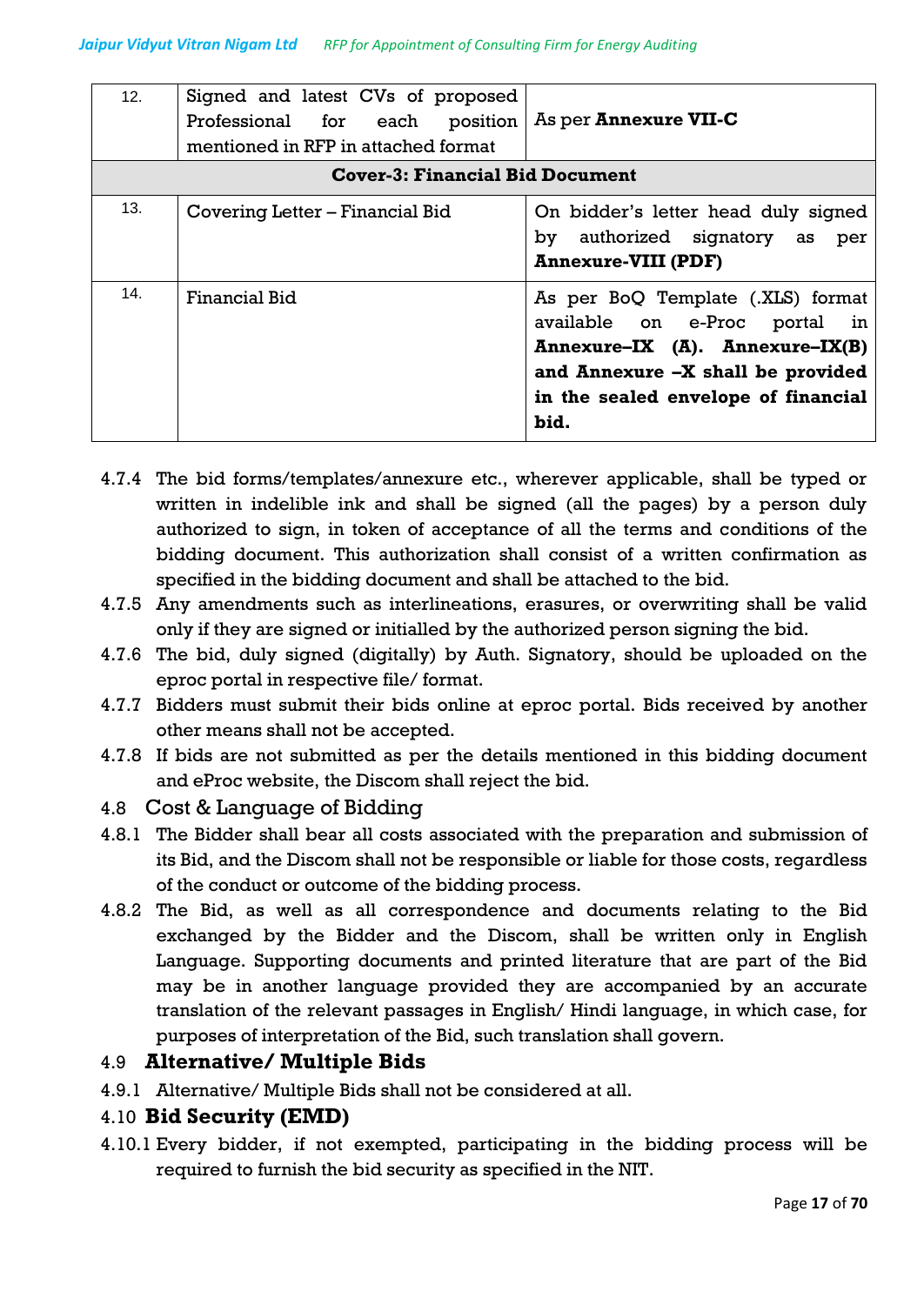- 4.10.2 Government of Rajasthan and Union Government undertakings, corporations, companies; autonomous bodies managed or controlled by Government are not required to submit the EMD. Receipt of EMD or Registration certificate or Certificate that the bidder is a Government undertaking/ Corporation/ Company/ autonomous body as mentioned above shall necessarily accompany the sealed bid without which the bid shall be rejected forthwith.
- 4.10.3 Bid Security for the amount of Rs.6,00,000/- (Rupees Six Lakh only) shall be deposited in the form specified in the NIT.
- 4.10.4 Bid security of a bidder lying with the Discom in respect of other bids awaiting decision shall not be adjusted towards bid security for the fresh bids. The bid security originally deposited may, however, be taken into consideration in case bids are re-invited.
- 4.10.5 The bid security may be given in the form of a banker's cheque or demand draft or Bank Guarantee, in specified format, of a scheduled bank. The bid security must remain valid thirty days beyond the original or extended validity period of the bid.
- 4.10.6 The issuer of the bid security and the confirmer, if any, of the bid security, as well as the form and terms of the bid security, must be acceptable to the Discom.
- 4.10.7 Prior to presenting a submission, a bidder may request the Discom to confirm the acceptability of proposed issuer of a bid security or of a proposed confirmer, if required. The Discom shall respond promptly to such a request.
- 4.10.8 The bid security of unsuccessful bidders shall be refunded soon after final acceptance of successful bid and signing of Agreement.
- 4.10.9 The Bid security taken from a bidder shall be forfeited, including the interest, if any, in the following cases, namely:
	- i. when the bidder withdraws or modifies its bid after opening of bids;
	- ii. when the bidder does not execute the agreement, if any, after placement of supply/ work order within the specified period;
	- iii. when the bidder fails to commence the supply of the goods or service or execute work as per supply/ work order within the time specified;
	- iv. when the bidder does not deposit the performance security within specified period after the supply/ work order is placed; and
	- v. To adjust any dues against the firm from any other contract with Discom.
	- vi. if the bidder breaches any provision of code of integrity, prescribed for bidders, specified in the bidding document.
- 4.10.10 Notice will be given to the bidder with reasonable time before bid security deposited is forfeited.
- 4.10.11 No interest shall be payable on the bid security.
- 4.10.12 In case of the successful bidder, the amount of bid security may be adjusted in arriving at the amount of the Performance Security, or refunded if the successful bidder furnishes the full amount of performance security.
- 4.10.13 The Discom shall promptly return the bid security after the earliest of the following events, namely:-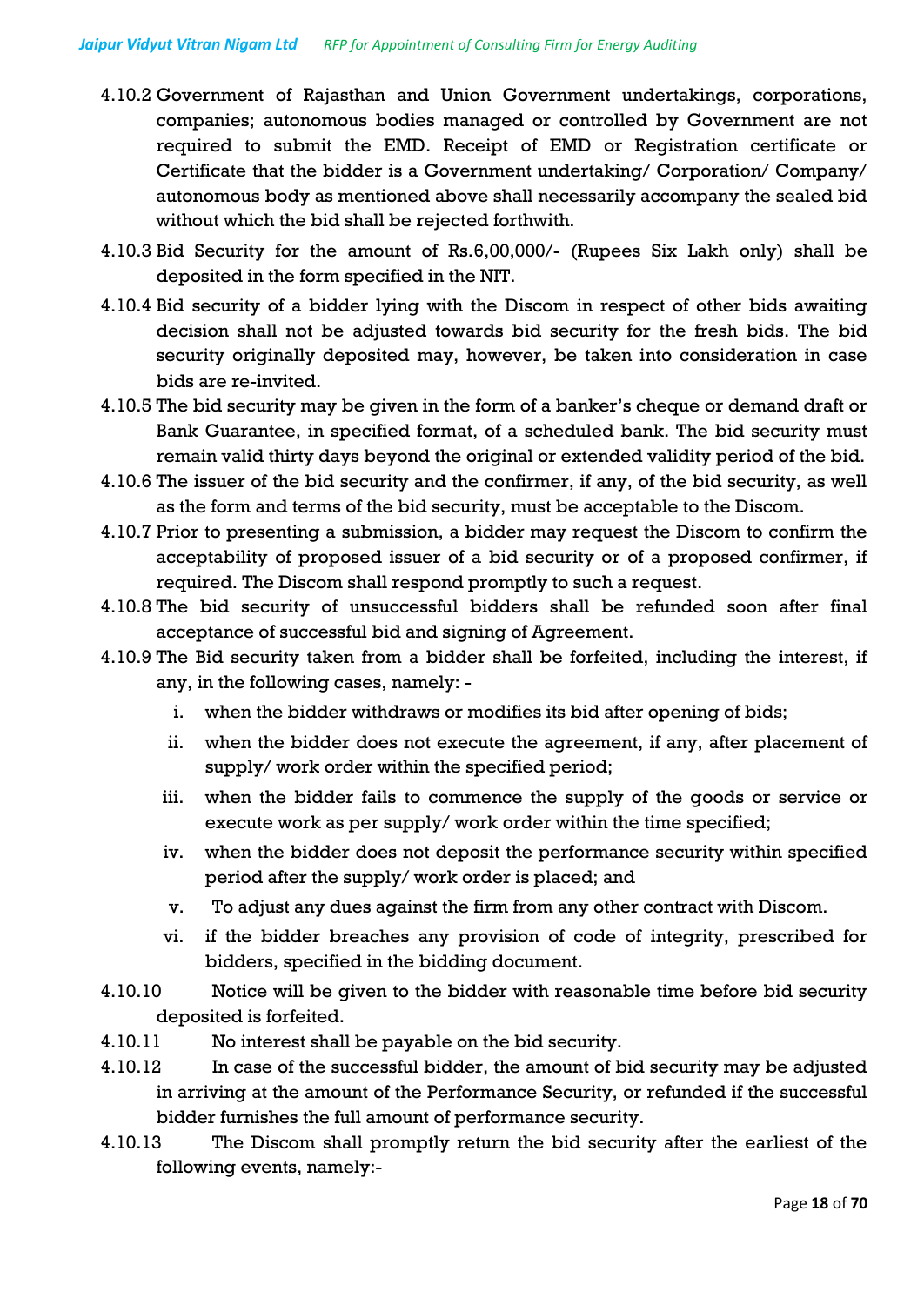- i. The expiry of validity of bid security;
- ii. The execution of agreement for procurement and performance security is furnished by the successful bidder;
- iii. The cancellation of the bidding process; or
- iv. The withdrawal of bid prior to the deadline for presenting bids, unless the bidding documents stipulate that no such withdrawal is permitted.
- 4.10.14 Any Bid submitted without the EMD will be summarily rejected.

#### 4.11 **Bid Prices**

- 4.11.1 All the prices would be quoted only in Indian Rupees (INR) currency.
- 4.11.2 Prices/ Rates shall be written both in words and figures. There would not be errors and/ or over-writings. Corrections/ alterations, if any, would be made clearly and initialled with date.
- 4.11.3 Service tax applicable would be shown separately in the Format for Price Quotation only.
- 4.11.4 The prices and discounts quoted by the Bidder in the Price Schedule/ Commercial/ Financial Bid shall conform to the requirements specified therein.
- 4.11.5 If a Price Schedule shows items listed but not priced, their prices shall be assumed to be included in the prices of other items. Items not listed in the Price Schedule shall be assumed not to be included in the Bid, and provided that the Bid is substantially responsive, the corresponding adjustment shall be applied in accordance with the provisions of bid document.
- 4.11.6 The price to be quoted in the Bid Submission Sheet shall be the total price of the Bid including any discounts offered.
- 4.11.7 Prices quoted by the Bidder shall be fixed during currency of the Contract and not subject to variation on any account. A Bid submitted with an adjustable price quotation shall be treated as nonresponsive and shall be rejected.
- 4.11.8 The price quoted by the bidder shall be inclusive of all expenditure except service tax which will be payable on actual basis as per applicable rates.
- 4.11.9 Unless otherwise indicated in the bid document, prices quoted shall correspond to 100% of the services to be provided**.**

#### 4.12 **Deadline for the submission of Bids**

- 4.12.1 Bids shall be received online at e-Procurement portal and up to the time and date specified in the NIT. Also the technical bid shall be submitted in hard copy also on/before the due date of submission of bid.
- 4.12.2 Normally, the date of submission and opening of Bids would not be extended. In exceptional circumstances or when the bidding document are required to be substantially modified as a result of discussions in pre-bid meeting/ conference or otherwise and the time with the prospective bidders for preparation of Bids appears insufficient, the date may be extended by the Discom. In such case the publicity of extended time and date shall be given in the manner, as was given at the time of issuing the original NIT and shall also be placed on the State Public Procurement Portal, if applicable. It would be ensured that after issue of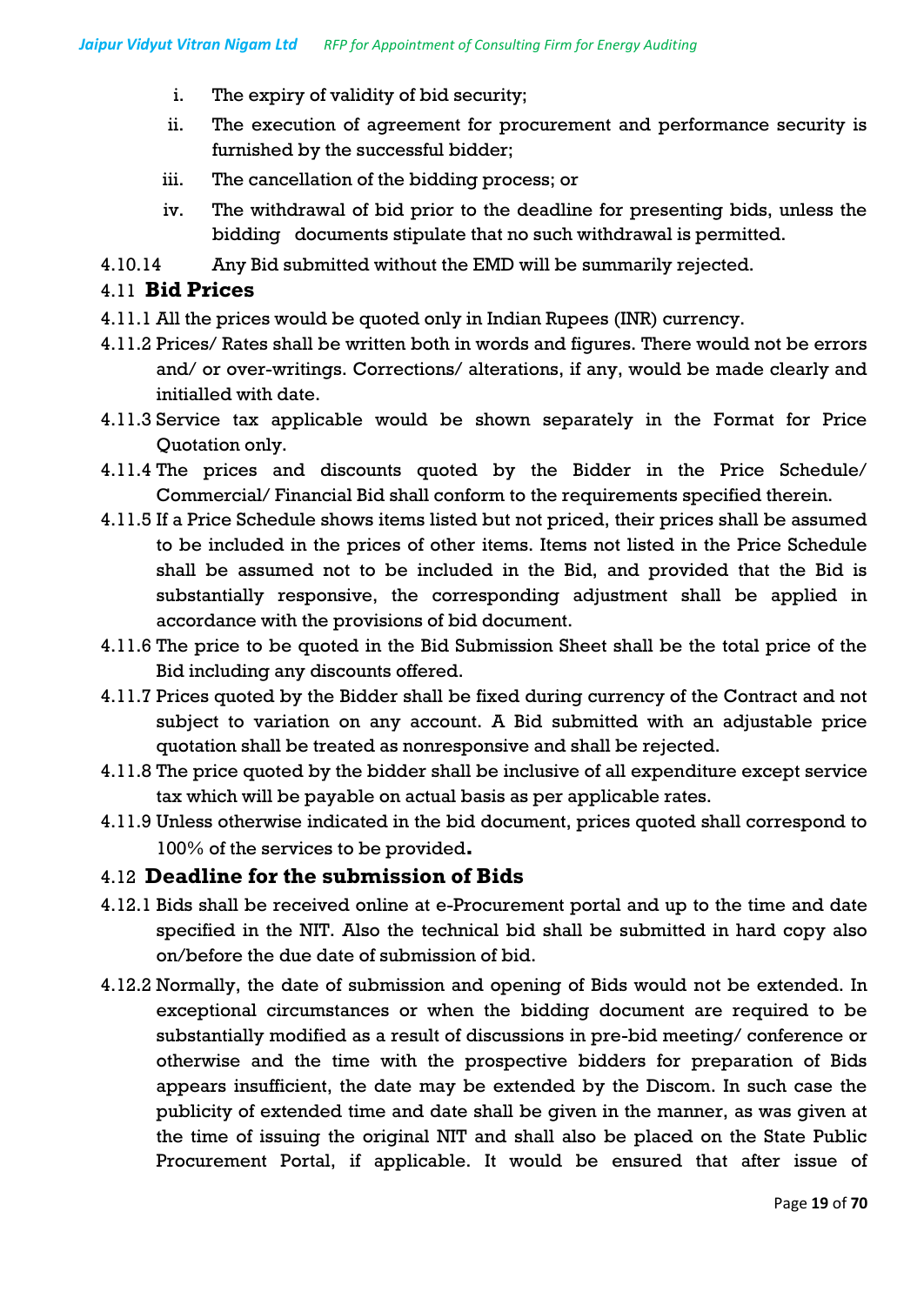corrigendum, reasonable time is available to the bidders for preparation and submission of their Bids. The Discom shall also publish such modifications in the bidding document in the same manner as the publication of initial bidding document. However, if the modifications in bidding document, specifications of goods and service are substantial, fresh publication of original bid inquiry may also be issued.

- 4.12.3 If, in the office of the Bids receiving and opening authority, the last date of submission or opening of Bids is a non-working day, the Bids shall be received or opened on the next working day.
- 4.12.4 The tendering authority may, at its discretion, extend the deadline for the submission of bids by amending the bidding document, in which case all rights and obligations of the tendering authority and bidders previously subject to the deadline shall thereafter be subject to the deadline as extended.

### 4.13 **Withdrawal, Substitution, and Modification of Bids**

- 4.13.1 If permitted on e-Procurement portal, a Bidder may withdraw its Bid or re-submit its Bid (technical and/ or financial cover) as per the instructions/ procedure mentioned at e-Procurement website under the section "Bidder's Manual Kit".
- 4.13.2 Bids withdrawn shall not be opened and processes further.

#### 4.14 **Opening of Bids**

- 4.14.1 The Bids shall be opened by the bid opening & evaluation committee on the date and time mentioned in the NIT in the presence of the bidders or their authorized representatives who choose to be present.
- 4.14.2 The committee may co-opt experienced persons in the committee to conduct the process of Bid opening.
- 4.14.3 The committee shall prepare a list of the bidders or their representatives attending the opening of Bids and obtain their signatures on the same. The list shall also contain the representative's name and telephone number and corresponding bidders' names and addresses. The authority letters, if any, brought by the representatives shall be attached to the list. The list shall be signed by all the members of Bid opening committee with date and time of opening of the Bids.
- 4.14.4 All the documents comprising of technical Bid/ cover shall be opened & downloaded from the e-Procurement website (only for the bidders who have submitted the prescribed fee(s) to JVVNL).
- 4.14.5 The committee shall conduct a preliminary scrutiny of the opened technical Bids to assess the prima-facie responsiveness and ensure that the:
	- i. bid is accompanied by bidding document fee, bid security or bid securing declaration, and processing fee (if applicable);
	- ii. bid is valid for the period, specified in the bidding document;
	- iii. bid is unconditional and the bidder has agreed to give the required performance security; and
	- iv. other conditions, as specified in the bidding document are fulfilled.
	- v. any other information which the committee may consider appropriate.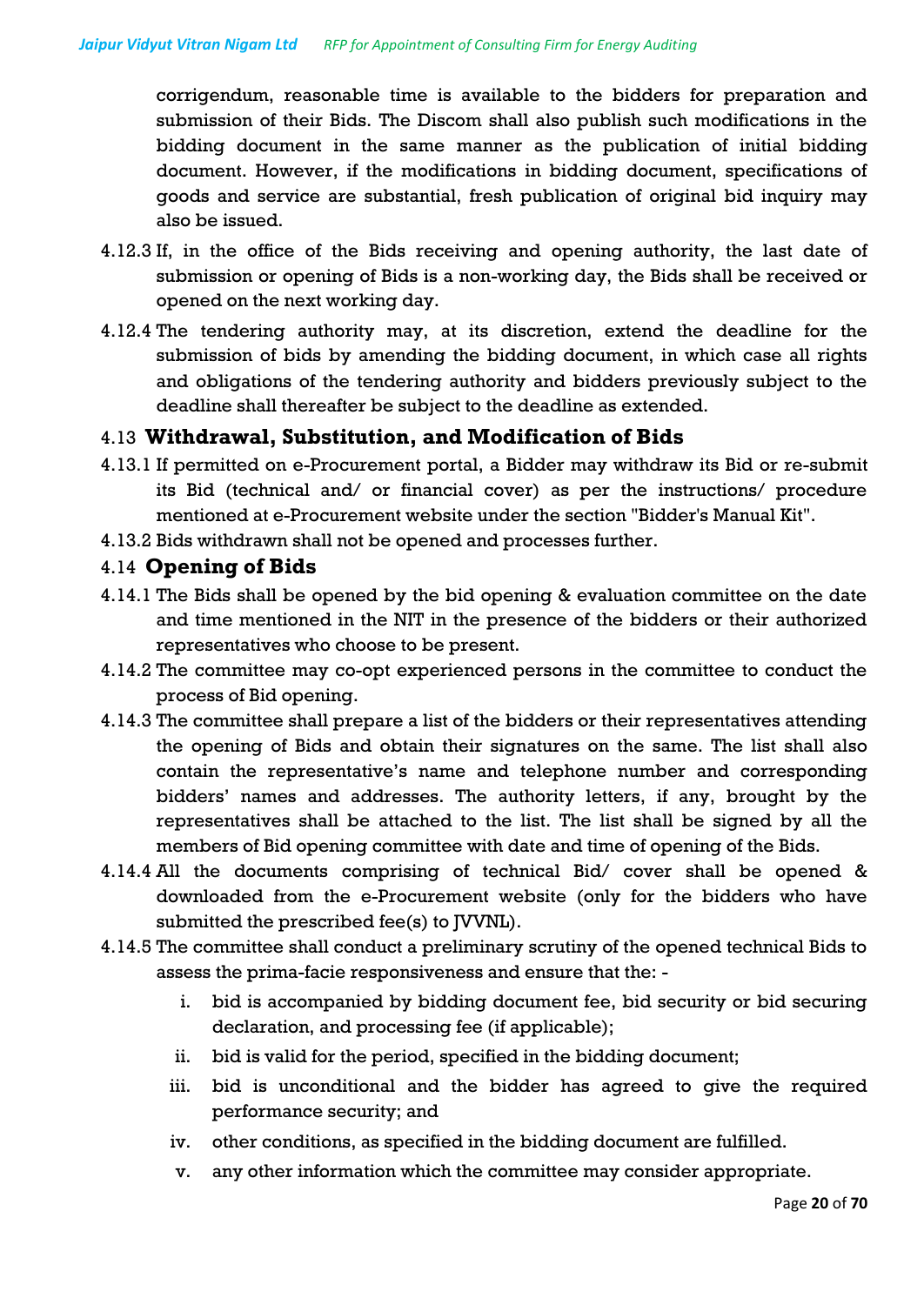- 4.14.6 No Bid shall be rejected at the time of Bid opening except the Bids not accompanied with the proof of payment or instrument of the required price of bidding document, processing fee and bid security.
- 4.15 All the technical bid covers, except the Commercial/ Financial cover, shall be opened one at a time, and the following read out and recorded: the name of the bidder; the presence of the processing fee, tender fee, EMD and any other details as the tendering authority may consider appropriate.
- 4.16 The Tendering authority shall prepare a record of the bid opening that shall include, at a minimum: the name of the bidder and the presence or absence of processing fee, Tender fee, and EMD. The bidder's representatives who are present shall be required to sign the attendance sheet.
- 4.17 The Commercial/ Financial cover shall be kept unopened and shall be opened later on the date and time intimated to the bidders who qualify in the evaluation of technical bids.

#### 4.18 **Selection Method**

4.18.1 Bidder would be selected on the basis of Quality cum Cost Based Selection Method (QCBS).

#### 4.19 **Clarification of Bids**

- 4.19.1 To assist in the examination, evaluation, comparison and qualification of the Bids, the bid evaluation committee may, at its discretion, ask any bidder for a clarification regarding its Bid. The committee's request for clarification and the response of the bidder shall be through the e-Procurement portal.
- 4.19.2 Any clarification submitted by a bidder with regard to its Bid that is not in response to a request by the committee shall not be considered.
- 4.19.3 No change in the prices or substance of the Bid shall be sought, offered, or permitted, except to confirm the correction of arithmetic errors discovered by the committee in the evaluation of the financial Bids.
- 4.19.4 No substantive change to qualification information or to a submission, including changes aimed at making an unqualified bidder, qualified or an unresponsive submission, responsive shall be sought, offered or permitted.

#### 4.20 **Evaluation & Tabulation of Technical Bids**

#### 4.20.1 **Evaluation method**

- 4.20.1.1The bids shall be evaluated based on both techno-commercial and financial considerations. The Consulting Firm is required to provide the following information/ document along with the technical bid, namely:
	- a brief note indicating the ability of the Consulting Firm to perform the task, particularly their manpower and infrastructure capability;
	- past experience of the Consulting Firm in undertaking works of similar nature as given under scope of work
	- profile of key personnel to be engaged for the assignment envisaged under this Tender document; and
	- financial capability.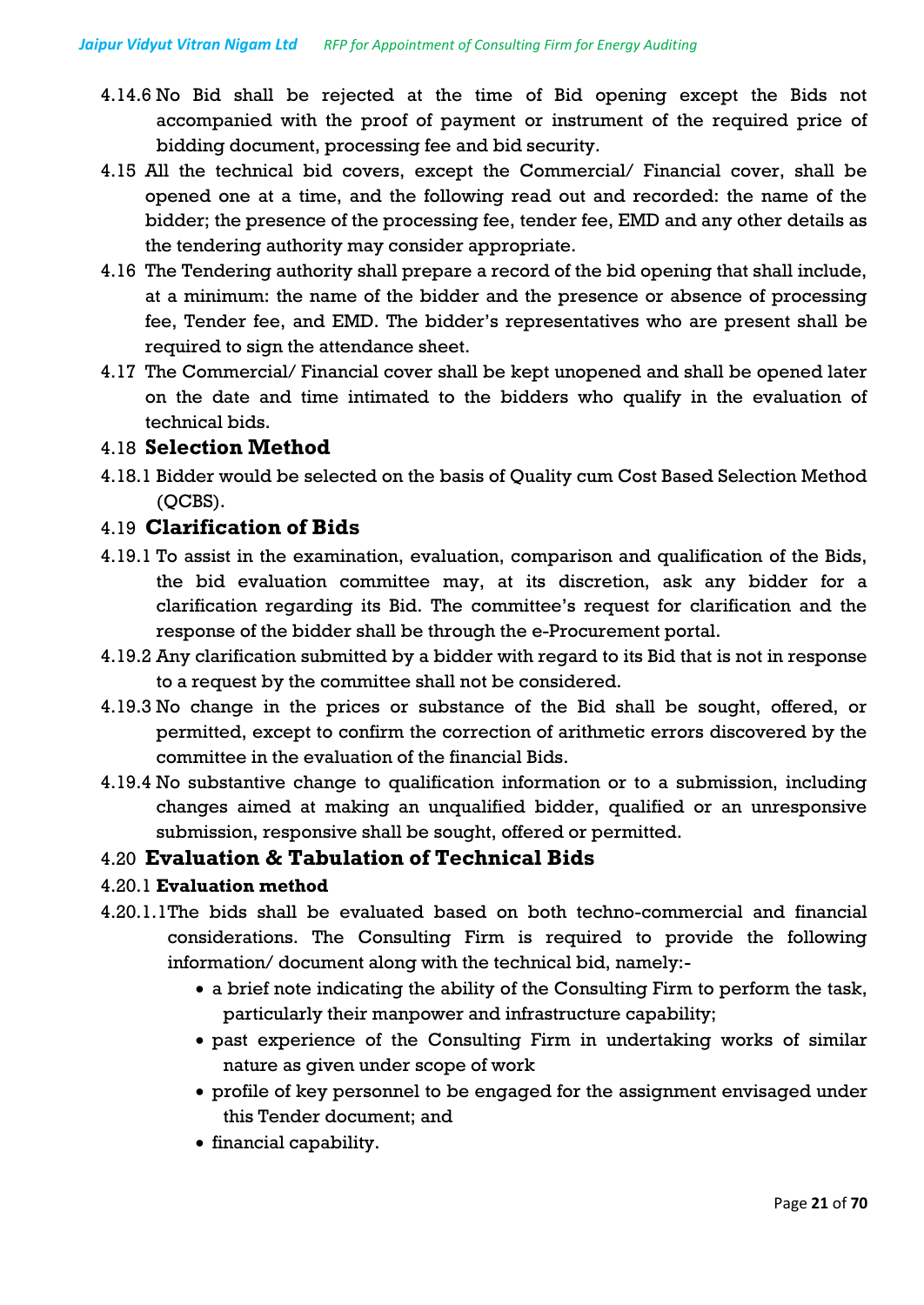- 4.20.1.2The technical bids will be technically evaluated giving due consideration to the Consulting Firm's conformity with the tender conditions, its capability to perform the assignment, past experience in carrying out works of similar nature, profile of personnel to be engaged for this assignment and financial capability.
- 4.20.1.3The survey agencies shall have to make presentation before the committee constituted for this purpose. The presentation will be evaluated by the committee and scored based on the coverage and quality of following theme areas:
	- Understanding of the terms of references
	- Approach and methodology covering details of processes and procedure to be applied by the agency during the course of contract
	- Synopsis of similar work done and the value added for the management
	- Pen-profile of the key professional proposed for managing and mentoring the work under the contract
	- Team structure proposed to execute the assignment

4.20.1.4 For technical bid evaluation the scoring shall be done as per follows:

| <b>EVALUATION CRITERIA</b>                                                                                                                                                | <b>Marks</b><br><b>Allotted</b>                         |
|---------------------------------------------------------------------------------------------------------------------------------------------------------------------------|---------------------------------------------------------|
| <b>Experience relating to relevant field</b>                                                                                                                              |                                                         |
| Experience of Assignments undertaken for evaluation of<br>Distribution losses in India.                                                                                   |                                                         |
| i.) 5 Marks for meeting the minimum qualification<br>requirement of 2 Assignments.                                                                                        | 25                                                      |
| ii.) 4 Marks for each additional assignment subject to a<br>max 20 marks                                                                                                  |                                                         |
| Experience of Consultancy Assignments undertaken for                                                                                                                      |                                                         |
|                                                                                                                                                                           |                                                         |
| i.) 5 Marks for meeting the minimum qualification<br>requirement of 2 Assignments.                                                                                        | 25                                                      |
| ii.) 4 Marks for each additional assignment subject to a<br>max 20 marks                                                                                                  |                                                         |
| <b>Total marks</b>                                                                                                                                                        | 50                                                      |
| Deployment of full time serving key personnel                                                                                                                             |                                                         |
| <b>Experience of Project Leader</b>                                                                                                                                       |                                                         |
| 5 Marks for meeting the minimum qualification<br>i.)<br>criteria of 10 Years of Experience<br>2 Marks for each year of Experience subject to a<br>ii.)<br>max of 10 marks | 15                                                      |
|                                                                                                                                                                           | distribution companies/public sector entities in India. |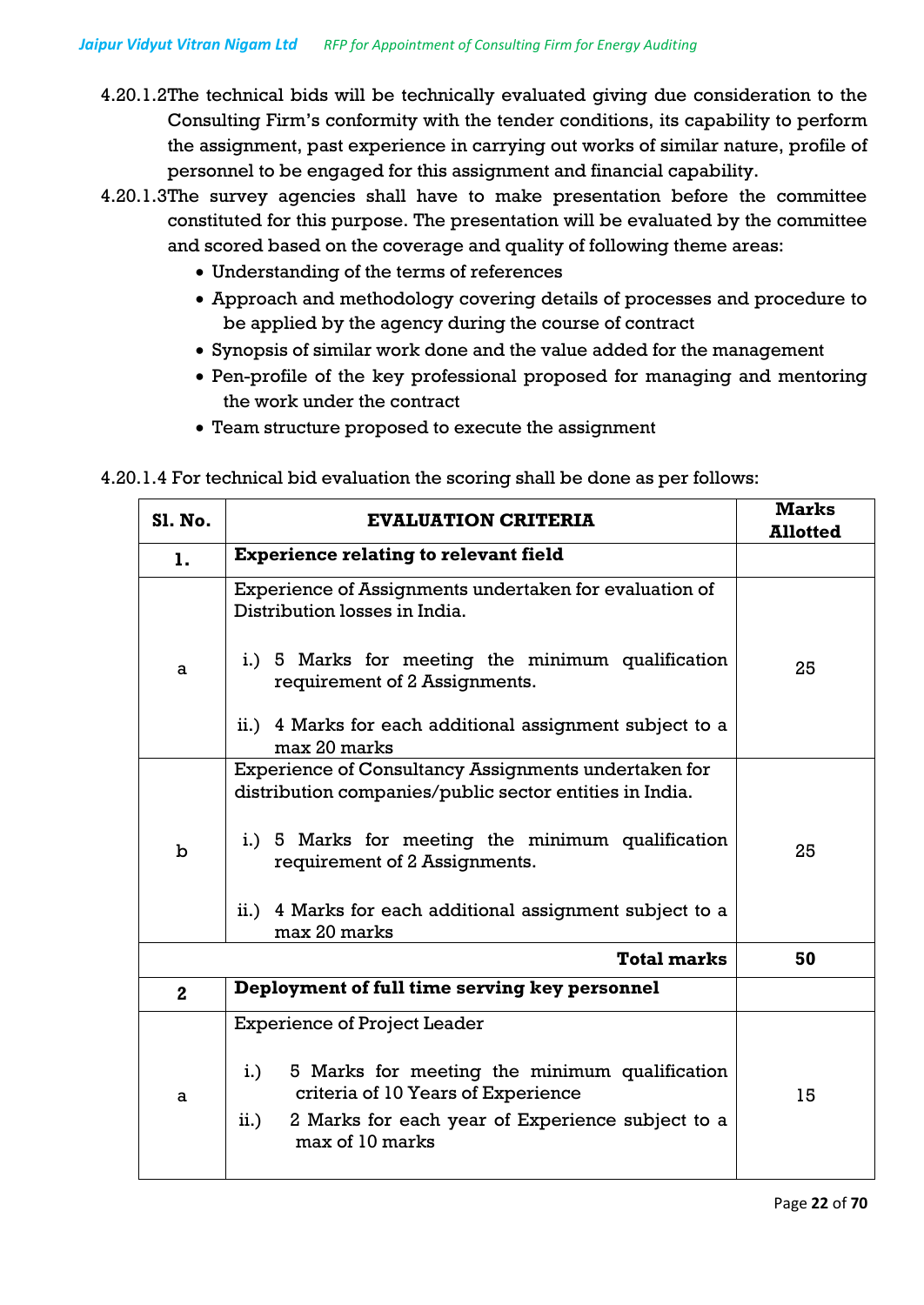|                    | <b>Experience of Team Member</b>                                                            |     |
|--------------------|---------------------------------------------------------------------------------------------|-----|
| $\mathbf b$        | $i$ .<br>5 Marks for meeting the minimum qualification<br>criteria of 7 Years of Experience | 15  |
|                    | 2 Marks for each year of Experience subject to a<br>ii.)<br>max of 10 marks                 |     |
|                    | <b>Total marks</b>                                                                          | 30  |
| 3                  | Submission                                                                                  |     |
| a                  | Proposed approach and methodology                                                           | 5   |
| b                  | Proposed work plan                                                                          | 5   |
|                    | <b>Total marks</b>                                                                          | 10  |
|                    | Presentation to the panel (presentation shall be allowed                                    |     |
|                    | for 30-45 minutes and shall be followed by a Q. & A.<br>session of 15 minutes (Approx.)     |     |
|                    |                                                                                             |     |
| 4                  | Presentation shall cover past experience of the Bidder in                                   | 10  |
|                    | projects executed in areas of Energy Auditing and the                                       |     |
|                    | proposed approach, methodology and work plan of the                                         |     |
|                    | Bidder for carrying out this project.                                                       |     |
| <b>Total Marks</b> |                                                                                             | 100 |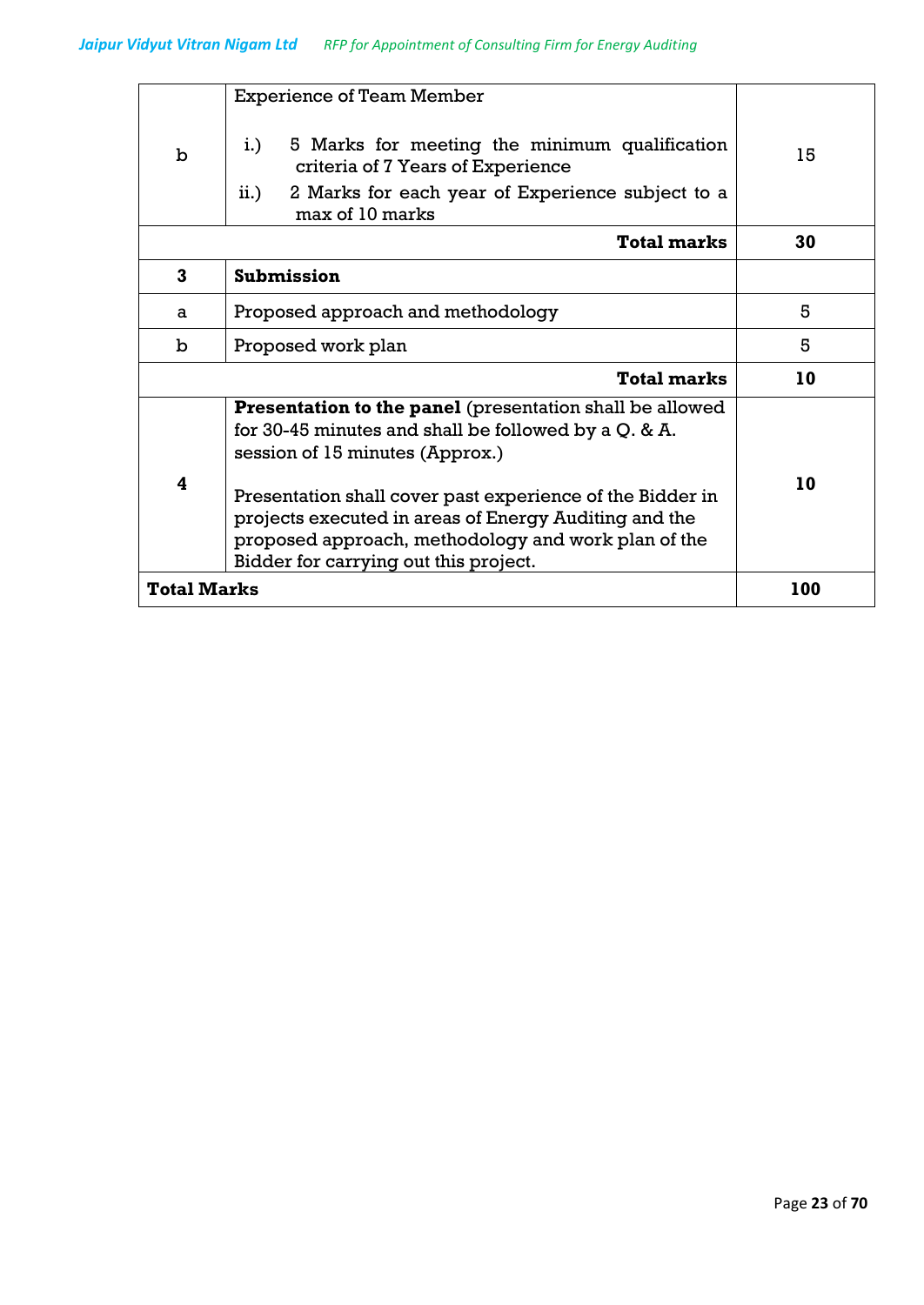#### **Minimum technical score required to pass is: 60 Marks**

- 4.20.2 After evaluating the Technical Bids, Discom shall notify the technically qualified bidders, the date, time and place for opening of the Financial Bids.
- 4.20.3 Scores of the Financial valuation would be weighed by dividing the lowest quote (Fmin) with the financial quote of the bidder (Fb) who is being evaluated and then multiplying the result by 100 to obtain Normalized financial score (Fn).
- 4.20.4 Similarly the scores of the Technical evaluation would be weighed by dividing obtained technical marks of bidder (Tb) who is being evaluated with maximum technical marks (Tmax) and then multiplying the result by 100 to obtain normalized technical score (Tn).
- 4.20.5 The normalized financial score (Fn) and normalized technical score (Tn) would be multiplied with weights assigned separately and then be added up to get the Total score for the bidder (Bt). The total score for the bidder (Bt) would be considered basis for selection.
- 4.20.6 The weight assigned for technical score is 0.70 and for financial score is 0.30.
- 4.20.7 The overall score for each bidder will be calculated using the formula below:

 $$ 

*Where,*

 $B_n$ = Overall score of the bidder in consideration

 $T_n$  = Normalized technical score of the bidder in consideration =  $(T_b/T_{max})$  \* 100  $T_b$  = Technical Marks of the bidder in consideration  $T_{\text{max}}$  = maximum marks obtained by any bidder

 $F_n$  = Normalized financial score of the bidder in consideration=  $(F_{min}/F_b)$  \* 100

- $F<sub>b</sub>$  is Evaluated Cost of bidder under consideration
- $F_{min}$  is Minimum evaluated cost of any bidder
- 4.20.8 The bidder with highest total score shall be ranked first and would be considered for selection.

4.20.9 The Discom, in observance of best practices, shall:

- a) Maintain the bid evaluation process strictly confidential as per the details below.
- b) Reject any attempts or pressures to distort the outcome of the evaluation, including fraud and corruption.
- c) Strictly apply only and all of the evaluation and qualification criteria specified in the bidding document.

#### 4.20.10 **Guiding Principle for Evaluation of Bids**

- a) The tendering authority shall strictly apply only and all of the evaluation and qualification criteria specified in the bidding document.
- b) The determination shall be based upon an examination of the documentary evidence of the bidder's qualifications and proposed solution submitted by the bidder.
- 4.20.11 Determination of Responsiveness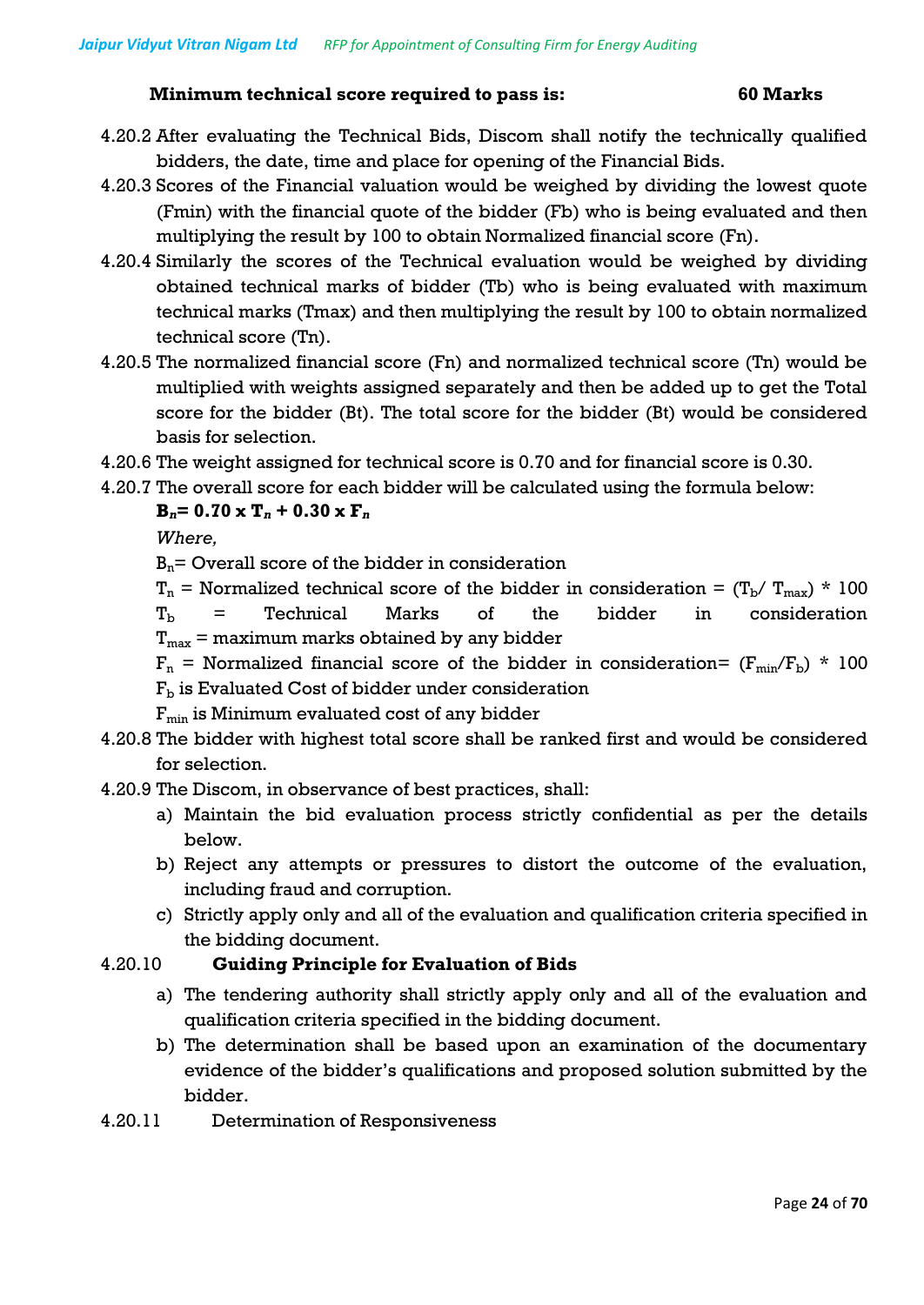- i. The bid evaluation committee shall determine the responsiveness of a Bid on the basis of bidding document and the provisions of pre-qualification/ eligibility criteria of the bidding document.
- ii. A responsive Bid is one that meets the requirements of the bidding document without any material deviation, reservation, or omission where:
	- a. "deviation" is a departure from the requirements specified in the bidding document;
	- b. "reservation" is the setting of limiting conditions or withholding from complete acceptance of the requirements specified in the bidding document; and
	- c. "Omission" is the failure to submit part or all of the information or documentation required in the bidding document.
- iii. A material deviation, reservation, or omission is one that,
	- a. if accepted, shall:-
		- $\checkmark$  affect in any substantial way the scope, quality, or performance of the subject matter of procurement specified in the bidding documents; or
		- $\checkmark$  limits in any substantial way, inconsistent with the bidding documents, the Discom's rights or the bidder's obligations under the proposed contract; or
	- b. if rectified, shall unfairly affect the competitive position of other bidders presenting responsive Bids.
- iv. The bid evaluation committee shall examine the technical aspects of the Bid in particular, to confirm that all requirements of bidding document have been met without any material deviation, reservation or omission.
- v. The Discom shall regard a Bid as responsive if it conforms to all requirements set out in the bidding document, or it contains minor deviations that do not materially alter or depart from the characteristics, terms, conditions and other requirements set out in the bidding document, or if it contains errors or oversights that can be corrected without touching on the substance of the Bid.
- 4.20.12 Non-material Non-conformities in Bids
	- i. The bid evaluation committee may waive any non-conformities in the Bid that do not constitute a material deviation, reservation or omission, the Bid shall be deemed to be substantially responsive.
	- ii. The bid evaluation committee may request the bidder to submit the necessary information or document like audited statement of accounts/ CA Certificate, Registration Certificate, VAT/ CST clearance certificate, ISO/ CMMi Certificates, etc. within a reasonable period of time. Failure of the bidder to comply with the request may result in the rejection of its Bid.
	- iii. The bid evaluation committee may rectify non-material nonconformities or omissions on the basis of the information or documentation received from the bidder under (b) above. To this effect, the bid price shall be adjusted, for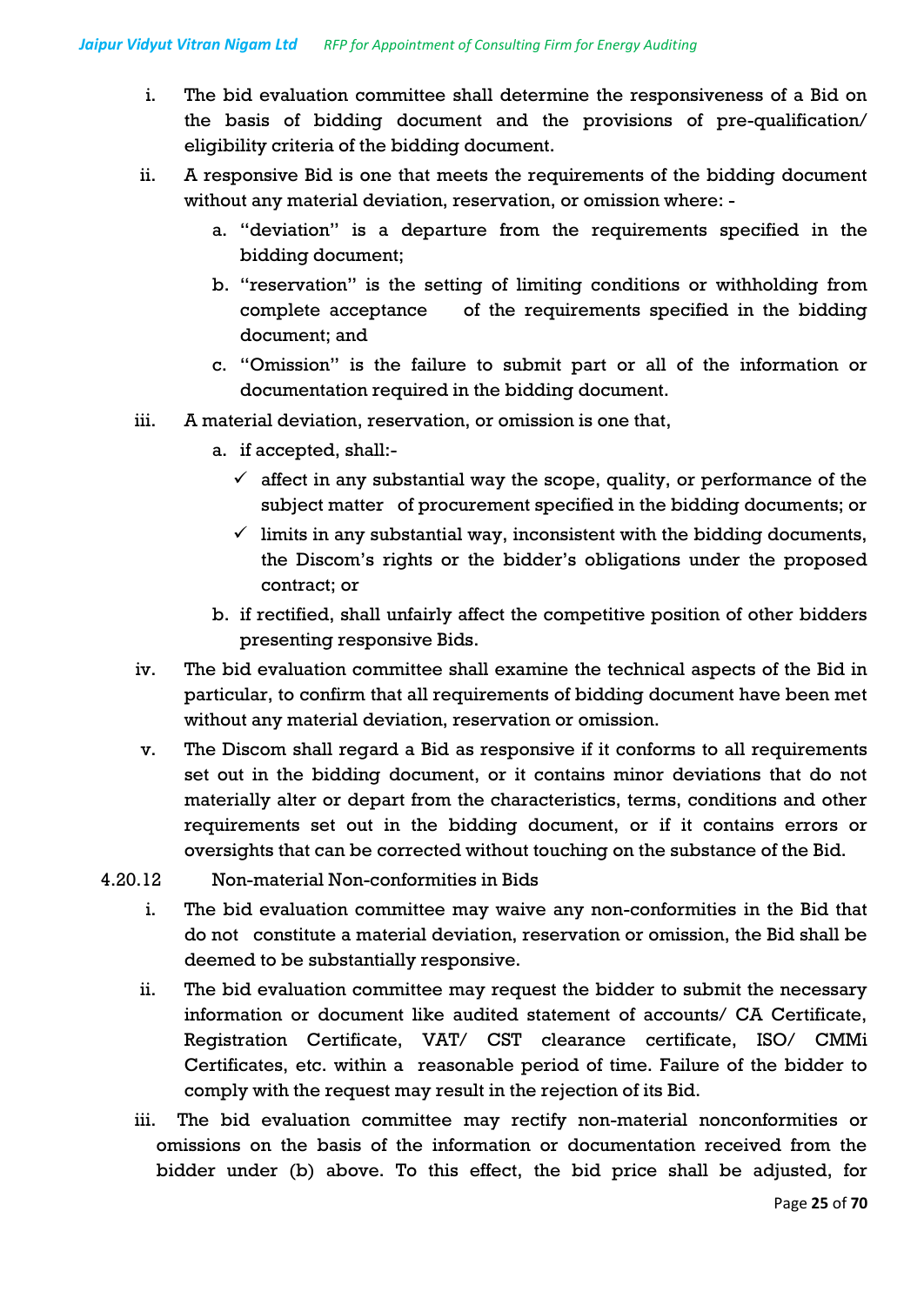comparison purposes only, to reflect the price of the missing or non-conforming item or component. The adjustment shall be made using the method indicated in pre-qualification and Evaluation Criteria of this bidding document.

- 4.20.13 The eligible bidders whose bid is determined to be substantially responsive shall be considered to be qualified in the technical evaluation, unless disqualified pursuant to clause 5.20, and shall be informed in writing about the date, time and place of opening of their financial bids.
- 4.20.14 The firms which could not qualify in technical evaluation will be informed about this fact. Their financial bid will be returned unopened and EMD refunded after completion of the bid process i.e. award of the contract to the successful bidder(s).

#### 4.21 **Evaluation & Tabulation of Financial Bids**

- 4.21.1 The financial bids of bidders who qualify in technical evaluation shall be opened at the notified time, date and place by the members of the designated Procurement Committee in the presence of the bidders or their representatives who choose to be present.
- 4.21.2 The process of opening, marking and signing on the envelopes and offers of financial bids shall be similar to that of technical bids.
- 4.21.3 The names of the firms, the rates given by them and conditions put, if any, shall be read out and recorded in tender opening register.
- 4.21.4 To evaluate a bid, the tendering authority shall consider the following: -
- 4.21.4.1the bid price as quoted in accordance with bidding document.
- 4.21.4.2price adjustment for correction of arithmetic errors in accordance with bidding document.
- 4.21.5 The tendering authority's evaluation of a bid will exclude and not take into account-
- 4.21.5.1Any allowance for price adjustment during the period of performance of the Contract, if provided in the Bid.
- 4.21.6 The evaluation shall include all costs and all taxes and duties applicable to the bidder as per law of the Central/ State Government/ Local Authorities.
- 4.21.7 conditional Bids are liable to be rejected;

#### 4.22 **Correction of Arithmetic Errors in Financial Bids:**

- 4.22.1 The bid evaluation committee shall correct arithmetical errors in substantially responsive Bids, on the following basis, namely: -
- a) if there is a discrepancy between the unit price and the total price that is obtained by multiplying the unit price and quantity, the unit price shall prevail and the total price shall be corrected, unless in the opinion of the bid evaluation committee there is an obvious misplacement of the decimal point in the unit price, in which case the total price as quoted shall govern and the unit price shall be corrected;
- b) if there is an error in a total corresponding to the addition or subtraction of subtotals, the subtotals shall prevail and the total shall be corrected; and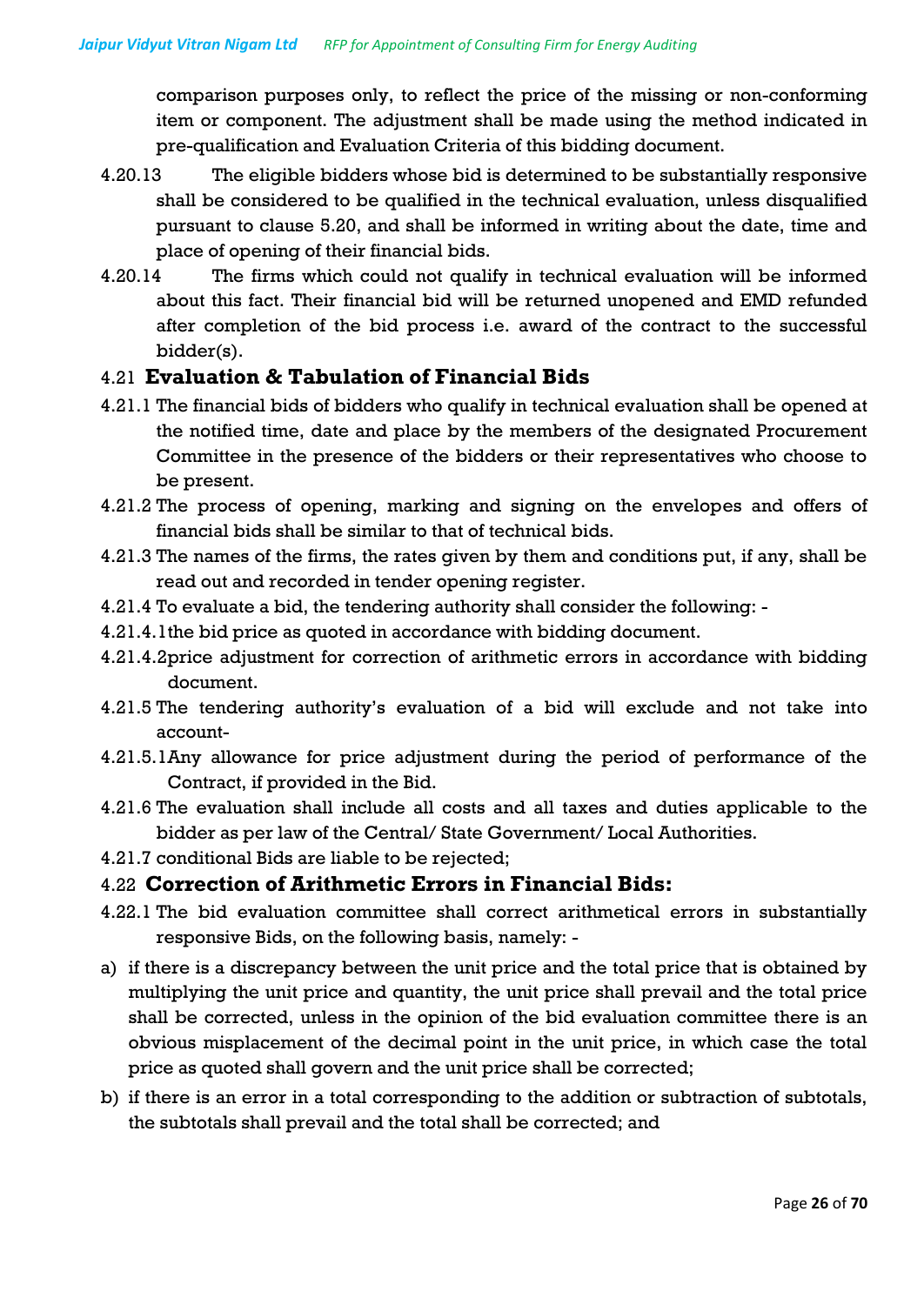c) if there is a discrepancy between words and figures, the amount in words shall prevail, unless the amount expressed in words is related to an arithmetic error, in which case the amount in figures shall prevail subject to clause (a) and (b) above.

#### 4.23 **Price/ purchase preference in evaluation:**

4.23.1 Price and/ or purchase preference notified by the State Government (GoR) and as mentioned in the bidding document shall be considered in the evaluation of Bids and award of contract.

#### 4.24 **Negotiations**

- 4.24.1 Except in case of procurement by method of single source procurement or procurement by competitive negotiations, to the extent possible, no negotiations shall be conducted after the pre-bid stage. All clarifications needed to be sought shall be sought in the pre-bid stage itself.
- 4.24.2 Negotiations may, however, be undertaken only with the lowest or most advantageous bidder when the rates are considered to be much higher than the prevailing market rates.
- 4.24.3 The bid evaluation committee shall have full powers to undertake negotiations. Detailed reasons and results of negotiations shall be recorded in the proceedings.
- 4.24.4 The lowest or most advantageous bidder shall be informed in writing either through messenger or by registered letter and e-mail (if available). A minimum time of seven days shall be given for calling negotiations. In case of urgency the bid evaluation committee, after recording reasons, may reduce the time, provided the lowest or most advantageous bidder has received the intimation and consented to regarding holding of negotiations.
- 4.24.5 Negotiations shall not make the original offer made by the bidder inoperative. The bid evaluation committee shall have option to consider the original offer in case the bidder decides to increase rates originally quoted or imposes any new terms or conditions.
- 4.24.6 In case of non-satisfactory achievement of rates from lowest or most advantageous bidder, the bid evaluation committee may choose to make a written counter offer to the lowest or most advantageous bidder and if this is not accepted by him, the committee may decide to reject and re-invite Bids or to make the same counteroffer first to the second lowest or most advantageous bidder, then to the third lowest or most advantageous bidder and so on in the order of their initial standing and work/ supply order be awarded to the bidder who accepts the counteroffer. This procedure would be used in exceptional cases only.
- 4.24.7 In case the rates even after the negotiations are considered very high, fresh Bids shall be invited.

#### 4.25 **Exclusion of Bids/ Disqualification**

- 4.25.1 The Discom shall exclude/ disqualify a Bid, if:
	- i. The bid is not submitted in accordance with the bidding document.
	- ii. The bidder does not meet the minimum eligibility criteria as mentioned in the bidding document.
	- iii. The bidder has imposed conditions in his bid.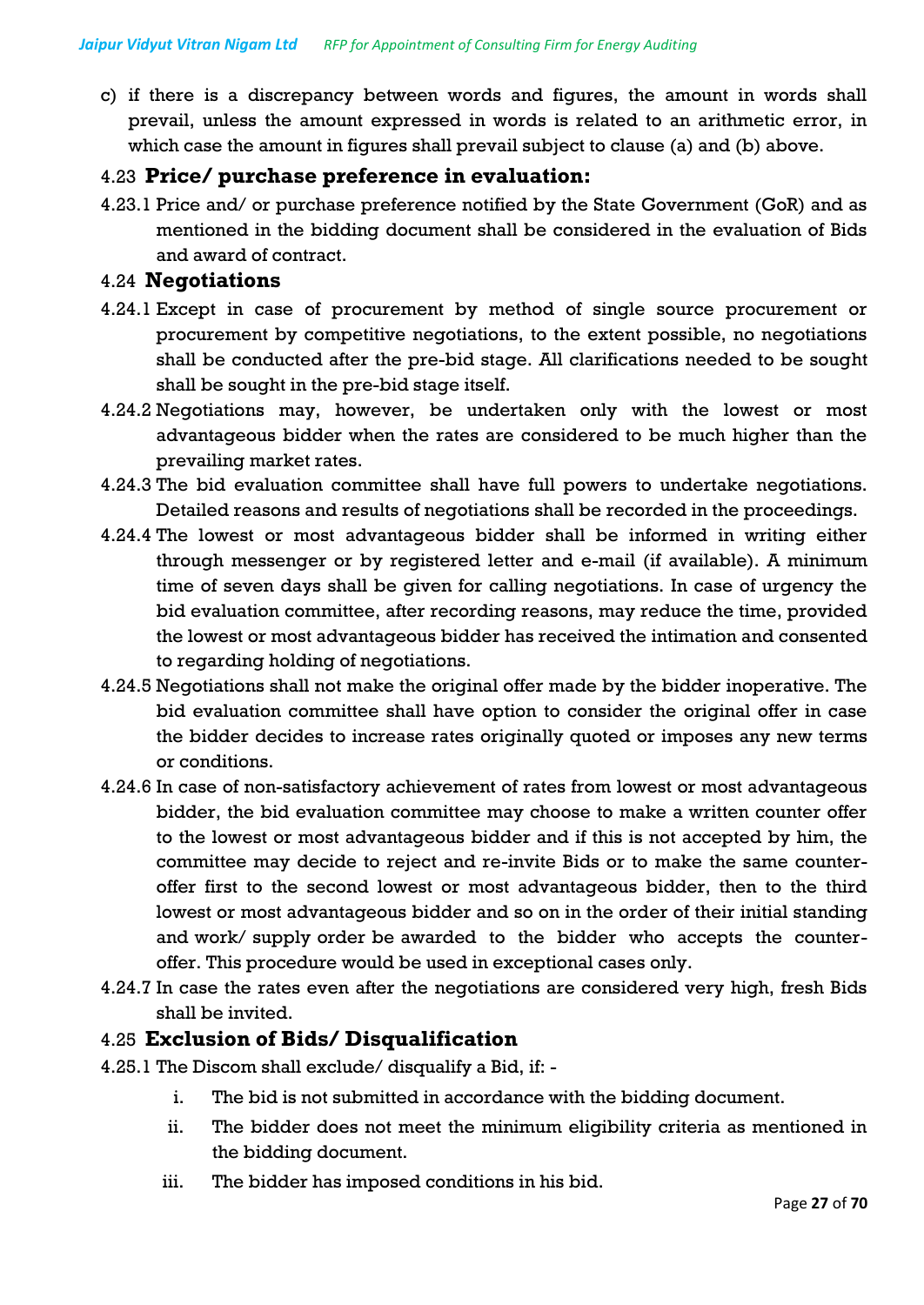- iv. During validity of the bid or its extended period, if any, increases his quoted prices.
- v. The bidder has made misleading or false representations in the forms, statements and attachments submitted in proof of the eligibility requirements.
- vi. The bidder has submitted the bid after due date and time.
- vii. The bidder is found to have a record of poor performance such as abandoning work, not properly completing the contract, inordinately delaying completion, being involved in litigation or financial failures, etc.
- viii. The bidder has submitted bid, which is not accompanied by required documentation and EMD.
	- ix. The bidder has failed to provide clarifications related thereto, when sought.
	- x. The bidder has submitted more than one bid. This will cause disqualification of all bids submitted by such bidders including forfeiture of the EMD.
	- xi. The bidder is found to canvass, influence or attempt to influence in any manner for the qualification or selection process, including without limitation, by offering bribes or other illegal gratification shall be disqualified from the process at any stage.
- xii. The Bid materially departs from the requirements specified in the bidding document or it contains false information;
- xiii. The bidder, submitting the Bid, his agent or any one acting on his behalf, gave or agreed to give, to any officer or employee of the Discom or other governmental authority a gratification in any form, or any other thing of value, so as to unduly influence the bidding process;
- xiv. A bidder, in the opinion of the Discom, has a conflict of interest materially affecting fair competition.
- 4.25.2 A Bid shall be excluded/ disqualified as soon as the cause for its exclusion/ disqualification is discovered.
- 4.25.3 Every decision of the Discom to exclude a Bid shall be for reasons to be recorded in writing and shall be:
	- i. Communicated to the concerned bidder in writing;
	- ii. Published on the State Public Procurement Portal, if applicable.

### 4.26 **Lack of competition**

4.26.1 A situation may arise where, if after evaluation of Bids, the bid evaluation committee may end-up with one responsive Bid only. In such situation, the bid evaluation committee would check as to whether while floating the NIT all necessary requirements to encourage competition like standard bid conditions, industry friendly specifications, wide publicity, sufficient time for formulation of Bids, etc. were fulfilled. If not, the NIT would be re-floated after rectifying deficiencies. The bid process shall be considered valid even if there is one responsive Bid, provided that :-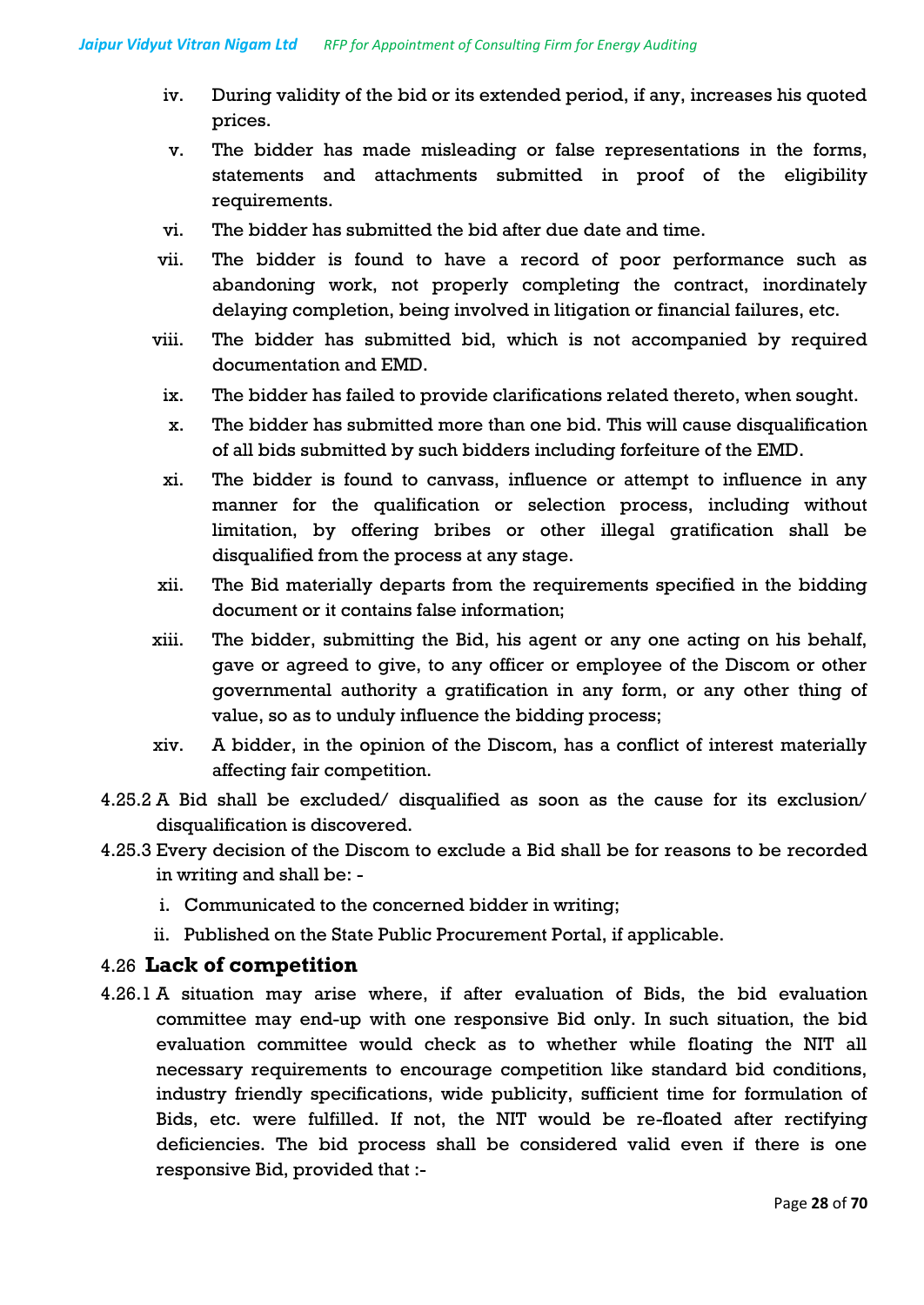- i. The Bid is technically qualified;
- ii. The price quoted by the bidder is assessed to be reasonable;
- iii. The Bid is unconditional and complete in all respects;
- iv. There are no obvious indicators of cartelization amongst bidders; and
- v. The bidder is qualified as per the provisions of pre-qualification/ eligibility criteria in the bidding document
- 4.26.2 The bid evaluation committee shall prepare a justification note for approval by the next higher authority of the Discom, with the concurrence of the accounts member.
- 4.26.3 In case of dissent by any member of bid evaluation committee, the next higher authority in delegation of financial powers shall decide as to whether to sanction the single Bid or re-invite Bids after recording reasons.
- 4.26.4 If a decision to re-invite the Bids is taken, market assessment shall be carried out for estimation of market depth, eligibility criteria and cost estimate.

#### 4.27 **Acceptance of the successful Bid and award of contract**

- 4.27.1 Prior to the expiration of the period of bid validity, the tendering authority shall notify the successful bidder, in writing, that its bid has been accepted.
- 4.27.2 The Discom shall award the Contract to the bidder whose offer has been determined to be the best bid and is substantially responsive to the bidding document, provided further that the bidder is determined to be qualified to perform the Contract satisfactorily.
- 4.27.3 Decision on bids shall be taken within original validity period of offers which shall be kept as per NIT. If the decision on acceptance or rejection of a bid cannot be taken within the original bid validity period due to unavoidable circumstances, all the bidders shall be requested to extend validity period of their bids up to a specified date.
- 4.27.4 As soon as a bid is accepted by the Discom, its written intimation would be sent to the concerned bidder. If the issuance of formal Work Order is likely to take time, a LoI may be sent in the meanwhile. In the same intimation the bidder may be asked to execute an agreement in prescribed format on a non-judicial stamp of prescribed value and deposit the amount of prescribed performance security deposit within 15 days from the date of issue of acceptance.
- 4.27.5 The acceptance of an offer is complete as soon as the letter of communication is posted to the correct address of the bidder.
- 4.27.6 The acceptance of the bid shall also be placed on website of Discom for general information to all.
- 4.27.7 The bidders whose bids could not be accepted shall also be informed and asked to collect their EMD soon after the agreement with the successful bidder is executed and his performance security deposit is obtained. Until a formal Contract is prepared and executed, the notification of award shall constitute a binding Contract.

### 4.28 **Information and publication of award:**

4.28.1 Information of award of contract shall be communicated to all participating bidders and published on the respective website(s) as specified in NIT.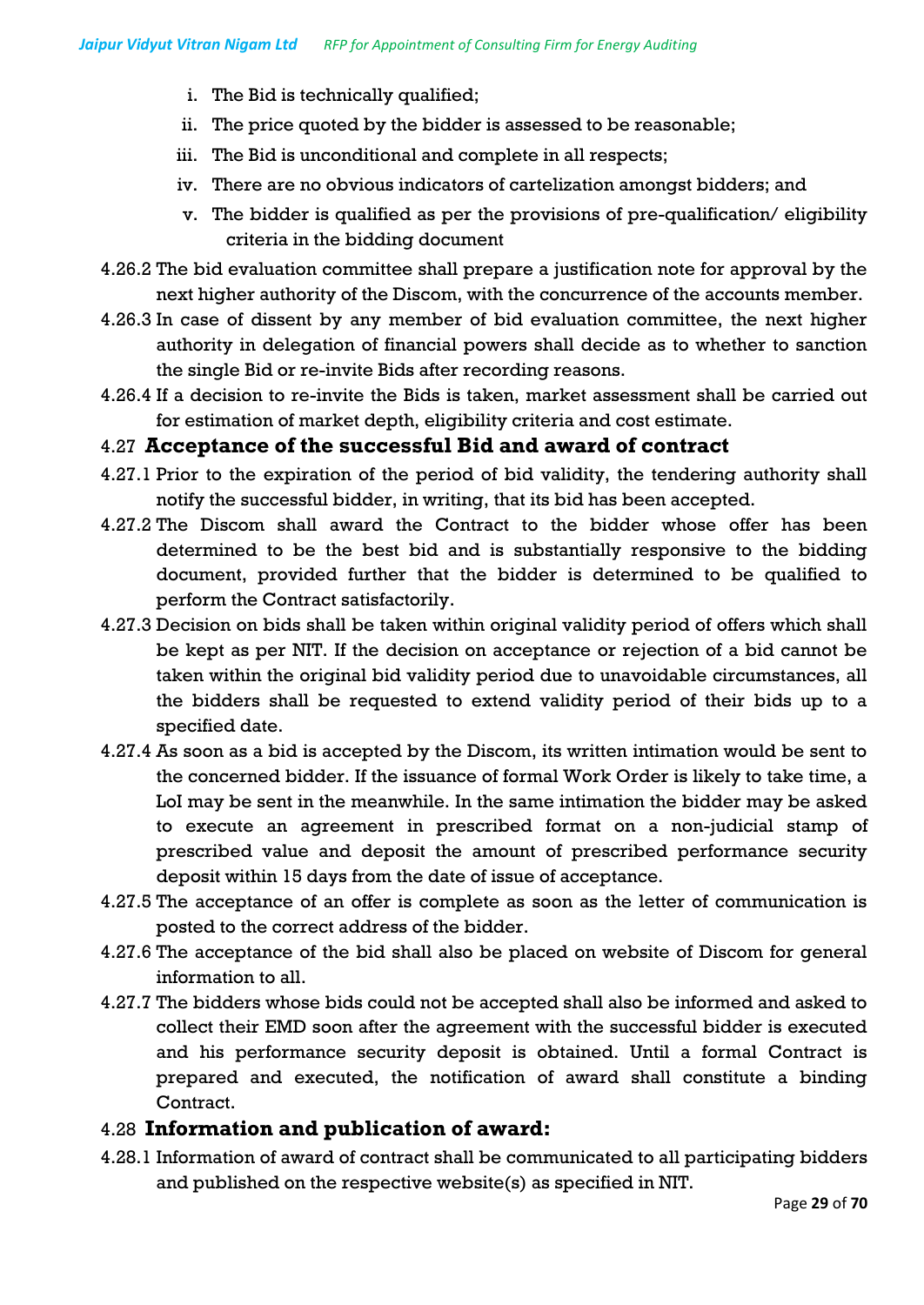# 4.29 **Discom's right to accept or reject any or all Bids:**

4.29.1 The Discom reserves the right to accept or reject any Bid, and to annul (cancel) the bidding process and reject all Bids at any time prior to award of contract, without thereby incurring any liability to the bidders.

#### 4.30 **Right to vary quantum of work**

- 4.30.1 At the time of award of contract, the number of consumers/subdivision/division/circle to surveyed, or services originally specified in the bidding documents may be increased, but such increase shall not exceed 20% of the quantity specified in the bidding documents. It shall be without any change in the unit prices or other terms and conditions of the Bid and the bidding documents.
- 4.30.2 If the Discom thinks at any time during the period of contract that it does not want the total number of consumers/sub-division/division/circle to be surveyed as against the number specified in the bidding documents due to change in circumstances, the bidder shall not be entitled for any claim or compensation.
- 4.30.3 Repeat orders for similar additional work may be placed on the rates and conditions given in the contract. The limits of repeat order shall be as under:
	- i. 50% of the value of services of the original contract.

#### 4.31 **Performance Security Deposit**

- 4.31.1 In case of successful Bidder, the Earnest Money will be adjusted in arriving at the amount of the Performance Security Deposit.
- 4.31.2 The Consulting Firm shall, within fifteen (15) days of the notification of Work/ Contract award, provide a Performance Security deposit of 5% of the total contract value for the due performance of the Contract
- 4.31.3 The proceeds of the Performance Security deposit shall be payable to the Purchaser as compensation for any loss resulting from the Consulting Firm's failure to complete its obligations under the Contract.
- 4.31.4 Form of Performance Security deposit: PSD in the form of cash will not be accepted. It may be deposited in the form of Bank Draft or Banker's Cheque. in case the amount of PSD exceeds Rupees fifteen Lacs the rest of amount against PSD may be deposited in the form of Bank Guarantee.
- 4.31.5 Refund of Performance Security deposit: The Performance Security deposit shall be refunded after 6 months from the expiry of the contract period subject to successful completion of the assignment as mentioned in bidding document and after effecting recoveries, if any.
- 4.31.6 Forfeiture of Performance Security deposit: Performance Security deposit shall be forfeited in the following cases: -
- 4.31.7 When any terms and condition of the contract is breached.
- 4.31.8 When the Bidder fails to commence, fails to fulfil the services obligations after partially executing the work order.
- 4.31.9 To adjust any dues against the firm from any other contract with Discoms.
- 4.31.10 No interest will be paid by Discoms on the amount of earnest money and performance security deposit.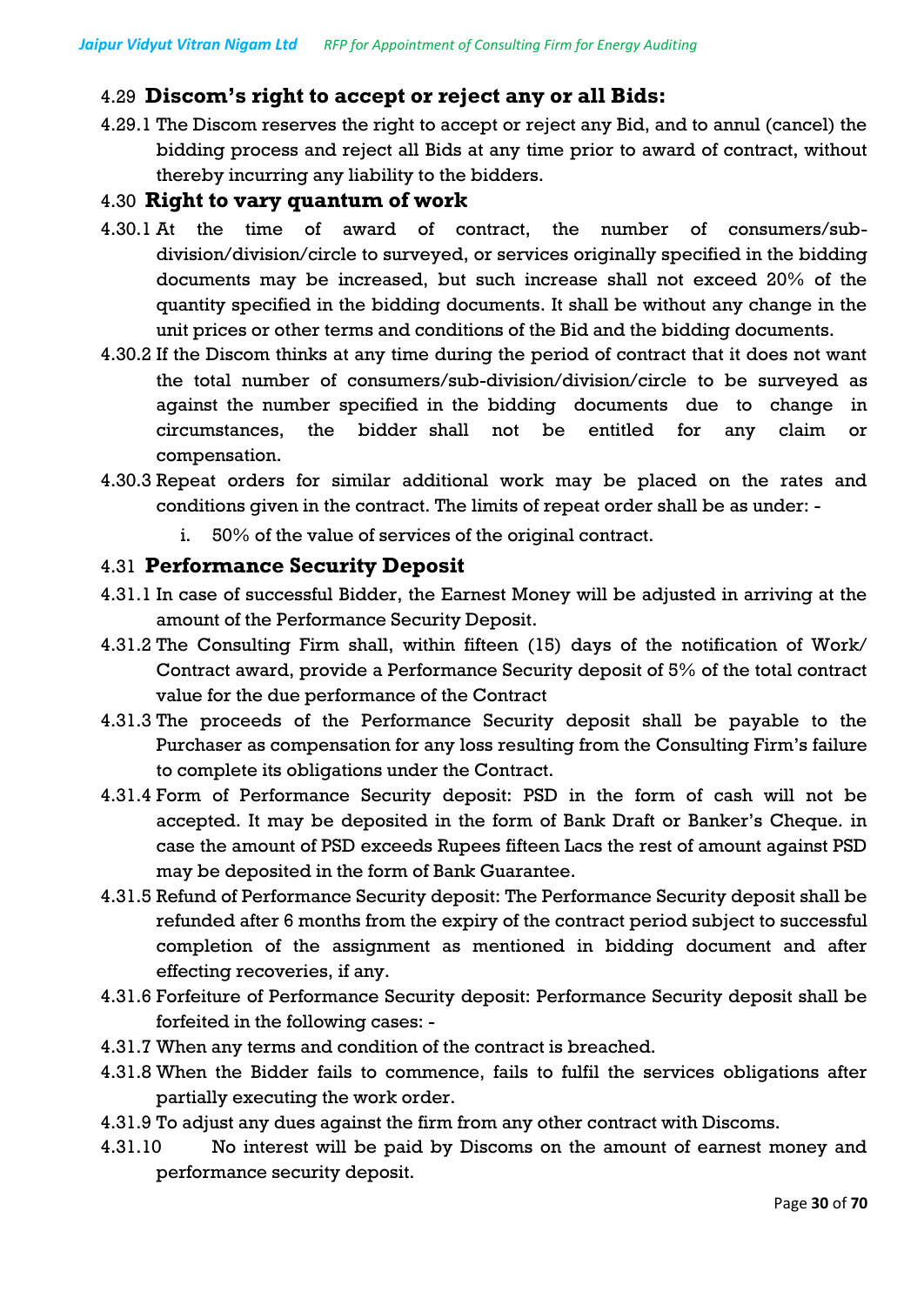- 4.31.11 Proper notice will be given to the Bidder with reasonable time before earnest money/ performance security deposit is forfeited.
- 4.31.12 Forfeiture of earnest money / performance security deposit shall be without prejudice to any other right of Discoms to claim any damages as admissible under the law as well as to take such action against the Bidder such as severing future business relation or black listing, etc.

#### 4.32 **Execution of Agreement for Contract**

- 4.32.1 A contract shall come into force from the date on which the letter of contract is dispatched to the bidder.
- 4.32.2 The successful bidder shall sign the Agreement for Contract within 15 days from the date on which the letter of contract or letter of intent is dispatched to the successful bidder.
- 4.32.3 If the bidder, who has been selected for contract, fails to sign a written agreement for contract or fails to furnish the required security deposit within specified period, the Discom shall take action against the successful bidder as per the provisions of the bidding document. The Discom may, in such case, cancel the contract with the bidder and debar the bidder to participate in any future bid.
- 4.32.4 The bidder will be required to execute the agreement for contract on a Rajasthan non-judicial stamp of Rs. 1000/- at its cost and to be purchase from anywhere in Rajasthan only.

#### 4.33 **Confidentiality**

- 4.33.1 Notwithstanding anything contained in this bidding document but subject to the provisions of any other law for the time being in force providing for disclosure of information, the Discom shall not disclose any information if such disclosure, in its opinion, is likely to:
	- i. Impede enforcement of any law;
	- ii. Affect the security or strategic interests of India;
	- iii. Affect the intellectual property rights or legitimate commercial interests of bidders;
	- iv. Affect the legitimate commercial interests of the Discom in situations that may include when the procurement relates to a project in which the Discom is to make a competitive bid, or the intellectual property rights of the Discom.
- 4.33.2 The Discom shall treat all communications with bidders related to the bidding process in such manner as to avoid their disclosure to competing bidders or to any other person not authorised to have access to such information.
- 4.33.3 The Discom may impose on bidders, if there are any for fulfilling the terms of the contract, conditions aimed at protecting information, the disclosure of which violates (a) above.
- 4.33.4 In addition to the restrictions specified above, the Discom, while procuring a subject matter of such nature which requires the Discom to maintain confidentiality, may impose condition for protecting confidentiality of such information.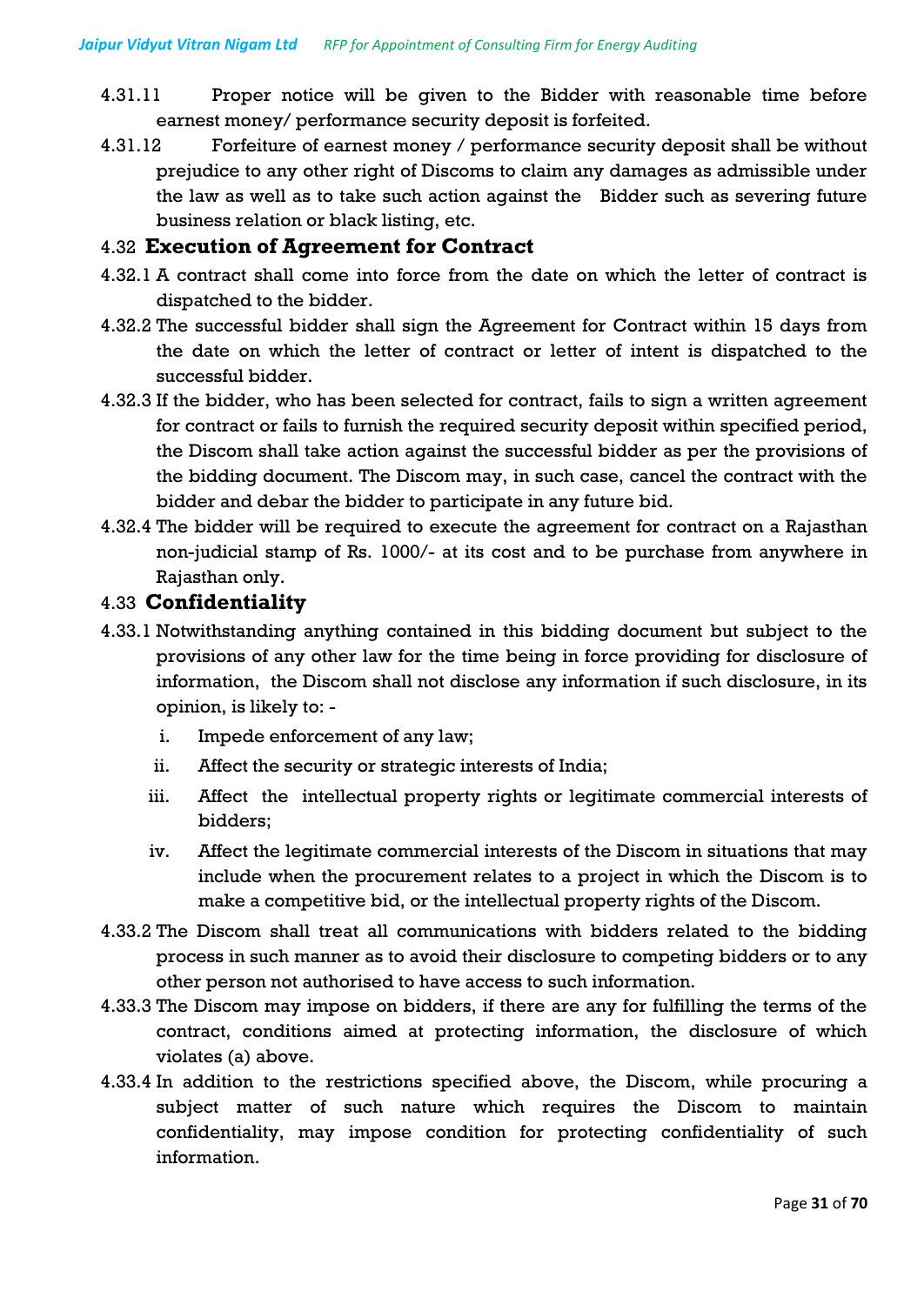- i. The Discom and the Bidder shall keep confidential and shall not, without the written consent of the other party hereto, divulge to any third party any documents, data, or other information furnished directly or indirectly by the other party hereto in connection with the Contract, whether such information has been furnished prior to, during or following completion or termination of the Contract.
- ii. The Discom shall not use such documents, data, and other information received from the Bidder for any purposes unrelated to the Contract. Similarly, the Bidder shall not use such documents, data, and other information received from the Discom for any purpose other than the work and services required for the performance of the Contract
- iii. The obligation of a party under sub-clauses above, however, shall not apply to information that:
	- a) the Discom or Bidder need to share with the JVVNL/AVVNL/JdVVNL or other institutions participating in the Contract;
	- b) now or hereafter enters the public domain through no fault of that party;
	- c) can be proven to have been possessed by that party at the time of disclosure and which was not previously obtained, directly or indirectly, from the other party; or
	- d) Otherwise lawfully becomes available to that party from a third party that has no obligation of confidentiality.
- iv. The above provisions shall not in any way modify any undertaking of confidentiality given by either of the parties hereto prior to the date of the Contract in respect of the supply or any part thereof.
- v. The provisions of this clause shall survive completion or termination, for whatever reason, of the Contract.

#### 4.34 **Cancellation of bidding process**

- 4.34.1 If any bidding process has been cancelled, it shall not be reopened but it shall not prevent the Discom from initiating a new bidding process for the same subject matter of procurement, if required.
- 4.34.2 The Discom may, for reasons to be recorded in writing, cancel the process of procurement initiated by it
	- i. At any time prior to the acceptance of the successful Bid; or
	- ii. After the successful Bid is accepted in accordance with (d) and (e) below.
- 4.34.3 The Discom shall not open any bids or proposals after taking a decision to cancel the procurement and shall return such unopened bids or proposals.
- 4.34.4 The decision of the Discom to cancel the procurement and reasons for such decision shall be immediately communicated to all bidders that participated in the bidding process.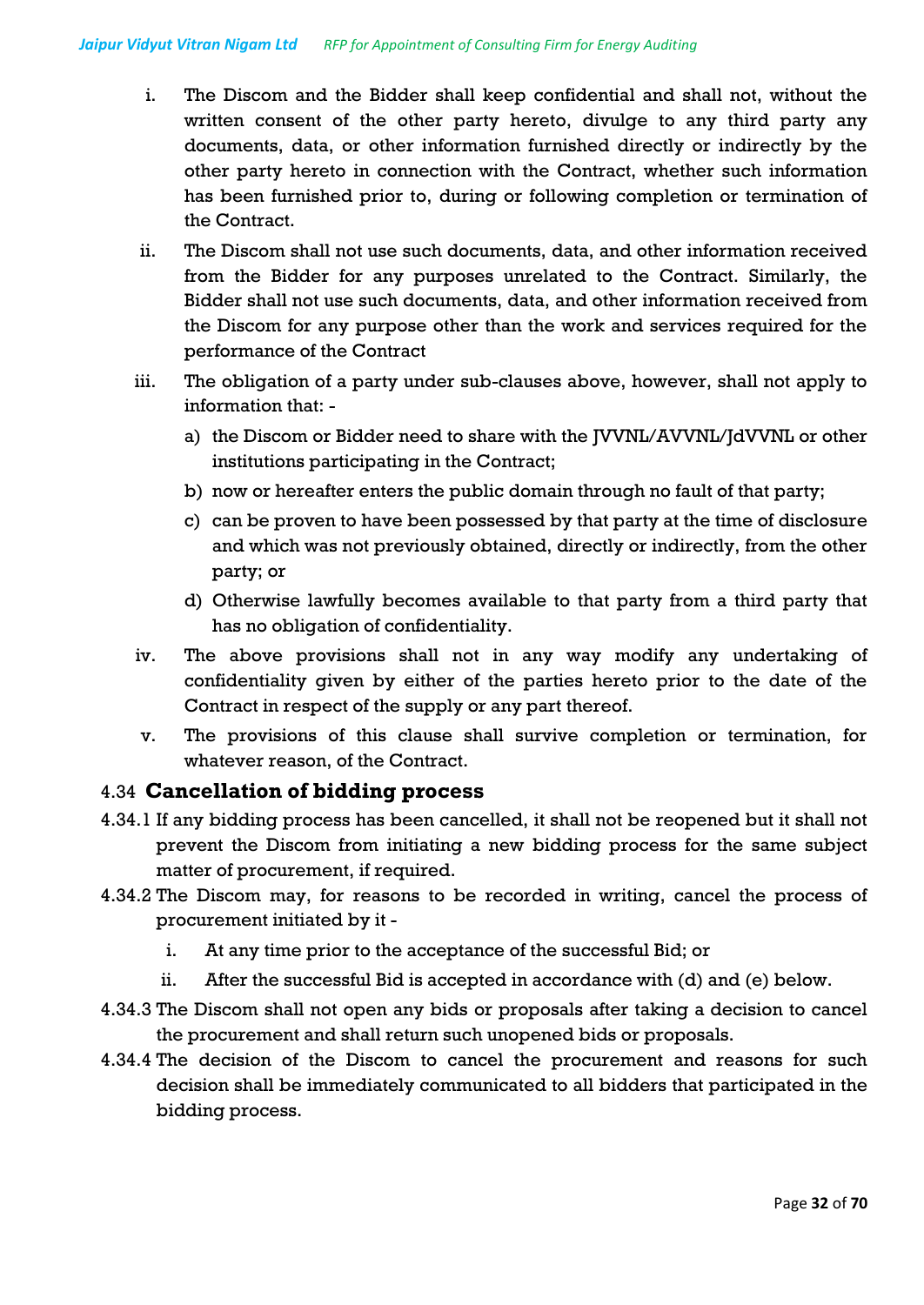- 4.34.5 If the bidder who's Bid has been accepted as successful fails to sign any written contract as required, or fails to provide any required security for the performance of the work order, the Discom may cancel the bidding process.
- 4.34.6 If a bidder is convicted of any offence under the Act, the Discom may:
	- i. Cancel the relevant bidding process if the Bid of the convicted bidder has been declared as successful but no contract has been entered into;
	- ii. Rescind (cancel) the relevant contract or forfeit the payment of all or a part of the contract value if the contract has been entered into between the Discom and the convicted bidder.

#### 4.35 **Code of Integrity for Bidders**

- 4.35.1 No person participating in a bidding process shall act in contravention of the code of integrity prescribed by the State Government.
- 4.35.2 The code of integrity include provisions for:
	- i. Prohibiting
		- a. Any offer, solicitation or acceptance of any bribe, reward or gift or any material benefit, either directly or indirectly, in exchange for an unfair advantage in the bidding process or to otherwise influence the bidding process;
		- b. Any omission, including a misrepresentation that misleads or attempts to mislead so as to obtain a financial or other benefit or avoid an obligation;
		- c. Any collusion, bid rigging or anti-competitive behavior to impair the transparency, fairness and progress of the bidding process;
		- d. Improper use of information shared between the Discom and the bidders with an intent to gain unfair advantage in the bidding process or for personal gain;
		- e. Any financial or business transactions between the bidder and any officer or employee of the Discom;
		- f. Any coercion including impairing or harming or threatening to do the same, directly or indirectly, to any party or to its property to influence the bidding process;
		- g. Any obstruction of any investigation or audit of a bidding process;
	- ii. Disclosure of conflict of interest;
	- iii. Disclosure by the bidder of any previous transgressions with any entity in India or any other country during the last three years or of any debarment by any other Purchaser.
- 4.35.3 Without prejudice to the provisions below, in case of any breach of the code of integrity by a bidder or prospective bidder, as the case may be, the Discom may take appropriate measures including:
	- i. exclusion of the bidder from the bidding process;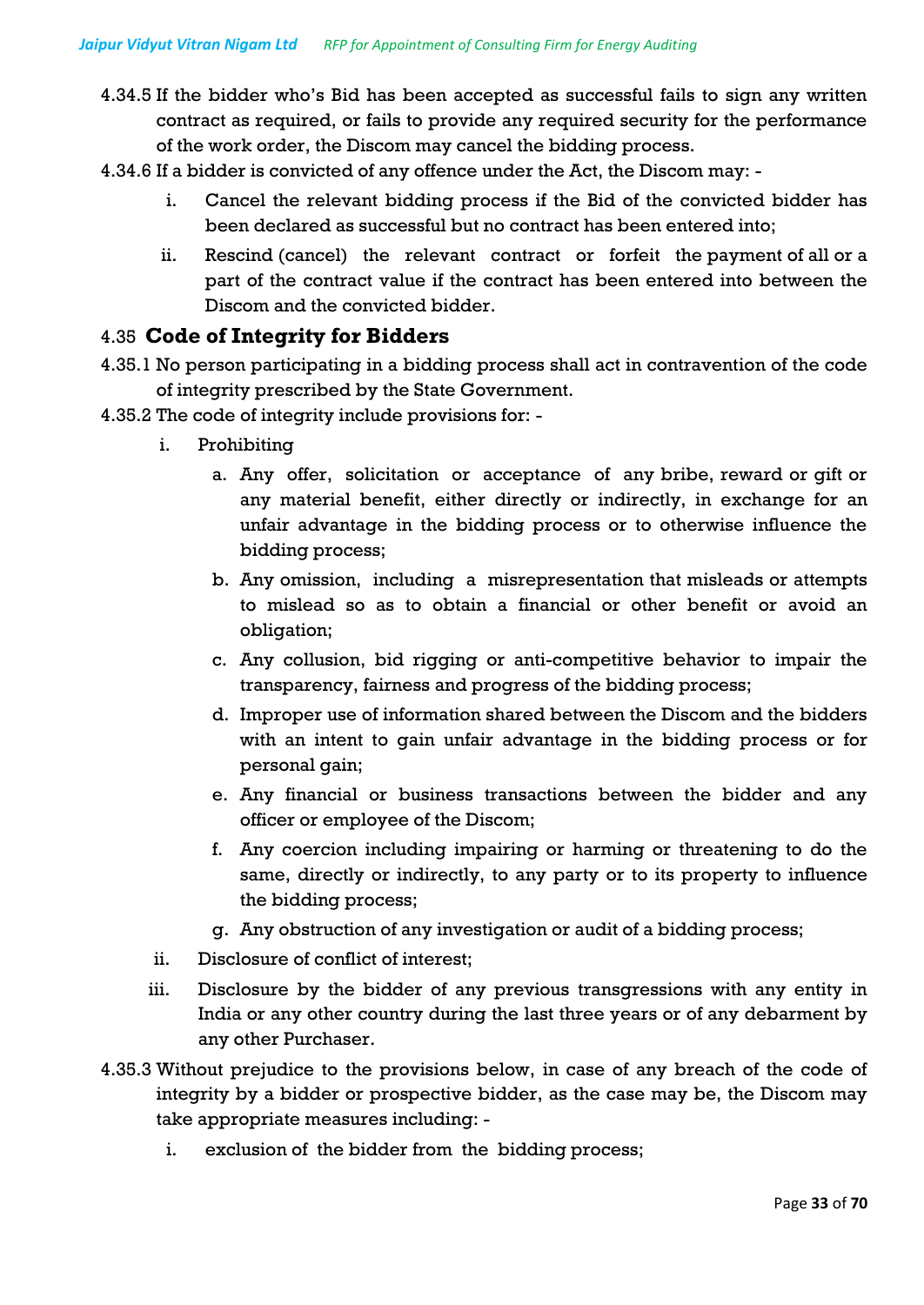- ii. calling-off of pre-contract negotiations and forfeiture or encashment of bid security;
- iii. forfeiture or encashment of any other security or bond relating to the procurement;
- iv. recovery of payments made by the Discom along with interest thereon at bank rate;
- v. cancellation of the relevant contract and recovery of compensation for loss incurred by the Discom;
- vi. debarment of the bidder from participation in future procurements of the Discom for a period not exceeding three years.

### 4.36 **Appeals**

- 4.36.1 Subject to "Appeal not to lie in certain cases" below, if any bidder or prospective bidder is aggrieved that any decision, action or omission of the Discom is in contravention to the provisions of the Act or the rules or guidelines issued there under, he may file an appeal to such officer of the Discom, as may be designated by it for the purpose, within a period of 10 days from the date of such decision or action, omission, as the case may be, clearly giving the specific ground or grounds on which he feels aggrieved:
	- i. Provided that after the declaration of a bidder as successful in terms of "Award of Contract", the appeal may be filed only by a bidder who has participated in procurement proceedings:
	- ii. Provided further that in case the Discom evaluates the technical Bid before the opening of the financial Bid, an appeal related to the matter of financial Bid may be filed only by a bidder whose technical Bid is found to be acceptable.
- 4.36.2 The officer to whom an appeal is filed under (4.36.1) above shall deal with the appeal as expeditiously as possible and shall endeavor to dispose it of within 30 days from the date of filing of the appeal.
- 4.36.3 If the officer designated under (4.36.1) above fails to dispose of the appeal filed under that sub-section within the period specified in (4.36.2) above, or if the bidder or prospective bidder or the Discom is aggrieved by the order passed, the bidder or prospective bidder or the Discom, as the case may be, may file a second appeal to an officer or authority designated by the State Government in this behalf within 15 days from the expiry of the period specified in (4.36.2) above or of the date of receipt of the order passed under (4.36.2) above, as the case may be.
- 4.36.4 The officer or authority to which an appeal is filed under (4.36.3) above shall deal with the appeal as expeditiously as possible and shall endeavor to dispose it of within 30 days from the date of filing of the appeal:
- 4.36.5 The officer or authority to which an appeal may be filed under (4.36.1) or (4.36.3) above shall be :

First Appellate Authority: As may be decided by the Board of directors

Second Appellate Authority: As may be determined by Government of Rajasthan

4.36.6 Form of Appeal: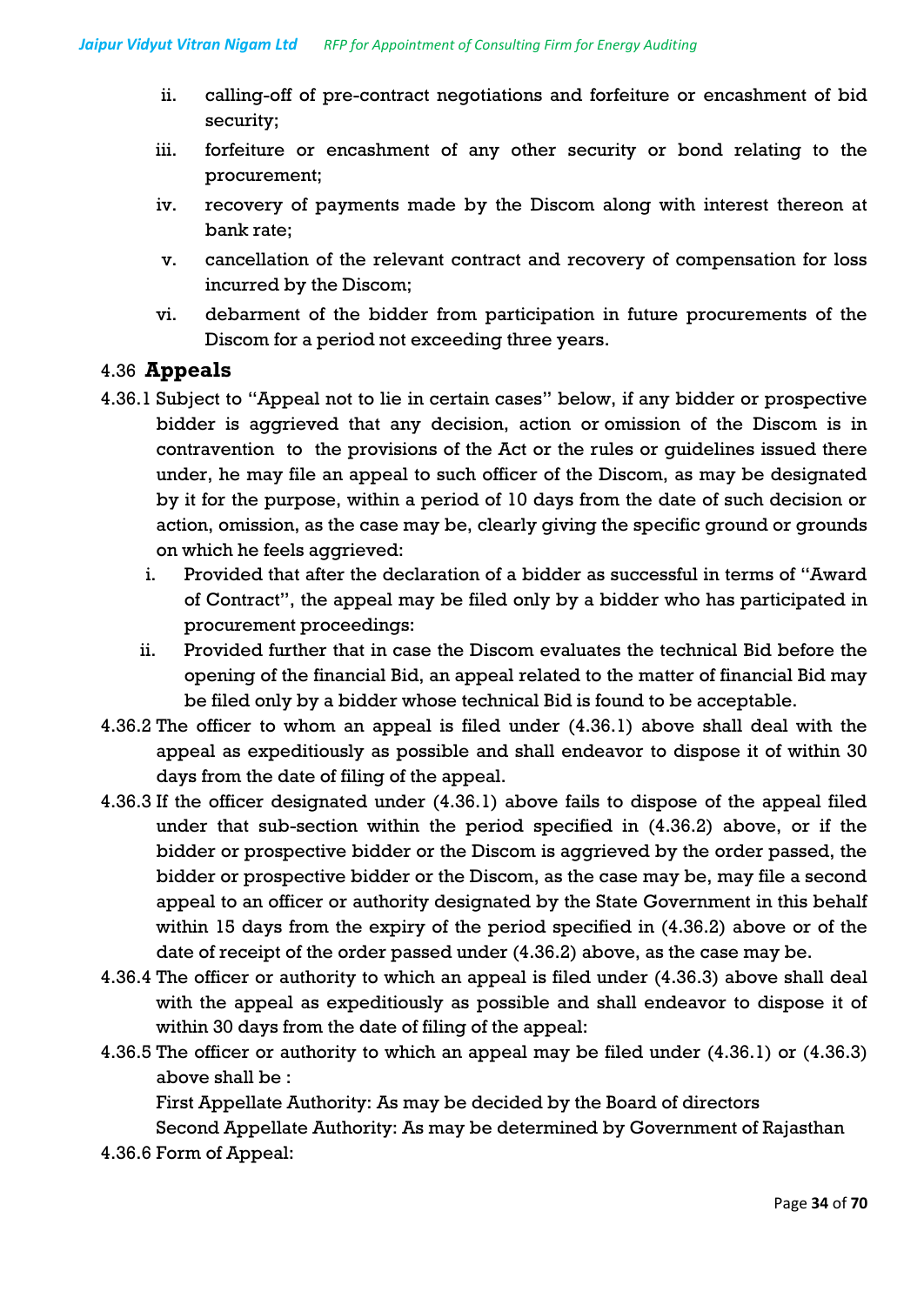- i. Every appeal under (4.36.1) and (4.36.3) above shall be as per **Annexure-XI** along with as many copies as there are respondents in the appeal.
- ii. Every appeal shall be accompanied by an order appealed against, if any, affidavit verifying the facts stated in the appeal and proof of payment of fee.
- iii. Every appeal may be presented to First Appellate Authority or Second Appellate Authority, as the case may be, in person or through registered post or authorised representative.
- 4.36.7 Fee for Appeal: Fee for filing appeal:
	- i. Fee for first appeal shall be rupees two thousand five hundred and for second appeal shall be rupees ten thousand, which shall be non-refundable.
	- ii. The fee shall be paid in the form of bank demand draft or banker's cheque of a Scheduled Bank payable in the name of Appellate Authority concerned.
- 4.36.8 Procedure for disposal of appeal:
	- i. The First Appellate Authority or Second Appellate Authority, as the case may be, upon filing of appeal, shall issue notice accompanied by copy of appeal, affidavit and documents, if any, to the respondents and fix date of hearing.
	- ii. On the date fixed for hearing, the First Appellate Authority or Second Appellate Authority, as the case may be, shall,
		- a. hear all the parties to appeal present before him; and
		- b. pursue or inspect documents, relevant records or copies thereof relating to the matter.
	- iii. After hearing the parties, perusal or inspection of documents and relevant records or copies thereof relating to the matter, the Appellate Authority concerned shall pass an order in writing and provide the copy of order to the parties to appeal free of cost.
	- iv. The order passed under (4.39.3) shall also be placed on the State Public Procurement Portal.
- 4.36.9 No information which would impair the protection of essential security interests of India, or impede the enforcement of law or fair competition, or prejudice the legitimate commercial interests of the bidder or the Discom, shall be disclosed in a proceeding under an appeal.

### 4.37 **Stay of procurement proceedings:**

4.37.1 While hearing of an appeal, the officer or authority hearing the appeal may, on an application made in this behalf and after affording a reasonable opportunity of hearing to the parties concerned, stay the procurement proceedings pending disposal of the appeal, if he, or it, is satisfied that failure to do so is likely to lead to miscarriage of justice.

### 4.38 **Vexatious Appeals & Complaints**:

4.38.1 Whoever intentionally files any vexatious, frivolous or malicious appeal or complaint under the "The Rajasthan Transparency Public Procurement Act 2012", with the intention of delaying or defeating any procurement or causing loss to the Discom or any other bidder, shall be punished with fine which may extend to twenty lakh rupees or five per cent of the value of procurement, whichever is less.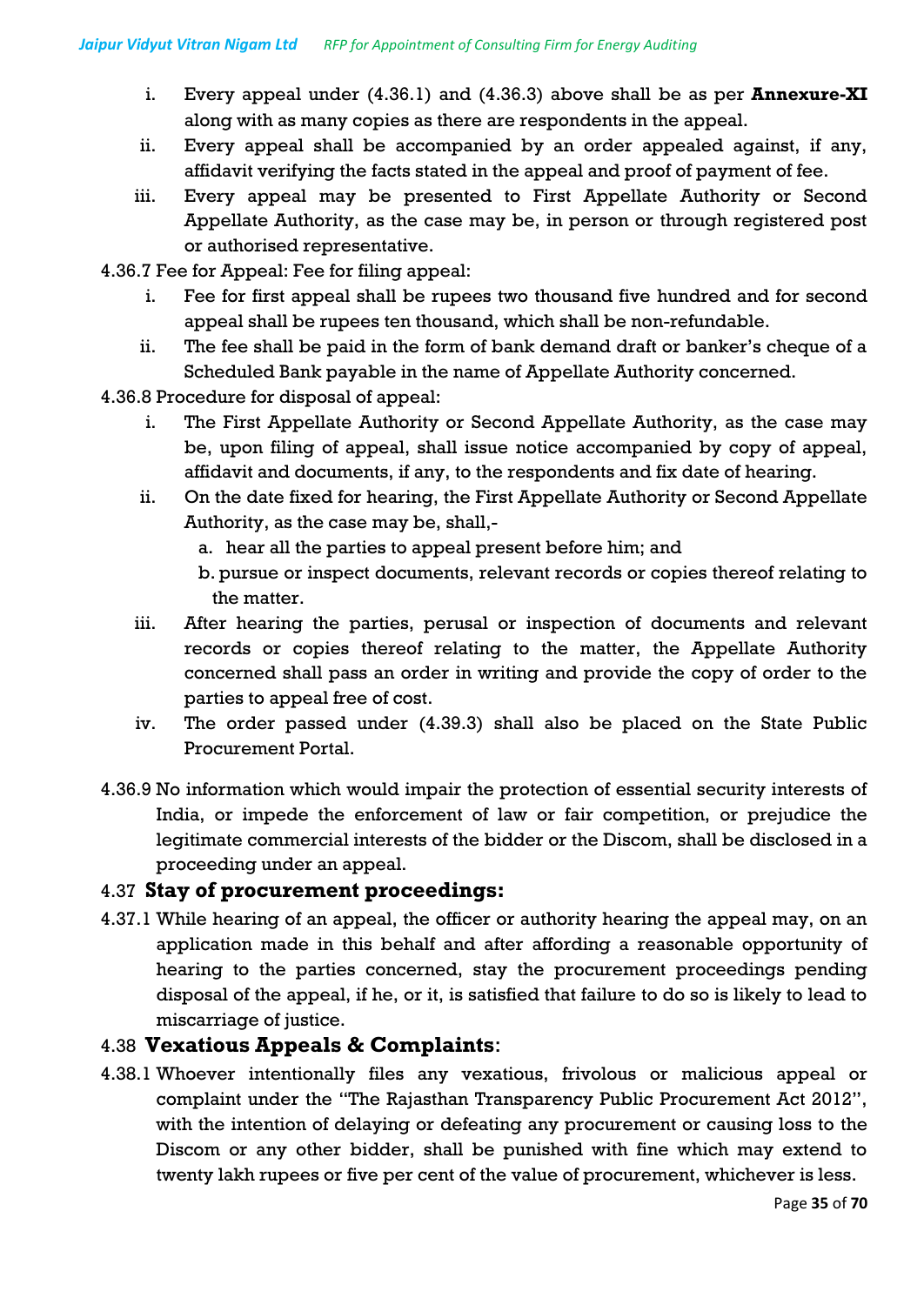# 4.39 **Offences by Firms/ Companies**

- 4.39.1 Where an offence under "The Rajasthan Transparency Public Procurement Act 2012" has been committed by a company, every person who at the time the offence was committed was in charge of and was responsible to the company for the conduct of the business of the company, as well as the company, shall be deemed to be guilty of having committed the offence and shall be liable to be proceeded against and punished accordingly:
- 4.39.2 Provided that nothing contained in this sub-section shall render any such person liable for any punishment if he proves that the offence was committed without his knowledge or that he had exercised all due diligence to prevent the commission of such offence.
- 4.39.3 Notwithstanding anything contained in (a) above, where an offence under this Act has been committed by a company and it is proved that the offence has been committed with the consent or connivance of or is attributable to any neglect on the part of any director, manager, secretary or other officer of the company, such director, manager, secretary or other officer shall also be deemed to be guilty of having committed such offence and shall be liable to be proceeded against and punished accordingly.
- 4.39.4 For the purpose of this clause
	- i. "company" means a body corporate and includes a limited liability partnership, firm, registered society or co- operative society, trust or other association of individuals; and
	- ii. "director" in relation to a limited liability partnership or firm, means a partner in the firm.
- 4.39.5 Abetment of certain offences: Whoever abets an offence punishable under this Act, whether or not that offence is committed in consequence of that abetment, shall be punished with the punishment provided for the offence.

#### 4.40 **Debarment from Bidding**

- 4.40.1 A bidder shall be debarred/blacklisted by the Discom if he has been convicted of an offence
	- i. under the Prevention of Corruption Act, 1988 (Central Act No. 49 of 1988); or
	- ii. under the Indian Penal Code, 1860 (Central Act No. 45 of 1860) or any other law for the time being in force, for causing any loss of life or property or causing a threat to public health as part of execution of a public procurement contract.
- 4.40.2 A bidder debarred under (a) above shall not be eligible to participate in a bidding process of any Discom for a period not exceeding three years commencing from the date on which he was debarred.
- 4.40.3 If the Discom finds that a bidder has breached the code of integrity prescribed in terms of "Code of Integrity for bidders" above, it may debar the bidder for a period not exceeding three years.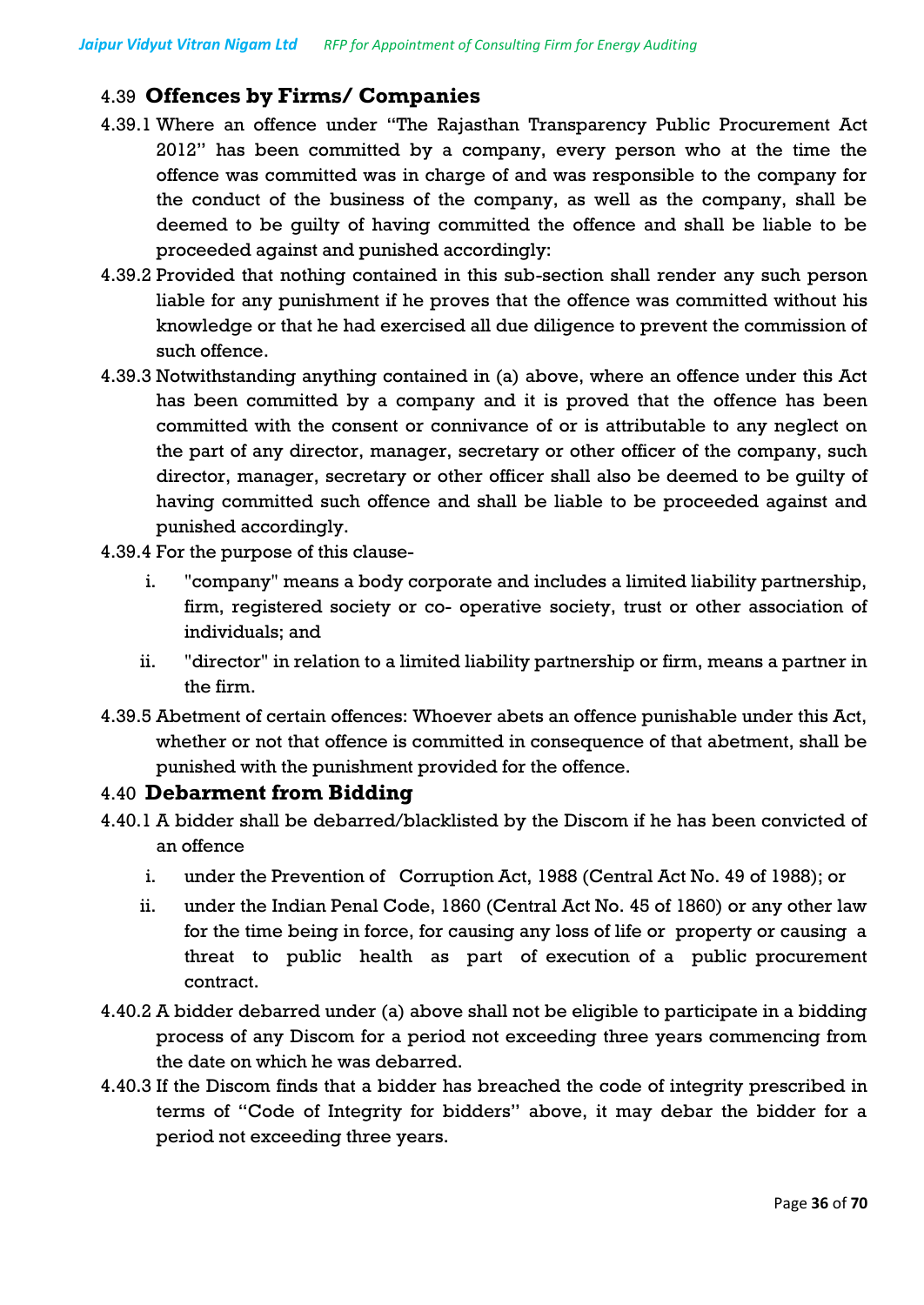- 4.40.4 Where the entire bid security or the entire performance security or any substitute thereof, as the case may be, of a bidder has been forfeited by the Discom in respect of any bidding process or contract, the bidder may be debarred from participating in any bidding process undertaken by the Discom for a period not exceeding three years.
- 4.40.5 The Discom shall not debar a bidder under this section unless such bidder has been given a reasonable opportunity of being heard.

#### 4.41 **Monitoring of Contract**

- 4.41.1 An officer or a committee of officers named Contract Monitoring Committee (CMC) may be nominated by Discom to monitor the progress of the contract during its execution.
- 4.41.2 During the contract period the CMC shall keep a watch on the progress of the contract and shall ensure that the bidder has deployed sufficient resources in proportion to the quantum of work assigned to the Consulting Firm. The CMC will also inspect the performance of the agency from time to time.
- 4.41.3 If delay in providing the desired quality of service is observed a performance notice would be given to the selected bidder to take remedial action in that regard.
- 4.41.4 Any Change in the constitution of the Consulting Firm, etc. shall be notified forth with by the Consulting Firm in writing to the Discom and such change shall not relieve any former member of the firm, etc., from any liability under the contract.
- 4.41.5 No new business partner/ partners shall be accepted in the firm by the selected bidder in respect of the contract unless he/ they agree to abide by all its terms, conditions and deposits with the Discom through a written agreement to this effect. The bidder's receipt for acknowledgement or that of any partners subsequently accepted as above shall bind all of them and will be sufficient discharge for any of the purpose of the contract.
- 4.41.6 The selected Consulting Firm shall not assign or sub-let his contract or any substantial part thereof to any other agency without the permission of Discom except the one with whom the Bidder has partnered for the purpose of execution of the project (if any).

#### 4.42 **Responsibility of bidder:-**

- 4.42.1 All the following responsibilities will be on the part of bidder and cost thereof will not be paid by the Discom(s)
	- i.) Deployment of adequately qualified, competent and well experienced manpower for the work to be undertaken.
	- ii.) Travelling expenses of the manpower engaged.
	- iii.) Arrangement of computers and other equipment require for the work to be undertaken.
	- iv.) Stationery, contingent and other expenditures required for the completion of the scope of work.
	- v.) The manpower deployed by the Consulting Firm shall visit all the subdivisions to collect the data and then further carry out the Energy Auditing Exercise by coordinating with the Discom(s) officials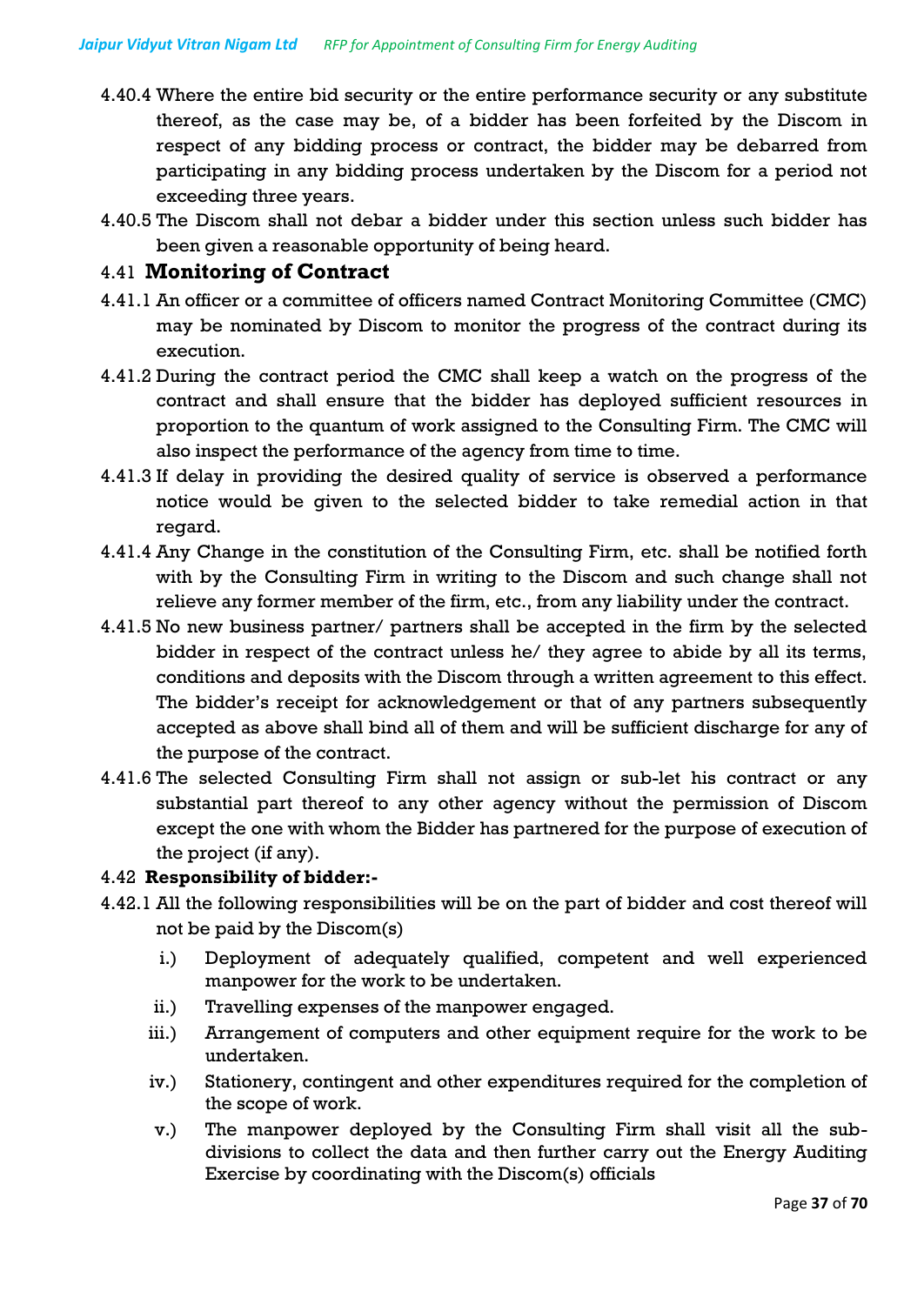#### 4.43 **Responsibility of Discom(s)**

4.43.1 Following responsibilities will be on the part of Discom(s).

- i.) Providing input energy (import/export) received/ sent at interface points of Discom network.
- ii.) Providing information/records of related Sub-divisions/circles and Discom(s) as a whole in hard/soft copies (as per availability), after receipt of intimation from the bidder well in advance.
- iii.) Reviewing and providing comments on the reports shared by the appointed Consultancy Firm within 15 days of submission of Inception reports.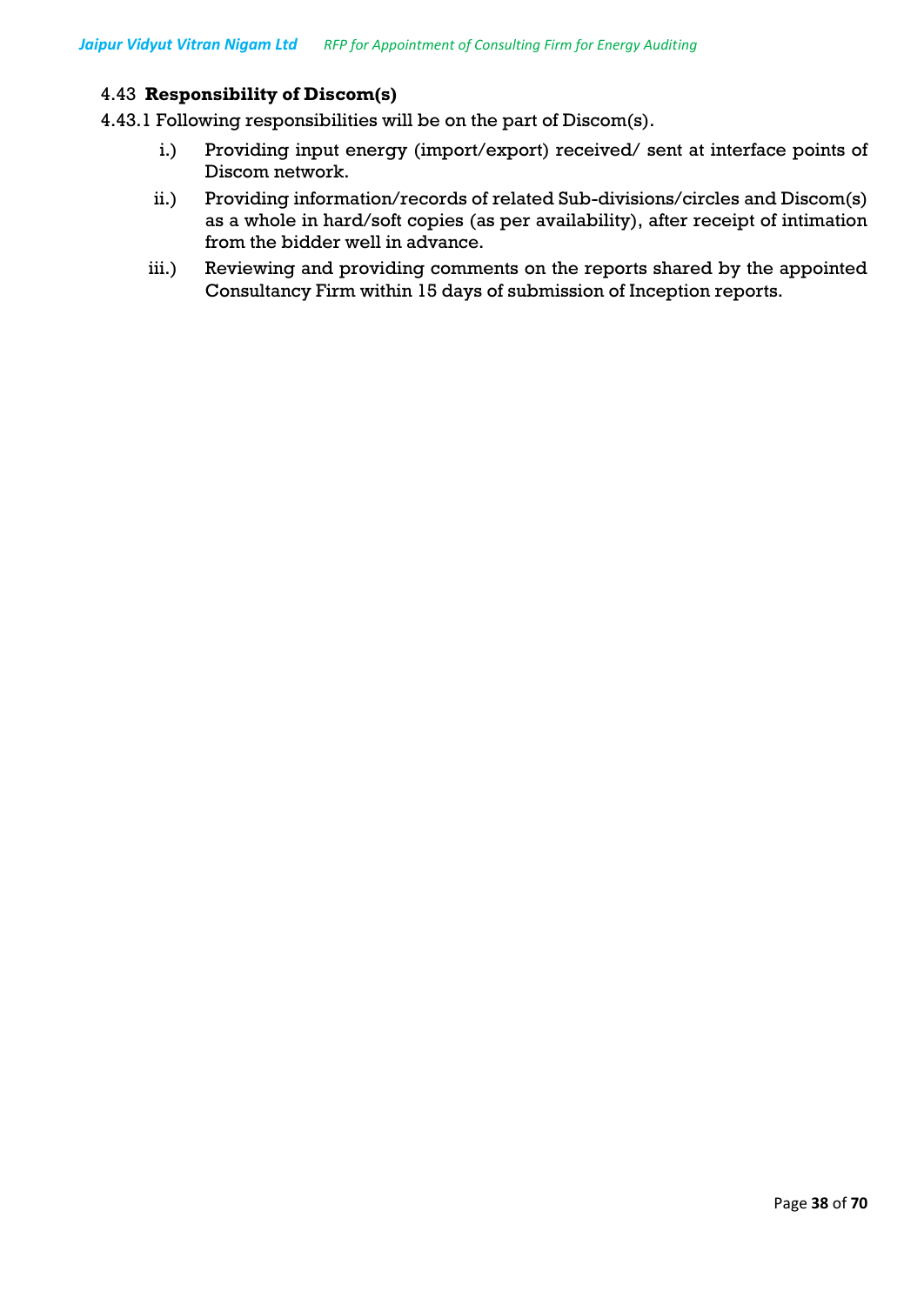# **5 TERMS AND CONDITIONS, OF TENDER & CONTRACT**

### 5.1 **Definitions**

For the purpose of clarity, the following words and expressions shall have the meanings assigned to them as under / under the heading Definition and Abbreviations earlier in this document: -

- a) "Contract" means the Agreement entered into between the JVVNL and the Successful Bidder, together with the Contract Documents referred to therein, including all attachments, appendices, and all documents incorporated by reference therein.
- b) "Contract Documents" means the documents listed in the Agreement, including any amendments thereto.
- c) "Contract Price" means the price payable to the Successful Bidder as specified in the Agreement, subject to such additions and adjustments thereto or deductions there from, as may be made pursuant to the Contract.
- d) "Day" means calendar day.
- e) "Completion" means the fulfillment of the Related Works & Services by the Bidder in accordance with the terms and conditions set forth in the Contract.
- f) "Purchaser" means the entity that is a recipient of a works or services provided by the Selected Bidder, here it shall mean Discom.
- g) "Subcontractor" means any natural person, private or government entity, or a combination of the above, including its legal successors or permitted assigns, to whom any part of the Goods to be supplied or execution of any part of the Services is subcontracted by the Bidder.
- h) "Bidder" means any firm/ agency/ company/ supplier/ vendor responding to Invitation for Bids / Request for Proposal / Notice Inviting Tender and which is participating in the Bid. In case of consortium, lead bidder and consortium members both will be jointly and severely responsible.

#### 5.2 **General Conditions of Contract**

5.2.1 The following GCC shall be applicable to and form part of the Contract to be executed between the JVVNL and the Consulting Firm unless specifically excluded or amended in the Contract.

#### 5.3 **Interpretation**

- 5.3.1 In the event of an inconsistency between the terms of the Contract and the Proposal, the terms of the Contract shall prevail;
- 5.3.2 The clause headings are for convenient reference only and do not form part of this RFP;
- 5.3.3 Unless otherwise specified a reference to a clause number is a reference to all of its sub-clauses;
- 5.3.4 unless otherwise specified a reference to a clause, sub- clause, article or section is a reference to a clause, sub-clause or section of this RFP including any amendments or modifications to the same from time to time;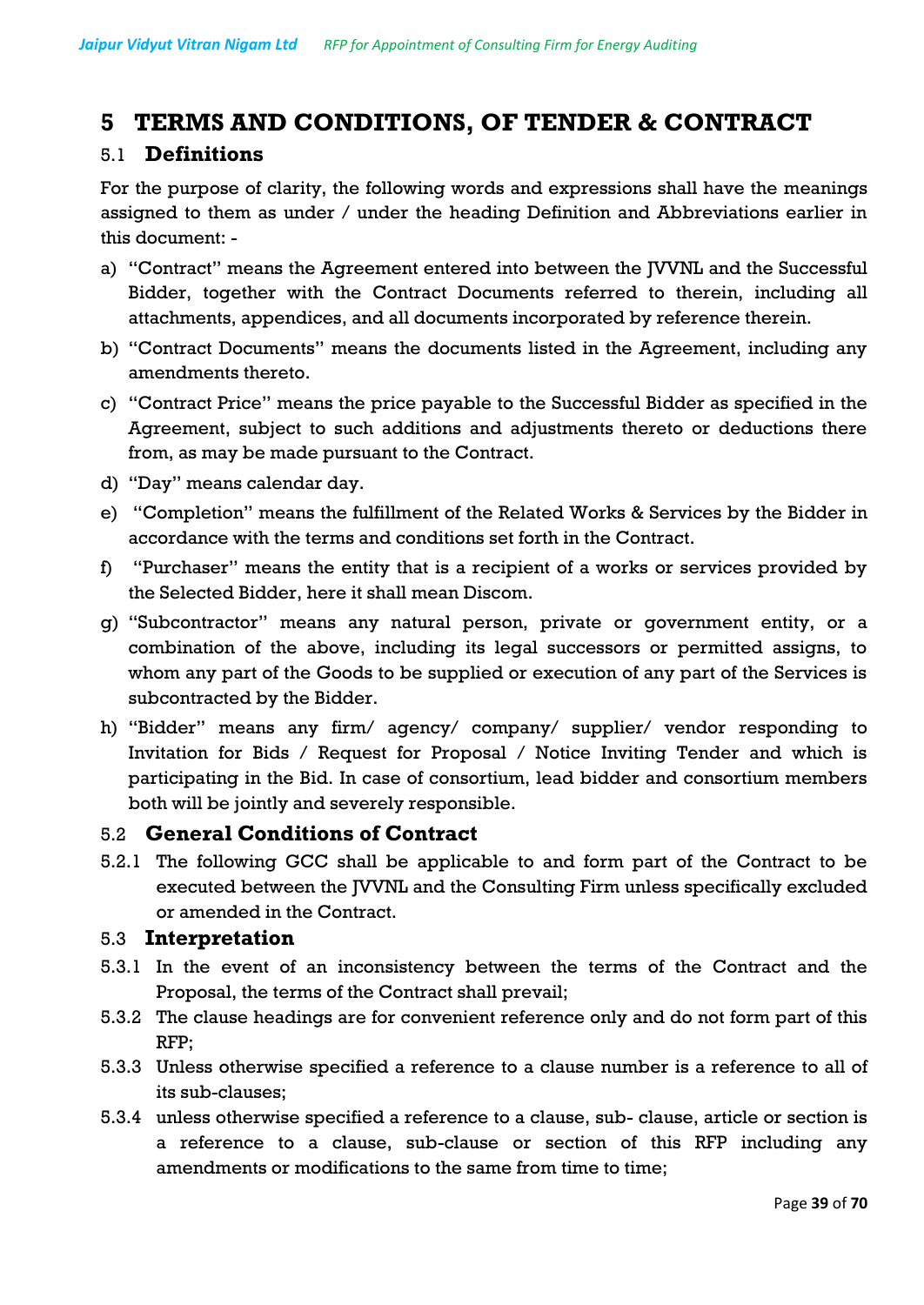- 5.3.5 a word in the singular includes the plural and a word in the plural includes the singular;
- 5.3.6 a word importing a gender includes any other gender;
- 5.3.7 a reference to a person includes a partnership and a body corporate;
- 5.3.8 a reference to legislation includes legislation repealing, replacing or amending that legislation;
- 5.3.9 where a word or phrase is given a particular meaning it includes the appropriate grammatical forms of that word or phrase, which have corresponding meanings;
- 5.3.10 Whenever a material or article is specified or described by the name of a particular brand, manufacturer or trademark, the specific item shall be understood as establishing type, function and quality desired. Products of other manufacturers may also be considered, provided sufficient information is furnished so as to enable the Discom to determine that the products are equivalent to those named.

#### 5.4 **Corrupt Practices**

- 5.4.1 The Consulting Firm, shall observe the highest standards of ethics during the execution of the Project;
- 5.4.2 The Discom will reject a Proposal for award if it determines that the Bidder recommended for award has engaged in Corrupt Practice, Fraudulent Practice, Collusive Practice, or Coercive Practices in competing for the Contract;
- 5.4.3 After the issuance of the LOI if it comes to the knowledge of the Discom that the Consulting Firm has engaged in Corrupt Practice, Fraudulent Practice, Collusive Practice, or Coercive Practices at any stage, the Discom shall forthwith terminate the Contract as per the provisions of Clause related to termination.

#### 5.5 **Language**

- 5.5.1 The official language of the Bidding Documents is English. Contract as well as all correspondence and documents relating to the Contract exchanged by the Consulting Firm and the Discom, shall be written in English. Supporting documents and printed literature that are part of the Bidding Documents may be in another language provided they are accompanied by an accurate translation of the relevant passages in English, in which case, for purposes of interpretation, the English translation shall govern.
- 5.5.2 The Consulting Firm shall bear all costs of translation to English and all risks of the accuracy of such translation. The Consulting Firm shall be bound to the English translation and what has been stated therein.

#### 5.6 **Consortium**

5.6.1 Consortium are not allowed to participate in this bidding

#### 5.7 **Conditions Precedent to the Contract**

5.7.1 The Consulting Firm shall submit an unconditional and irrevocable performance security deposit to Discom from any nationalized bank / Scheduled bank as per the GCC.

#### 5.8 **Taxes & Duties (As applicable)**

5.8.1 All custom duties, excise duties, Central Sales Taxes and other levies payable by the bidders other than VAT and Service Tax in respect of the transaction between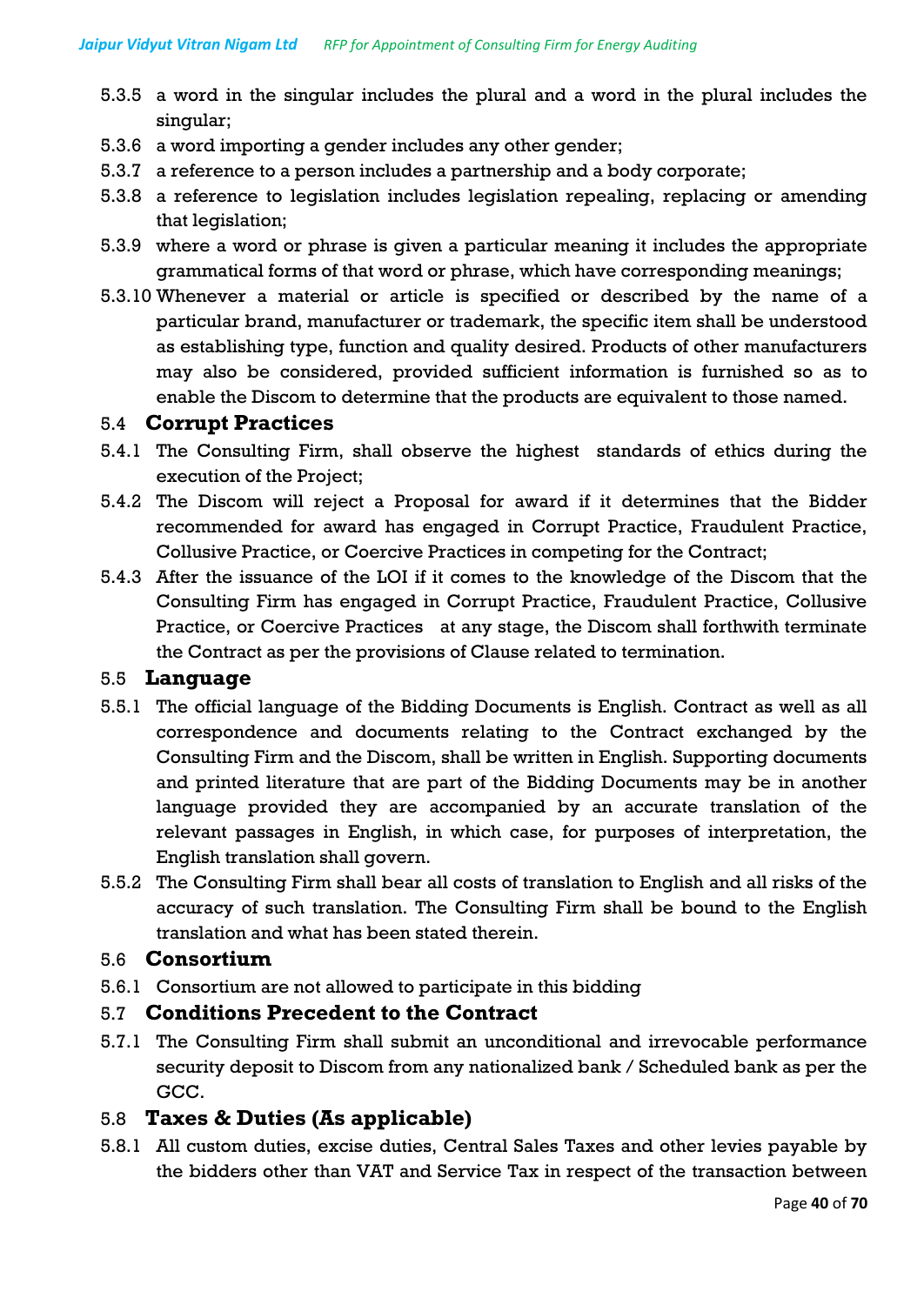the bidders and their vendors/sub – suppliers while procuring any subassemblies, raw materials and equipment shall be treated as included in the bid price and no claim on this behalf will be entertained by the owner.

- 5.8.2 The work contract tax on the entire value of material supplied and erected, Central Sales Tax/VAT, excise duty, local taxes, Rajasthan entry tax as applicable/leviable on the goods procured from outside Rajasthan, levies, and other liabilities of Govt, if leviable in respect of the transaction between the owner and the Consulting Firm under the contract on the date of opening of bids (techno-commercial) shall be treated as included in the bid price and no additional payment on this account shall be paid by the Nigam. The service tax shall be payable extra at the applicable rate on production of necessary documents/proof.
- 5.8.3 Any income tax, surcharge on income tax and other corporate taxes including work contract tax, service tax and entry tax as applicable/ leviable on the goods procured from outside Rajasthan as attracted under the law, shall be deducted at source, as per the prevailing Govt rules by payment making authority from each bill. Necessary TDS certificate shall be issued by payment making authority.
- 5.8.4 Jaipur Vidyut Vitran Nigam Limited is registered dealer under Central Sales tax Act and is entitled to concessional rate of Central sales tax as per rules in force. Necessary declaration Form 'C' for availing supply of material on concessional sales tax shall be issued by the Nigam on completion of ordered work/ financial year ending.
- 5.8.5 Any statutory variation in existing rates of taxes/duties/levies/charges during contracted completion period shall be to Nigam's account. However, for claiming any such statutory variation, the Consulting Firm is required to furnish the documentary evidence/proof in support of the same for scrutiny and approval. Any downward variation in above rates of taxes/duties/levies shall have to be passed on to the Nigam

#### 5.9 **Disputed Payments**

- 5.9.1 An invoice raised by Consulting Firm can be disputed by Discom however, Discom shall remit the 50% of the disputed payments to Consulting Firm within 30 (Thirty) Days of submission of claims.
- 5.9.2 In case dispute is resolved in favour of Consulting Firm, Discom shall within 7 (Seven) Days of settlement of such disputes pay the balance amount if any.
- 5.9.3 In case dispute is resolved in favour of Discom, Consulting Firm shall within 7 (Seven) Days of settlement of such disputes refund the excess amount if any.
- 5.9.4 All disputed penalties shall be resolved by way of appropriate dispute resolution mechanism detailed in the Contract and there shall be no right to offset such penalties against amounts owed to the Consulting Firm, without undertaking the aforementioned appropriate dispute resolution.

#### 5.10 **Settlement of Disputes:**

5.10.1 General: If any dispute arises between the Consulting Firm and Discom during the execution of a contract that would be amicably settled by mutual discussions. However, if the dispute is not settled by mutual discussions, a written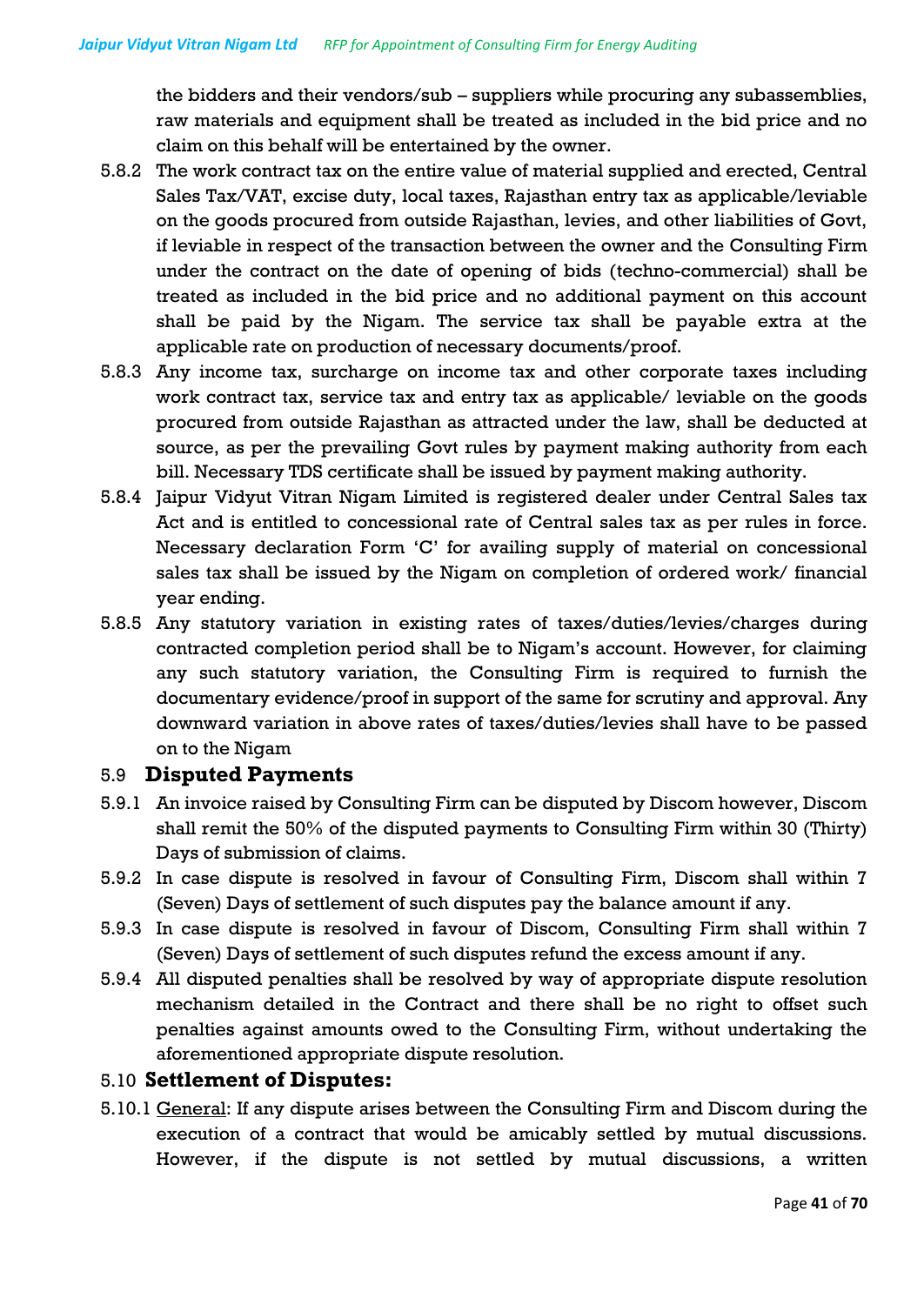representation will be obtained from the Consulting Firm on the points of dispute. The representation so received shall be examined by the concerned Procurement Committee which sanctioned the tender. The Procurement Committee may take legal advice of a counsel and then examine the representation. The Consulting Firm will also be given an opportunity of being heard. The Committee will take a decision on the representation and convey it in writing to the Consulting Firm.

- 5.10.2 Standing Committee for Settlement of Disputes: If a question, difference or objection arises in connection with or out of the contract agreement or the meaning of operation of any part, thereof or the rights, duties or liabilities of either party have not been settled by mutual discussions and same shall be submitted for the decision of tender sanctioning Procurement Committee agreed by the decision of above procurement committee, it shall be referred to the empowered standing committee for decision. The standing committee shall consist of following members, provided that there shall be at least one Director (Finance) : -
	- Chairman of Board of Directors of JVVNL : Chairman
	- Managing Director/Whole time Director, JVVNL : Member
	- Managing Director/Whole Time Director, AVVNL : Member
	- Managing Director/Whole Time Director, JdVVNL : Member
	- A Legal Expert to be nominated by the Chairman : Member
- 5.10.3 Procedure for reference to the Standing Committee: The Consulting Firm shall present his representation to the Chairman, Discom(s) along with a fee equal to two percent of the amount of dispute, not exceeding Rupees One Lac, within three months from the date of communication of decision of the tender sanctioning Procurement Committee. The officer-in-charge of the project who was responsible for taking delivery of the goods and/ or service from the Consulting Firm shall prepare a reply of representation and shall represent the Discom's stand before the standing committee. From the side of the Consulting Firm, the claim case may be presented by himself or through a lawyer. After hearing both the parties, the standing committee shall announce its decision which shall be final and binding both on the Consulting Firm and Discom. The standing committee, if it so decides, may refer the matter to the Board of Directors of Discom for further decision.
- 5.10.4 Legal Jurisdiction: All legal proceedings arising out of any dispute between both the parties regarding a contract shall be settled by a competent court having jurisdiction at Jaipur, where agreement has been executed and by no other court, after decision of the standing committee for settlement of disputes.
- 5.10.5 Arbitration:
	- i.Any Dispute not settled amicably as above, shall, at the request of either party, be submitted to arbitration by a panel of three arbitrators. Arbitration proceedings shall be conducted according to the provisions of Arbitration and Reconciliation Act, 1996.
	- Page **42** of **70** ii.While submitting the dispute or difference to arbitration in accordance with this clause the party so submitting shall, in its notice, specify the name of one arbitrator appointed by it. Within 30 (Thirty) Days of receipt of notice, the other party shall appoint an arbitrator. The third arbitrator (who will act as a chairman)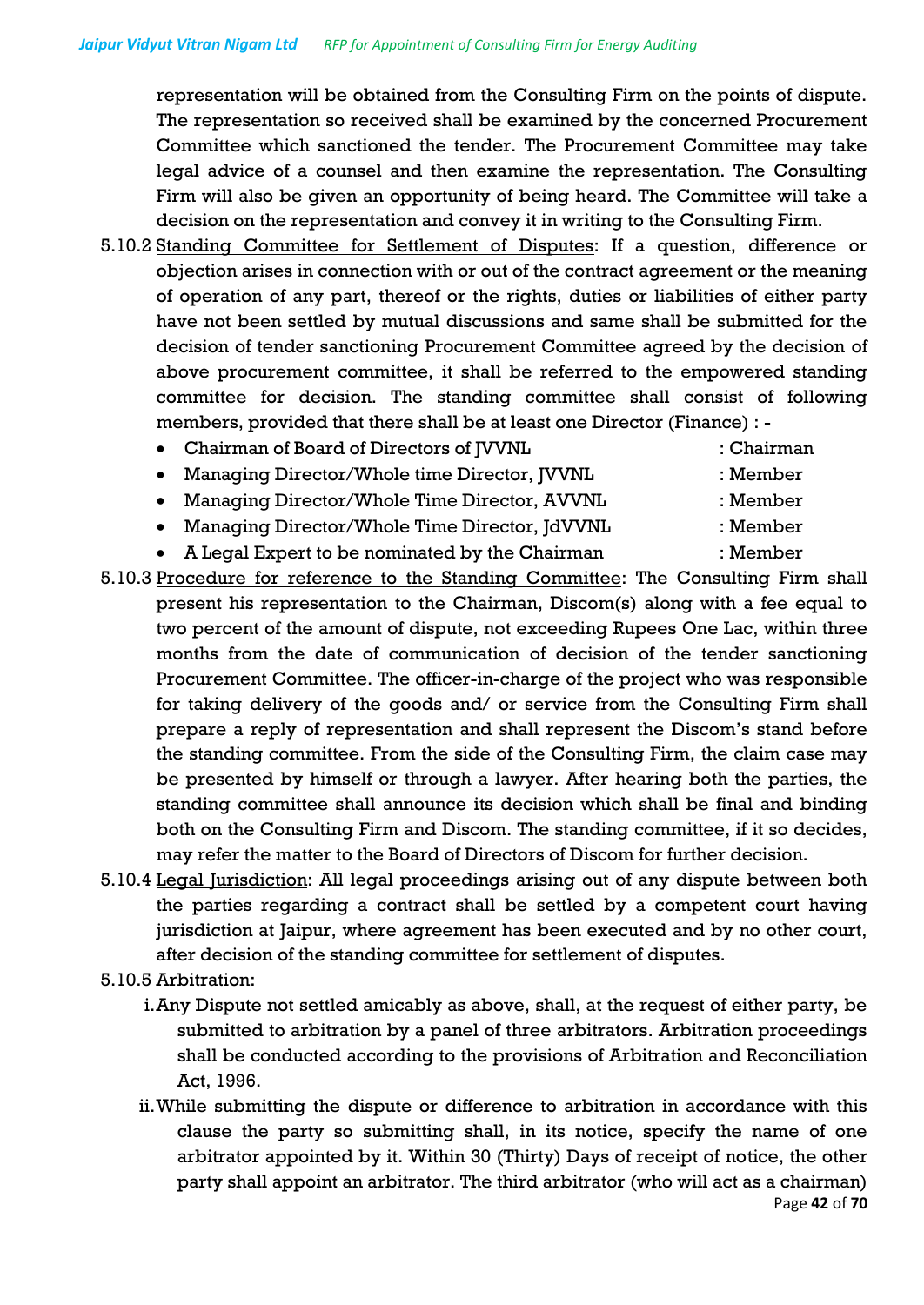shall be nominated by the two arbitrators appointed as aforesaid or, failing such nomination within 30 (Thirty) Days of the appointment of the second arbitrator shall be appointed in accordance with the Arbitration and Reconciliation Act, 1996.

- iii.The language of arbitration shall be English. The venue of arbitration shall be Jaipur.
- iv.The arbitral award shall be reasoned in writing. The arbitrators shall also decide on the cost of arbitration proceedings.
- v.The parties agree that the award of the arbitrators shall be final and binding upon the parties.
- vi.Notwithstanding anything to the contrary, the provisions of this Clause shall survive the termination of the Contract.
- 5.10.6 The Consulting Firm and the Discom shall continue to perform their respective obligations under the Contract during the conduct of the dispute settlement procedures.

#### 5.11 **Governing Laws**

5.11.1 The Contract shall be governed by and interpreted in accordance with the laws of India. The High Court of Judicature in the State of Rajasthan and Courts subordinate to it shall have exclusive jurisdiction in respect of any disputes relating to the bidding process, award of Contract and execution of the Contract.

#### 5.12 **Confidential Information**

- 5.12.1 The Discom and the Consulting Firm undertake to each other to keep confidential all proprietary information (written as well as oral) concerning the business and affairs of the other, which has been obtained or received as a result of the discussions leading to or the entering of the Contract.
- 5.12.2 After the entering of the Contract the Discom and the Consulting Firm shall keep confidential and shall not, without the written consent of the other party, divulge to any third party any documents, data, or other information furnished directly or indirectly by the other party hereto in connection with the Contract, whether such information has been furnished prior to, during or following completion or termination of the Contract.
- 5.12.3 The Discom shall not use such documents, data, and other information received from the Consulting Firm for any purposes unrelated to the Contract. Similarly, the Consulting Firm shall not use such documents, data, and other information received from the Discom for any purpose other than the design, procurement, or other work and services required for the performance of the Contract.
- 5.12.4 The confidentiality obligations of a party hereunder, however, shall not apply to information that:
	- i. The Discom or Consulting Firm need to share with the institutions participating in the financing of the Project;
	- ii. Now or hereafter enters the public domain through no fault of that party;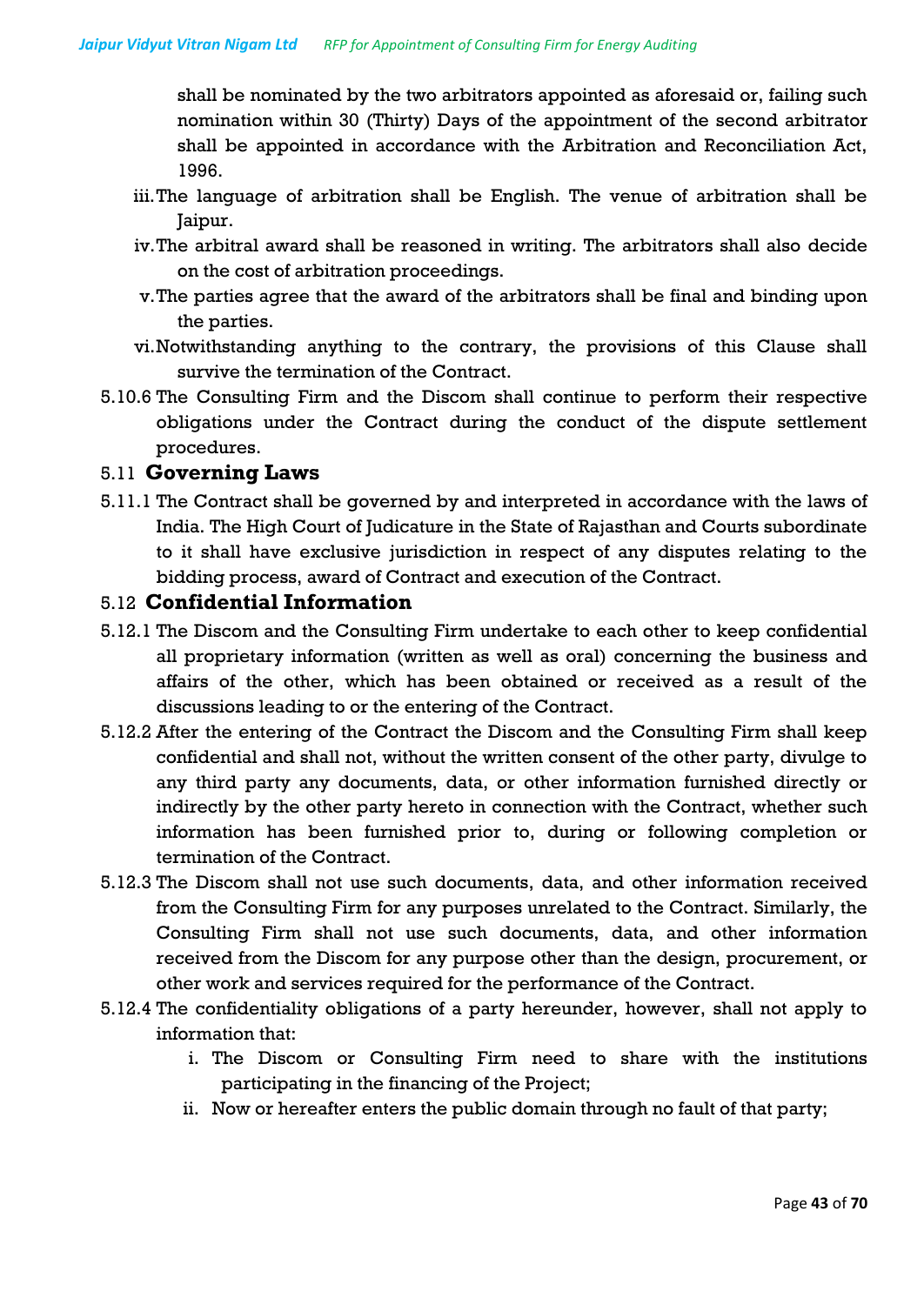- iii. Can be proven to have been possessed by that party at the time of disclosure and which was not previously obtained, directly or indirectly, from the other party; or
- iv. Otherwise lawfully becomes available to that party from a third party that has no obligation of confidentiality.
- 5.12.5 The above provisions of this GCC Clause shall not in any way modify any undertaking of confidentiality given by either the Discom or the Consulting Firm prior to the date of the Contract.
- 5.12.6 Both the Discom and the Consulting Firm undertake to the other to take all such steps as shall from time to time be necessary to ensure compliance with the provisions of the above clauses by it's employees and agents.
- 5.12.7 The provisions of this GCC Clause shall survive completion or termination, for whatever reason, of the Contract.

### 5.13 **Sub-Contracting**

5.13.1 The sub-contracting is not allowed. The Consulting Firm found to sub-contract a part or entire work shall liable for a breach under the Contract.

### 5.14 **Provisions Relating to Staff**

- 5.14.1 The Consulting Firm shall provide its own staff for providing all the services under the Contract. The Consulting Firm shall be responsible for following all laws relating to employment and for depositing all statutory amounts pertaining to its employees under the applicable statutory provisions. The Consulting Firm shall submit to the Discom, a certificate of conformance to all labour related statutory provisions every month.
- 5.14.2 The Consulting Firm does not have any obligation to accept any employee of Discom on deputation for this Project. However, upon written request from the Consulting Firm, the Discom shall, consider at its sole discretion, to depute such of its named staff requested by the Consulting Firm. All expenses of such employees with agreed deputation allowance will be borne by the Consulting Firm.
- 5.14.3 Other than as aforesaid, the Consulting Firm may not solicit Discom employees to join its services for the term of the Contract. The Discom may not solicit Consulting Firm employees to join its services for one year after the term has ended.
- 5.14.4 The Consulting Firm shall be responsible for the identification and control of Corrupt Practices by its employees in the delivery of the services.
- 5.14.5 If the Consulting Firm finds that any of its employees has engaged in Corrupt Practice, Fraudulent Practice, Collusive Practice, or Coercive Practices, such employee shall be forthwith removed from performing any activity relating to the Contract and shall be dealt with under the disciplinary processes of the Consulting Firm's service conditions.
- 5.14.6 Where such Corrupt Practice by the employee has material financial implications and amounts to criminal conduct, the Consulting Firm is free to prosecute such employee for such criminal conduct.
- 5.14.7 Each case of corruption dealt with by the Consulting Firm shall be informed in writing to the Discom.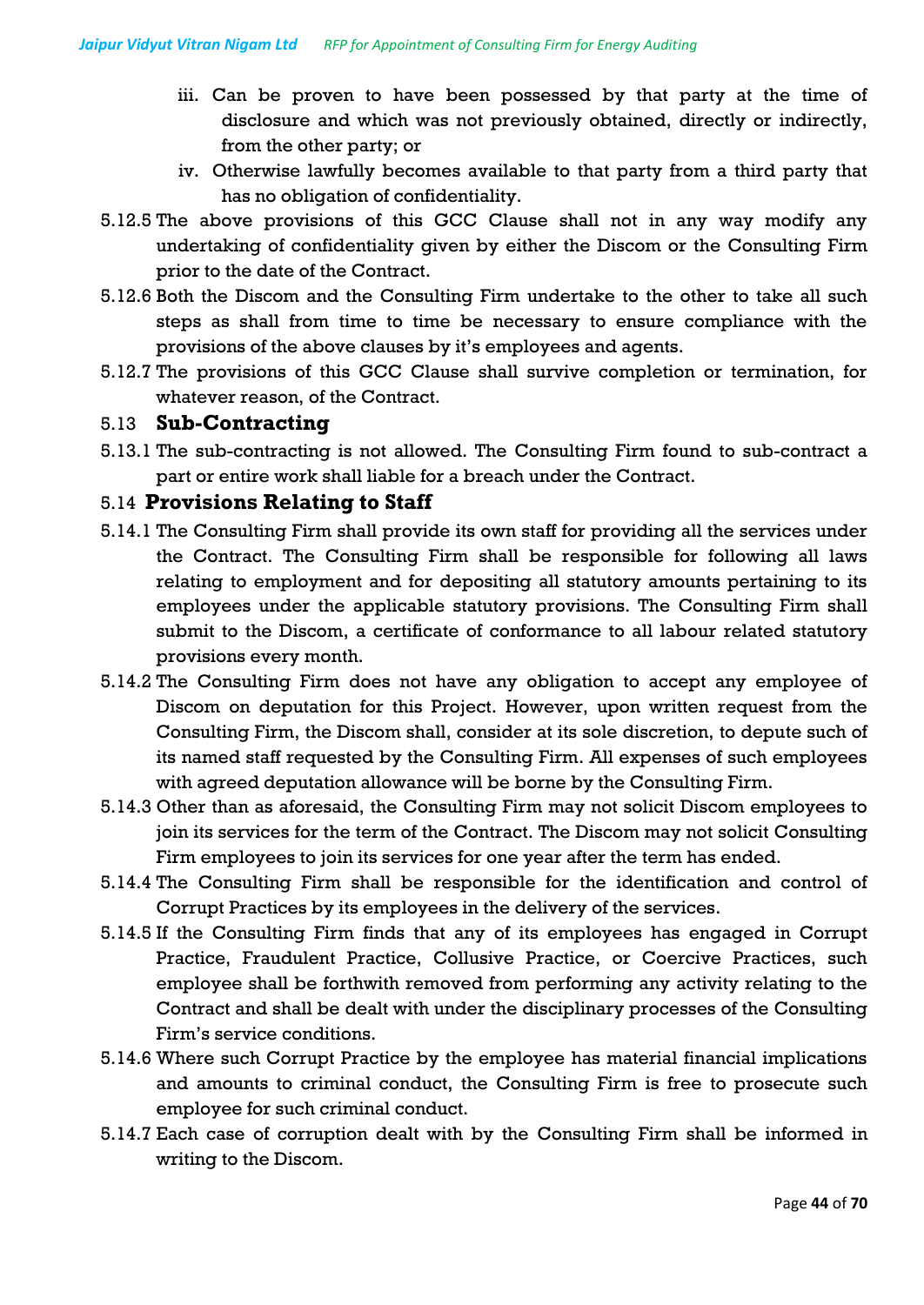#### 5.15 **Insurance**

- 5.15.1 The agency at its cost shall arrange, secure and maintain all necessary insurance as may be pertinent to the Project and obligatory in terms of law to protect its interest and interest of the Discom. The responsibility to maintain adequate insurance coverage at all time during the term of the Contract shall be that of the Agency alone. The Agency's failure in this regard shall not relieve him of any of his contractual responsibilities and obligations.
- 5.15.2 The perils required to be covered under the insurance shall include, but not be limited to fire and allied risks, miscellaneous accidents (erection risks), workman compensation risks, theft, pilferage, riot and strikes and malicious damages, civil commotion, weather conditions, flood & earth-quake, accidents of all kinds, etc.
- 5.15.3 The Agency shall obtain accident liability insurance for its employees for payment of compensation because of injury, fatal or otherwise due to accident during course of operation carried out by him for complying with its contractual obligations thereof. It shall indemnify the Discom against any claim from such employees or damage to property whatsoever while these arise out of or in consequences of the execution of works, operation and all activities to be performed until the successful completion of the Contract shall be to the account of the Agency. The Agency shall be responsible for preference of all claims and make good the damages or loss by way of repairs and/or replacement of the Goods, damaged or lost.

#### 5.16 **Indemnification**

- 5.16.1 The Agency during the term of the Contract shall indemnify, defend and hold the Discom harmless against:
	- i. Any acts of omissions / commission of the Agency with regard to the Scope of Work. In such event, Agency shall have no claim for compensation, incentive or any other claim against Discom.
	- ii. Claims against Discom made by any third party for any act of commission or omission by Agency and co-operate with Discom in defending any action with the third party.
	- iii. Non-compliance with the laws, regulations, orders and directives by the Agency.
	- iv. Any penalty imposed on account of non-compliance as stated hereinabove.
	- v. This indemnity shall survive 3 (Three) years beyond the term of the Contract.
- 5.16.2 Discom shall indemnify, defend and hold the agency harmless against the acts of commission/omission in the Area under jurisdiction of Discom.
- 5.16.3 The indemnity Bond shall be furnished by the Agency before commencement of the work and shall be valid till the completion of work.

#### 5.17 **Limitation of Liability**

- 5.17.1 Except in cases of gross negligence or wilful misconduct:
	- i. Neither party shall be liable to the other party for any indirect or consequential loss or damage, loss of use, loss of production, or loss of profits or interest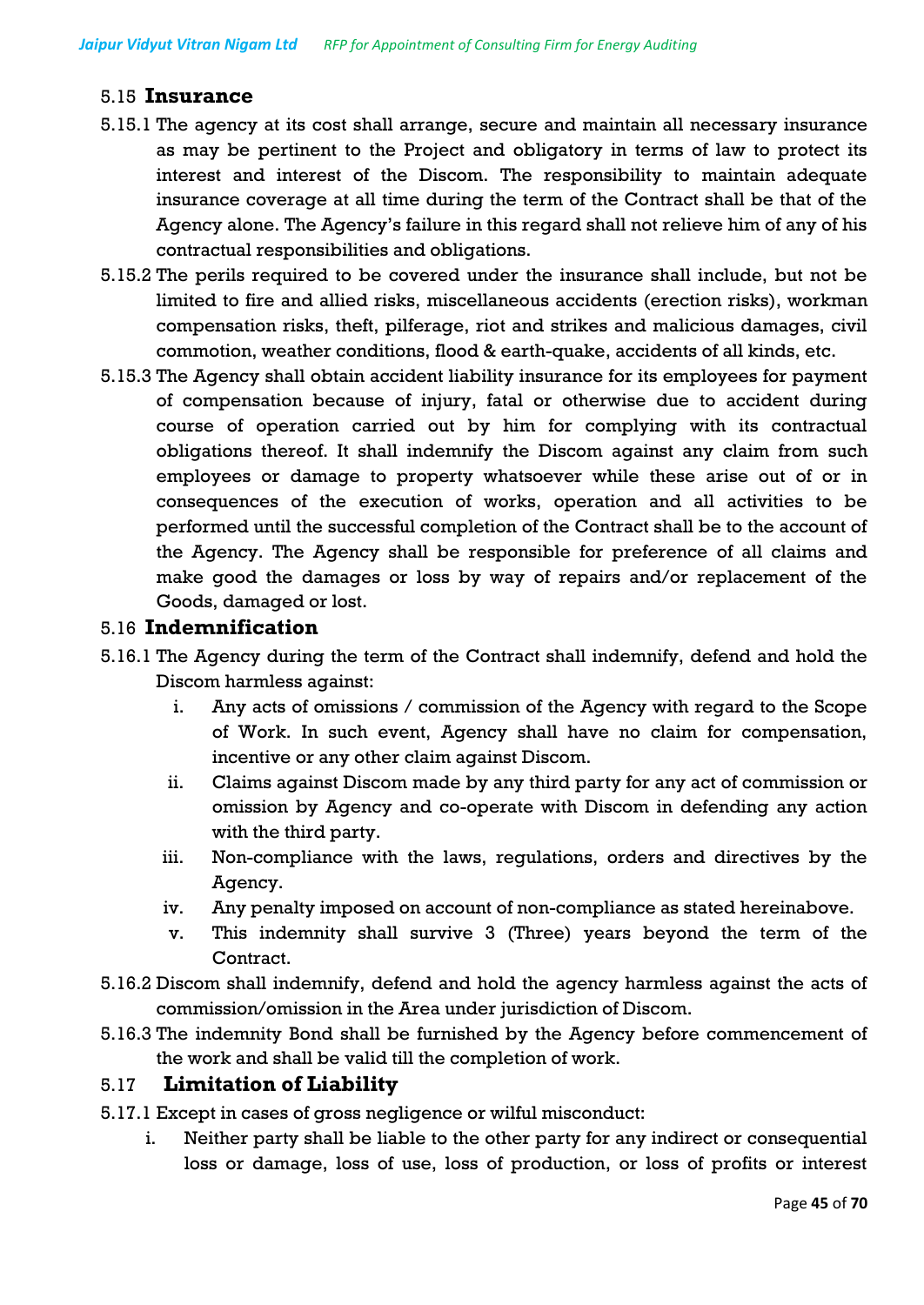costs, provided that this exclusion shall not apply to any obligation of the Consulting Firm to pay penalties to the Discom; and

ii. The aggregate / cumulative liability of the Consulting Firm to the Discom, whether under contract, in tort, or otherwise, shall not exceed 20% (Twenty Percent) of the Contract Price. Provided that this limitation shall not apply to the cost of repairing or replacing defective Goods, or to any obligation of the Consulting Firm to indemnify the Discom with respect to patent infringement.

#### 5.18 **Change in Laws and Regulations**

5.18.1 Unless otherwise specified in the Contract, if after the date of the invitation for bids, any law, regulation, ordinance, order or bylaw having the force of law is enacted, promulgated, abrogated, or changed in India and such change affects the Assignment, then the Consulting Firm shall inform the Discom in writing about such change explaining the effect of the change to the Consulting Firm's obligations under the Contract. The Discom and the Consulting Firm shall negotiate in good faith and alter such terms as needed to affect continuation of the Contract.

#### 5.19 **Events of Default / Breach of Contract**

- 5.19.1 Unless any such event occurs as a result of a force majeure event, the Discom and or the Consulting Firm (as per context), shall be in breach of the Contract in the event of:
	- i. A material failure to perform material obligations under the Contract;
	- ii. Failure to conform to the any statutory provisions / regulatory orders that apply to the Contract.
- 5.19.2 Breach Capable of Remedy: the Discom and or the Consulting Firm may notify the other of a breach by it in writing. The party in breach shall forthwith take any actions needed to remedy the breach upon receipt of the notice. If the remedy shall take more than 30 (Thirty) Days then the party in breach shall inform the other of such time requirements. Within 30 (Thirty) Days, or such other time as may have been agreed, the party in breach shall notify the other of the breach having being remedied. If the breach is not remedied by the party in breach within the stipulated time, it must show bona fide action towards remedy and seek a further extension of time from the other party. If the breach is not remedied even after an extension of the time, the notifying party shall have the right to terminate the Contract.
- 5.19.3 Breach Not Capable of Remedy: The notifying party may notify the party in breach of a Breach by it in writing. It shall also commence any action within its powers (other than termination of the Contract) to mitigate any damage or limit its liability because of the breach by the party in breach. The notifying party shall set out in writing, any costs incurred or expected to be incurred or damages incurred or likely to be incurred directly as a result of a breach, to the party in breach. The two parties shall negotiate in good faith to reach a settlement for the costs / damages using the dispute resolution procedure if needed. If an amicable settlement is not reached, the notifying party shall have the right to terminate the Contract.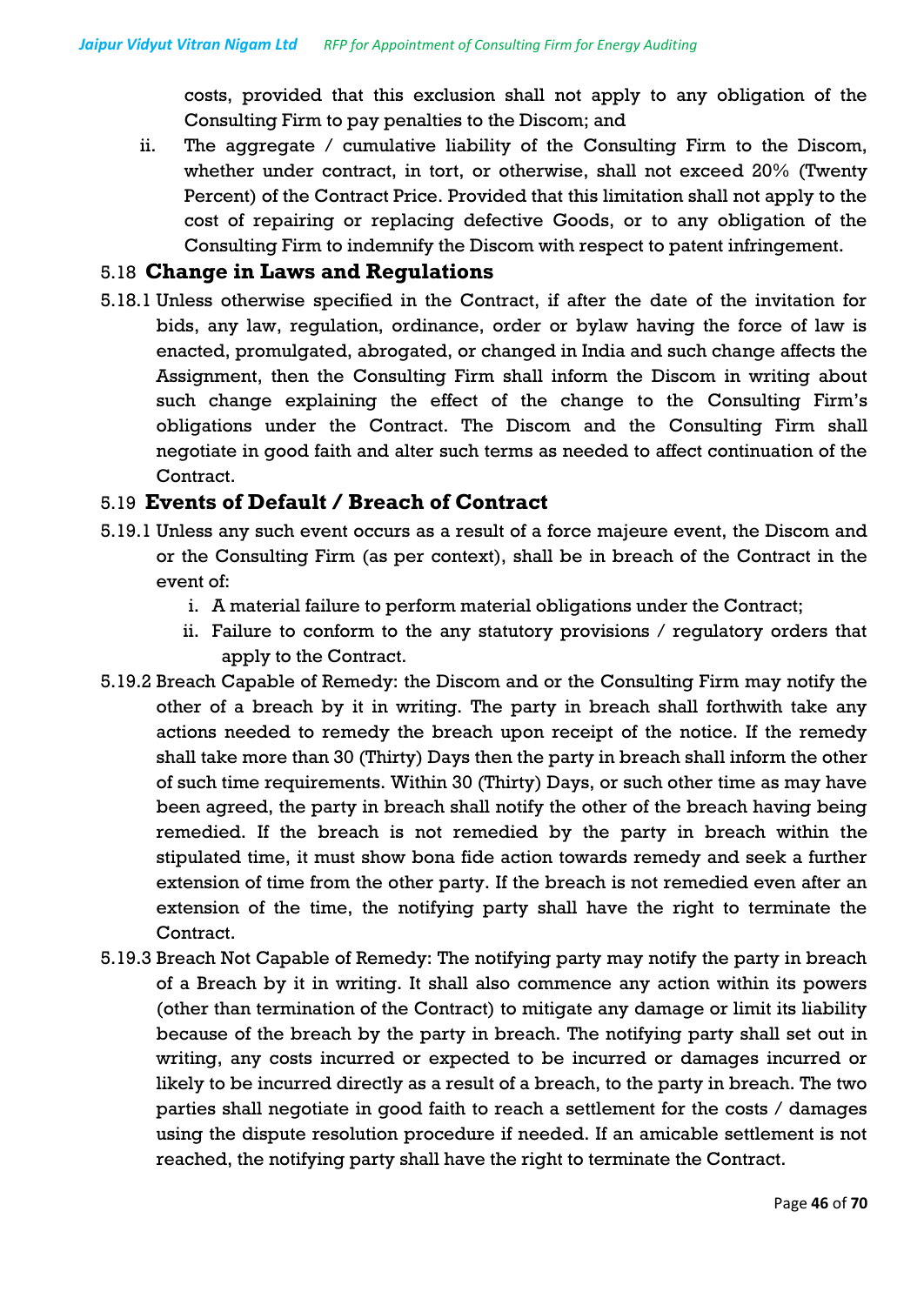# 5.20 **Force Majeure**

- 5.20.1 Neither the Discom nor the Consulting Firm shall be liable to the other if, and to the extent, that the performance or the delay in performance of any of its obligations under the Contract is prevented, restricted, delayed or interfered with due to occurrence of any event of force majeure including acts of God, acts of any Government (de-jure or defacto) or regulatory body or public enemy, war, riots, industry wide strikes, state wide strikes, political agitation or boycott, communal strife, civil commotion, act of foreign enemy or terrorist or military action, politically motivated sabotage, any political or economic upheaval, disturbance, movement, struggle or similar occurrence, invasion, armed conflict or act of foreign enemy, blockade, insurrection, extremely adverse weather conditions, floods, lightning, earth-quake, landslide, cyclone, volcanic eruption, chemical or radioactive contamination or ionizing radiation, fire or explosion, any judgment or order of court of competent jurisdiction or statutory authority made against the Consulting Firm in any proceedings for reasons other than Failure of the Consulting Firm to comply with any applicable laws or applicable permits oron account of breach of any applicable laws or applicable permits or of any contract or Enforcement of the Contract or exercise of any of its rights under the Contract by the Discom, or any event or circumstances of nature analogous to any of the foregoing.
- 5.20.2 The party claiming an event of force majeure shall promptly notify the other party in writing and provide full particulars of the cause or the events and the date of first occurrence thereof as soon as possible after the event and also keep the other party informed of any further developments.
- 5.20.3 The party so affected shall use its best efforts to remove the cause of nonperformance and the parties shall resume performance hereunder when events pertaining to this clause are removed.
- 5.20.4 In the event of a force majeure condition applying to a part of the Project Area the Consulting Firm may seek a delay due to force majeure for that area and is obliged to continue normal service and fulfil all obligations under this Contract in all areas not affected by the force majeure event.
- 5.20.5 A condition of force majeure shall not relieve any party of any obligations due under the Contract prior to the event of force majeure.

#### 5.21 **Termination of Contract on Discom's Initiative**

- 5.21.1 The Discom reserves the right to terminate the contract either in part or in full due to reasons other than those mentioned under clause entitled Consulting Firm's default. The Discom shall in such an event give fifteen days (15 days) notice in writing to the Consulting Firm of his decision to do so.
- 5.21.2 The Consulting Firm upon receipt of such notice shall discontinue the work on the date and to the extent specified in the notice, make all reasonable efforts to obtain cancellation of all orders and contracts to the extent they are related to the work terminated and terms satisfactory to the Discom.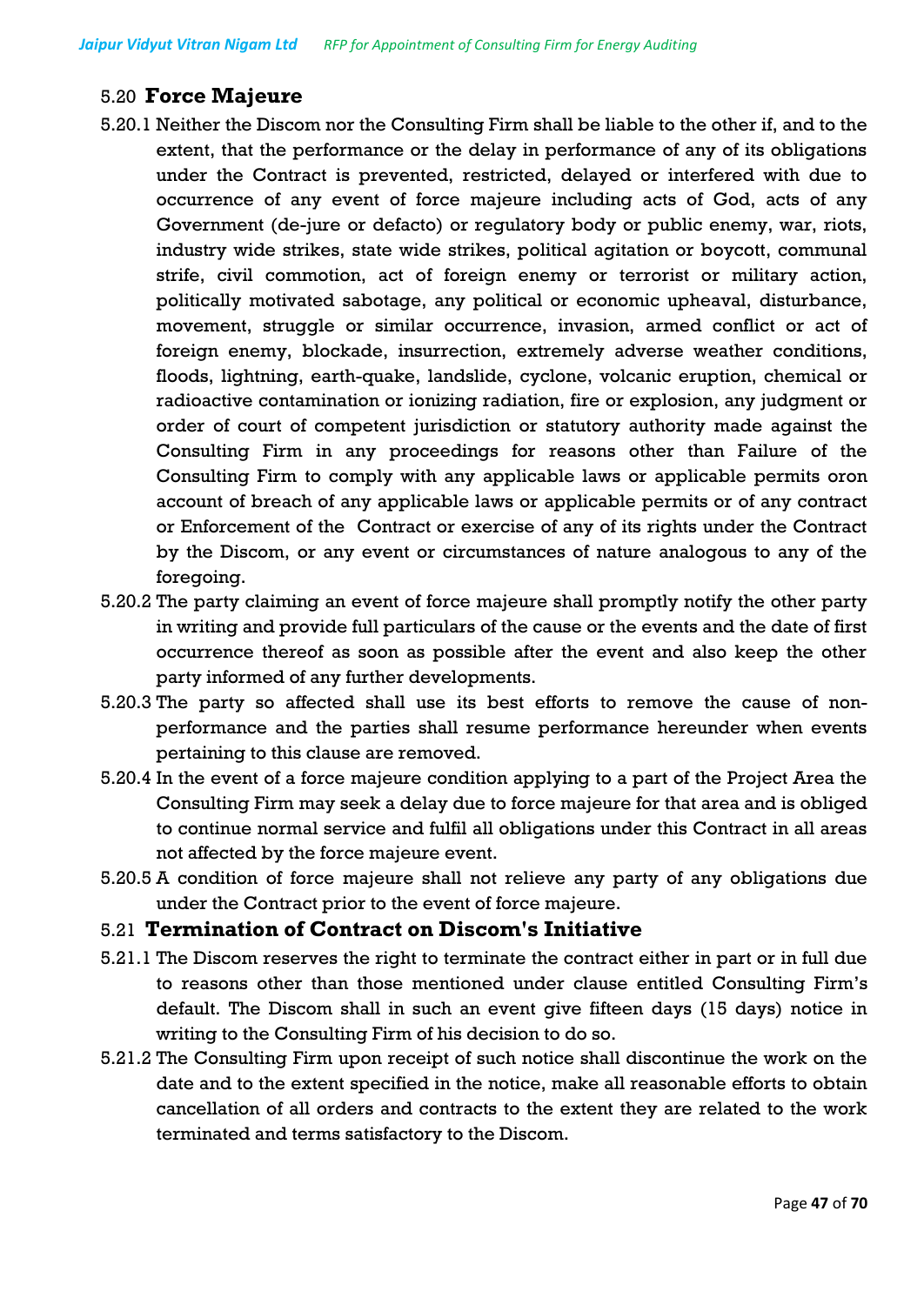- 5.21.3 In the event of such a termination the contract shall be cancelled without any liability on either side.
- 5.21.4 If the Consulting Firm is an individual or a proprietary concern and the individual or the proprietor dies and if the Consulting Firm is a partnership concern and one of the partners dies, then unless the owner is satisfied that the legal representatives of the individual Consulting Firm or of the proprietor of the proprietary concern and in the case of partnership, the surviving partners, are capable of carrying out and completing the contract the owner shall be entitled to cancel the contract as to its incomplete part without being in any way liable to payment of any compensation to the estate of deceased Consulting Firm of the contract, The decision of the owner that the legal representatives of the deceased Consulting Firm or surviving partners of the Consulting Firm's firm cannot carry out and complete, the owner shall not hold the estate of the deceased Consulting Firm and / or the surviving partners of the estate of the deceased Consulting Firm and /or the surviving partners of the Consulting Firm's firm liable to damages for not completing the contract.

### 5.22 **Consulting Firm 's Default**

- 5.22.1 If the Consulting Firm neglect to execute the works with the diligence and expedition or refuse or neglect to comply with any reasonable orders given to him, in writing by the engineer in connection with the works or shall contravenes the provisions of the contract, the Discom may give notice in writing to the Consulting Firm make good the failure, neglect or contravention complained of. Should the Consulting Firm fail to comply with the notice within thirty (30) days from the date of service thereof, then and in such case the owner shall be at liberty to employ other workmen and forthwith execute such part of the works as the Consulting Firm may have neglected to do or if the owner shall think fit, it shall be lawful for him without prejudice to any other right he may have under the contract, to take the works wholly or in part out of the Consulting Firm 's hands and re-contract with any other person or persons complete the works or any part thereof and in that event the owner shall have free use of all Consulting Firm 's equipment that may have been at the time on the site in connection with the works without being responsible to the Consulting Firm over the same, and the owner shall be entitled to retain and apply any balance which may be necessary, the payment of the cost of executing the said part of the works or of completing the works as the case may be. If the cost of completing the works or executing a part thereof as aforesaid shall exceed the balance due to the Consulting Firm, the Consulting Firm shall pay such excess. Such payment of excess amount shall be independent of the liquidated damages for delay, which the Consulting Firm shall have to pay if the completion of works is delayed.
- 5.22.2 In addition, such action by the Discom as aforesaid shall not relieve the Consulting Firm of his liability to pay liquidated damages for delay in completion of works.
- 5.22.3 The termination of the contract under this clause shall not entitle the Consulting Firm to reduce the value of the performance bank guarantee nor the time thereof.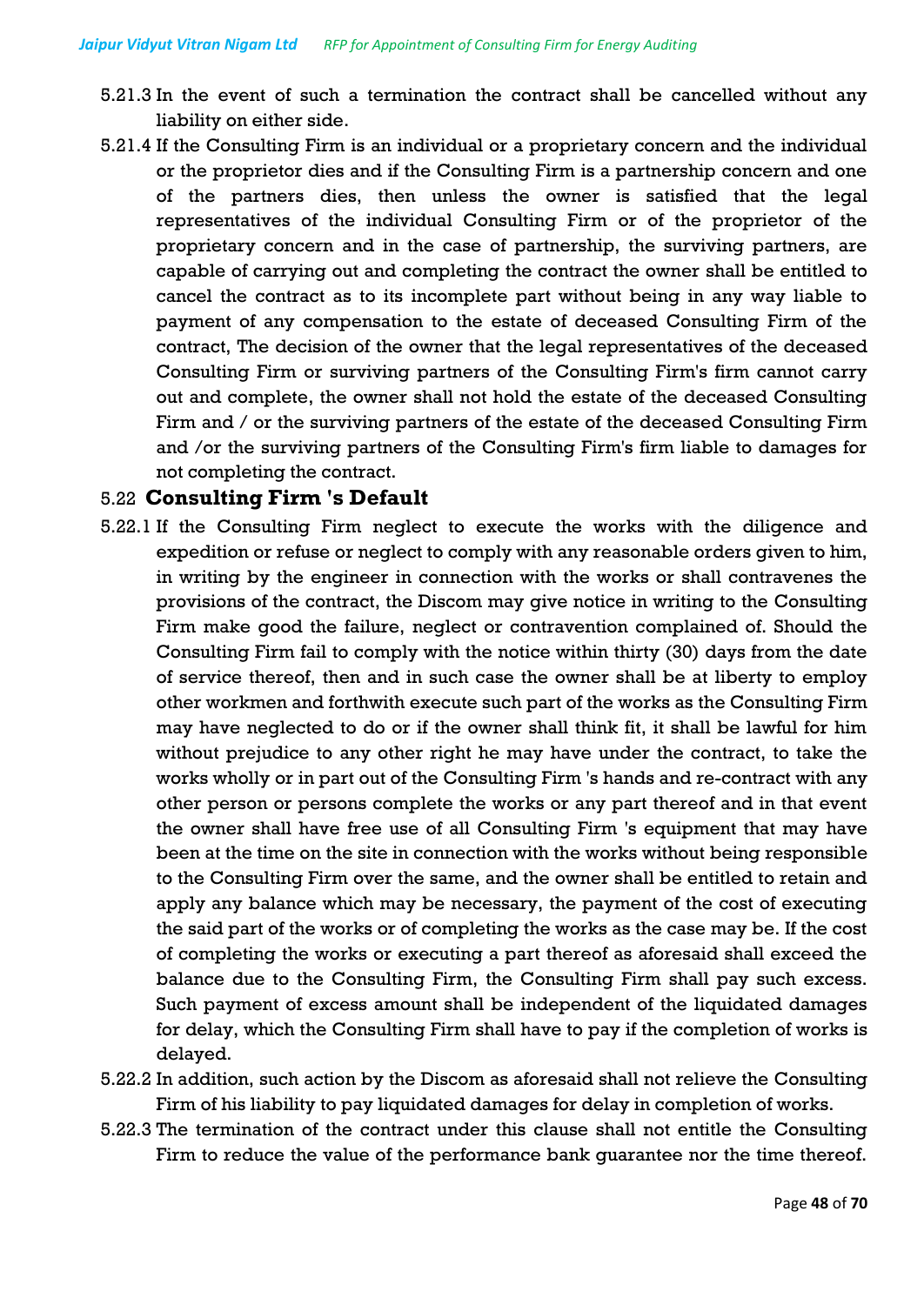The performance guarantee shall be valid for the full value and for the full period of the contract including guarantee period.

#### 5.23 **Assignment and Ownership**

- 5.23.1 The Consulting Firm shall not assign, in whole or in part, its obligations under the Contract to any other agency.
- 5.23.2 The Consulting Firm shall always remain within the beneficial ownership of the Bidder for the term of the Contract.

#### 5.24 **Public disclosure**

- 5.24.1 All materials provided to the Discom by the Bidder are subject to national and state public disclosure laws such as RTI etc.
- 5.24.2 Save to fulfil its obligations under Consumer engagement service, the Consulting Firm shall not make or permit to be made a public announcement or media release about any aspect of the Contract without prior written consent from the Discom, which shall not be unreasonably withheld.
- 5.24.3 The Consulting Firm may disclose details of the Project to the extent necessary to authorities having jurisdiction e.g. stock exchanges, tax authorities etc.

#### 5.25 **Adherence to Safety Procedures, Rules & Regulations**

- 5.25.1 Consulting Firm shall comply with the provisions of all laws including labour laws, rules, regulations and notifications issued thereunder from time to time. All safety & labour laws enforced by statutory agencies and by Discom shall be applicable in the performance of the Contract and Consulting Firm's team shall abide by these laws.
- 5.25.2 The Consulting Firm shall report as soon as possible any evidence, which may indicate or is likely to lead to, an abnormal or dangerous situation and shall take all necessary emergency control steps to avoid such abnormal situations.

#### 5.26 **Survival**

5.26.1 The clauses in the Contract which by their nature are intended to survive after termination of the Contract shall remain in effect after such termination.

#### 5.27 **Extension in Delivery Period and Liquidated Damages (LD)**

- 5.27.1 Except as provided under clause "Force Majeure", if the successful bidder fails to perform the works and services within the period specified in the Contract, the Discom may without prejudice to all its other remedies under the Contract, deduct from the Contract Price, as liquidated damages, a sum equivalent to the percentage specified in (d) below for each week or part thereof of delay until actual delivery or performance, up to a maximum deduction of the percentage specified in the bidding document and/ or contract. Once the maximum is reached, the Discom may terminate the Contract pursuant to clause "Termination".
- 5.27.2 The time specified under clause 6.2 of SCC in the bidding document shall be deemed to be the essence of the contract and the successful bidder shall provide work and services within the specified period.
- 5.27.3 Delivery completion period may be extended with or without liquidated damages, if the delay in the service is on account of hindrances beyond the control of the successful bidder.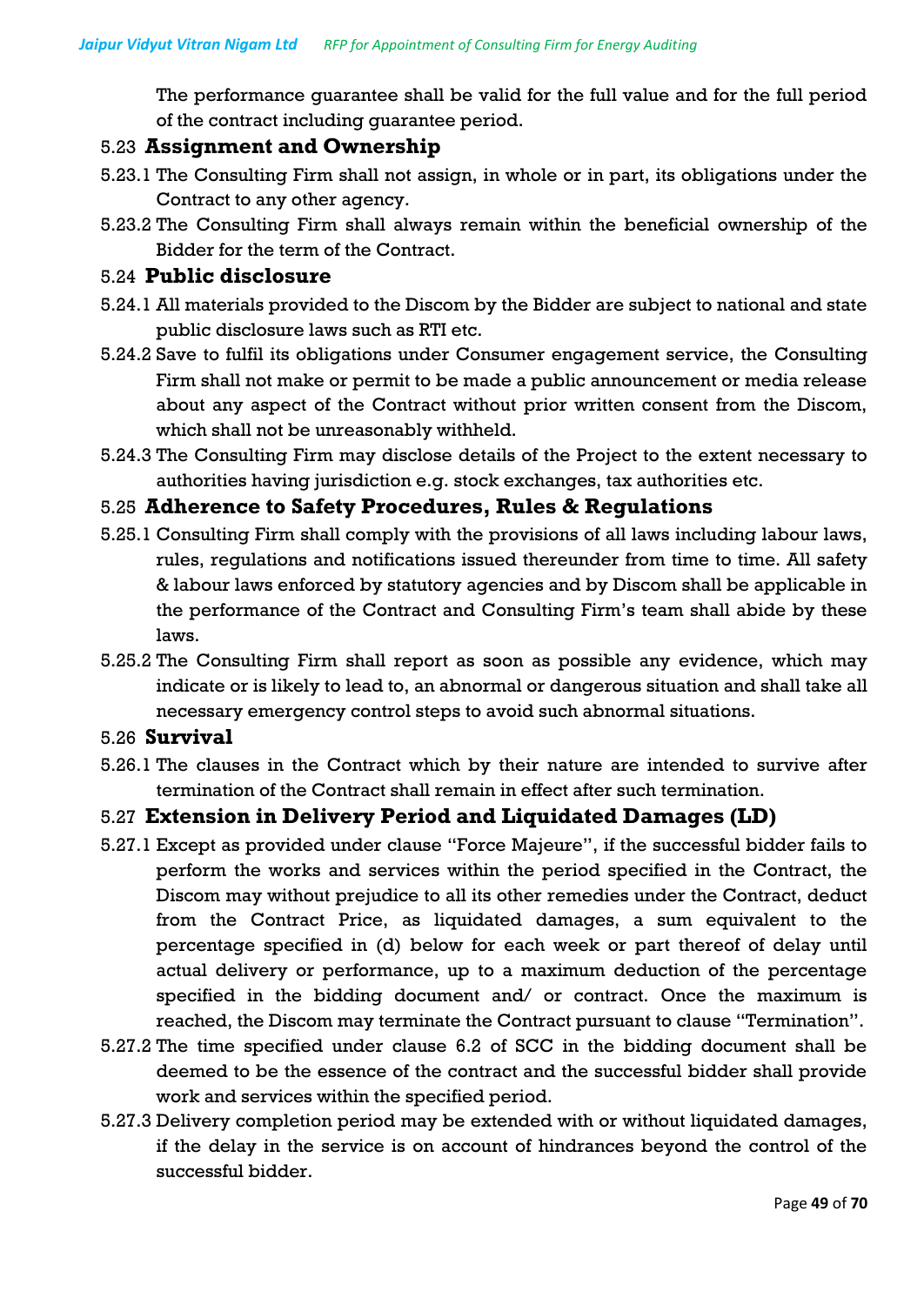- i. The successful bidder shall request in writing to the Discom giving reasons for extending the delivery period of service, if he finds himself unable to complete the service within the stipulated delivery period or is unable to maintain prorate progress in service delivery. This request shall be submitted as soon as a hindrance in delivery of service occurs or within 15 days from such occurrence but before expiry of stipulated period of completion of delivery of service after which such request shall not be entertained.
- ii. The Discom shall examine the justification of causes of hindrance in the delivery of service and the period of delay occurred due to that and recommend the competent authority on the period of extension which should be granted with or without liquidated damages.
- iii. Normally, extension in delivery period of service in following circumstances may be considered without liquidated damages:
	- (a) When delay has occurred due to delay in supply of data, details etc. if Discom was required to supply them to the Consulting Firm as per terms of the contract.
- iv. If the competent authority agrees to extend the delivery period/ schedule, an amendment to the contract with suitable denial clauses and with or without liquidated damages, as the case may be, shall be issued. The amendment letter shall mention that no extra price or additional cost for any reason, what so ever beyond the contracted cost shall be paid for the delayed supply of service.
- v. It shall be at the discretion of the concerned authority to accept or not to accept the services rendered by the Consulting Firm after the expiry of the stipulated delivery period, if no formal extension in delivery period has been applied and granted.
- vi. The competent authority shall have right to cancel the contract with respect to undelivered service.
- vii. If Discom in need of the service rendered after expiry of the stipulated delivery period, it may accept the services and issue a letter of extension in delivery period with usual liquidated damages and denial clauses to regularize the transaction.
- 5.27.4 In case the work undertaken is not completed within the completion schedule as per clause 6.2 of SCC and delayed, following percentage of value of the ordered work will be recovered from the bill as under:-

| Sl. No. | Condition                       | $LD^*$  |
|---------|---------------------------------|---------|
| а.      | Up to 30 days                   | $2.5\%$ |
| b.      | Above 30 days and up to 60 days | 5.0%    |
| c.      | Above 60 days and up to 75 days | 7.5%    |
| d.      | Above 75 days                   | 10.0%   |

i. \*The percentage refers to the payment due for the associated work or service.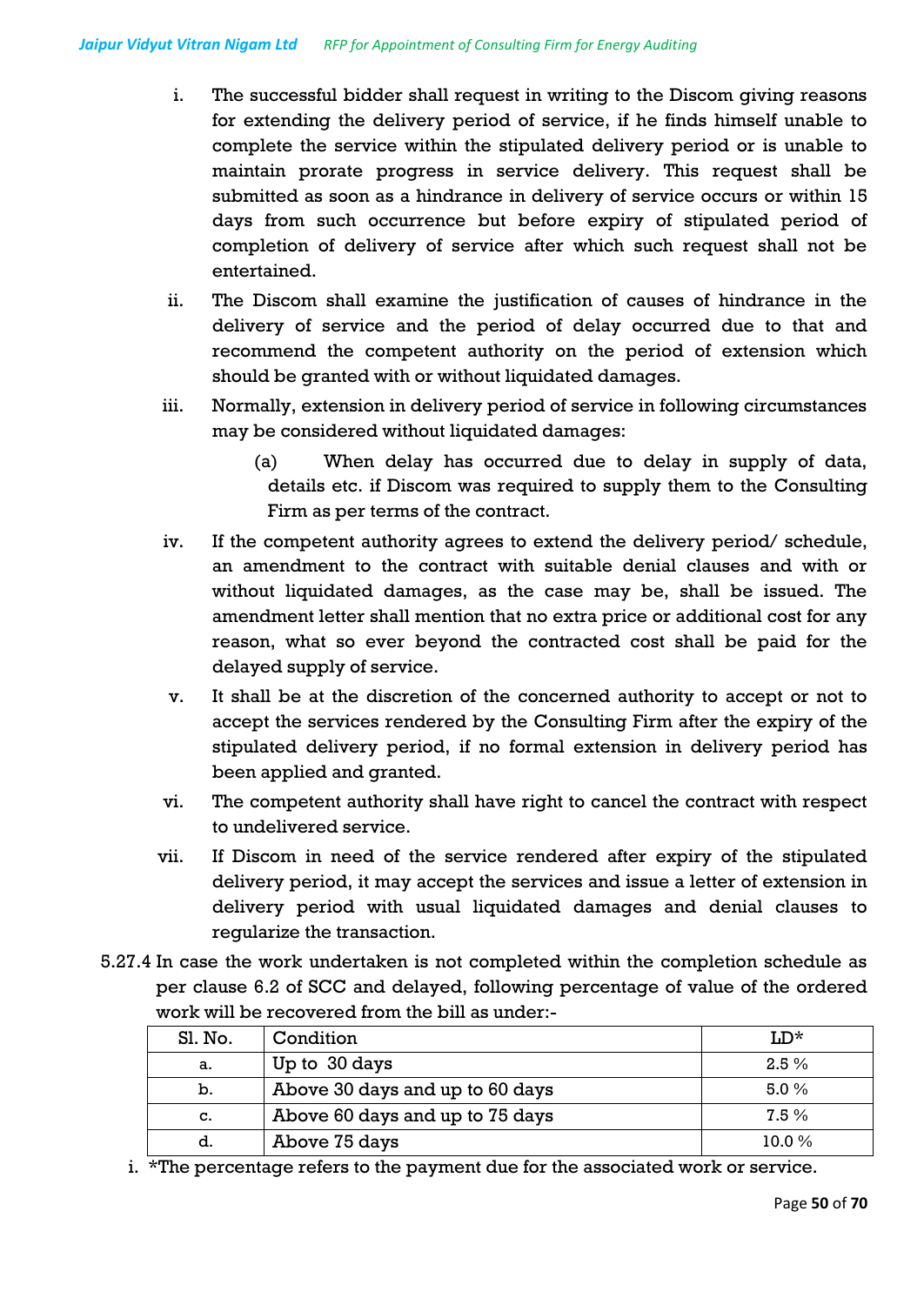# **6 SPECIAL CONDITIONS OF CONTRACT (SCC)**

### 6.1 **Terms of Payment**

6.1.1 Payment shall be made by the Discom only after submission of project deliverables, delivery of services and acceptance of the tasks detailed as below, to the entire satisfaction of the Discom ie. JVVNL/AVVNL/JdVVNL and shall be subject to liquidated damages and penalties:

|                |                      |                                    | <b>Amount payable</b>  |
|----------------|----------------------|------------------------------------|------------------------|
| S. No          | Reference to SoW     | <b>Deliverable</b>                 | (reference to price    |
|                |                      |                                    | bid)                   |
| 1              | Undertake all        | Inception reports covering         | 10% of payment as      |
|                | activities mentioned | energy auditing of 30 Sub-         | specified in the Price |
|                | in the scope of work | Divisions within 20 days of        | bid.                   |
|                | under chapter 3      | issuance of work order.            |                        |
| $\overline{a}$ | Undertake all        | Completion of work,                | 65% of payment as      |
|                | activities mentioned | submission of draft reports        | specified in the Price |
|                | in the scope of work | and presentation before the        | bid.                   |
|                | under chapter 3      | committee (after                   |                        |
|                |                      | incorporating feedback/            |                        |
|                |                      | comments on draft report by        |                        |
|                |                      | the SE(circle), CAO/Sr.AO          |                        |
|                |                      | (Rev.) / and SE(IT))               |                        |
| 3              | Undertake all        | <b>Submission of Final Reports</b> | 25% of payment for     |
|                | activities mentioned | after incorporating                | applicable financial   |
|                | in the scope of work | comments/feedback of               | year as specified in   |
|                | under chapter 3      | committee to be constituted        | the Price bid.         |
|                |                      | for acceptance of Energy           |                        |
|                |                      | Audit Report, if any.              |                        |

# 6.2 **Work Completion Schedule**

6.2.1 Work to be undertaken under this tender must be started within 7 days of issue of the work order and has to be completed within a period of four (4) months from the date of issue of such order.

| <b>Deliverables</b>                                                                                                                                                                                    | <b>Timelines</b>                                      |
|--------------------------------------------------------------------------------------------------------------------------------------------------------------------------------------------------------|-------------------------------------------------------|
| Inception reports covering energy<br>auditing of 30 Sub-Divisions within 20<br>days of issuance of work order.                                                                                         | Within 20 days of issuance of work<br>order.          |
| Completion of work, submission of draft<br>reports and presentation before the<br>committee (after incorporating feedback/<br>comments on draft report by the<br>SE(circle), CAO/Sr. AO(Rev.) & SE(IT) | Within 3 Months 15 days of issuance<br>of work order. |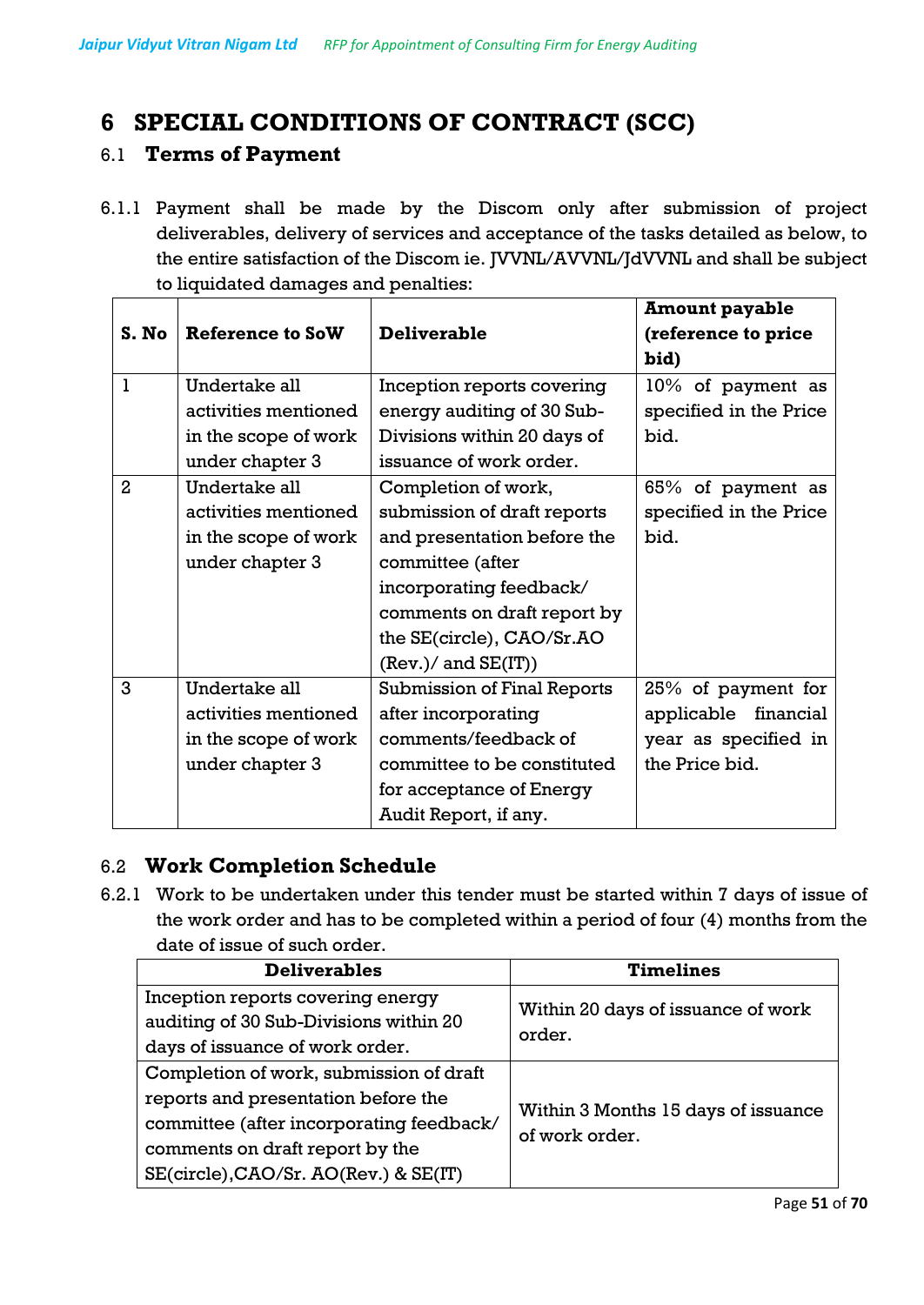| <b>Deliverables</b>                                                                                        | <b>Timelines</b>                    |
|------------------------------------------------------------------------------------------------------------|-------------------------------------|
| Submission of Final Reports after<br>incorporating comments/feedback of<br>committee to be constituted for | Within 4 Months days of issuance of |
| acceptance of Energy Audit Report, if<br>any.                                                              | work order.                         |

# 6.3 **Fortnightly progress & Submission of Reports:-**

- 6.3.1 Fortnightly progress report of the work done and progress made will be reported by the selected bidder to the Chief Accounts Officer/Sr. AO(Rev.) of respective Discom with a copy to the SE(IT) concerned, who are the nodal; officers for the work to be undertaken under this bid.
- 6.3.2 After computation of distribution losses as per the scope of work, the successful bidder will be required to submit its draft report to Discoms within the period allowed for work completion. Deficiencies pointed out in the draft report by Discom(s) if any, will further be corrected/completed/revised by the bidder within a reasonable period to provide a Final Report of the work undertaken.

Decision of the Chairman, Discom(s) shall be final regarding the acceptability of the reports submitted and Discom(s) shall not be require to give any reason(s) in writing or otherwise, towards rejection of the reports submitted.

#### 6.4 **Invoicing & payments**

- 6.4.1 After fulfilment of each of the terms & conditions mentioned above, the bidder will raise bills of the payable amount in the name of Superintending Engineer (IT), of respective Discom (AVVNL/JVVNL/JdVVNL), Ajmer/Jaipur/Jodhpur and as the case may be, in triplicate. The bills received by the respective SE (IT) shall be jointly verified by the SE(IT) and the CAO/Sr.AO(Rev.) concerned of respective Discom and shall be sent to their respective centralised payment cells for payment and booking expenditure against the respective circles in equal proportion.
- 6.4.2 The invoice shall be submitted by hand in five copies marked Original to JVVNL/AVVNL/JdVVNL officials (3 copies), and Consulting Firm copy. When the invoice is delivered, the Discom shall acknowledge receipt by signing, dating and stamping the Consulting Firm copy and returning it to the Consulting Firm.
- 6.4.3 The invoice shall be accompanied by the approved copy of final reports.
- 6.4.4 The invoice shall clearly state the number of consumers surveyed per sub-division number of subdivisions and circles surveyed.
- 6.4.5 The Discom, upon receipt of the invoice and accompanying documentation, shall verify the invoice within 7 (Seven) Working Days and send it to accounts or other concerned department for processing of payment.
- 6.4.6 The payment shall be released within 30 working days post verification of the invoice.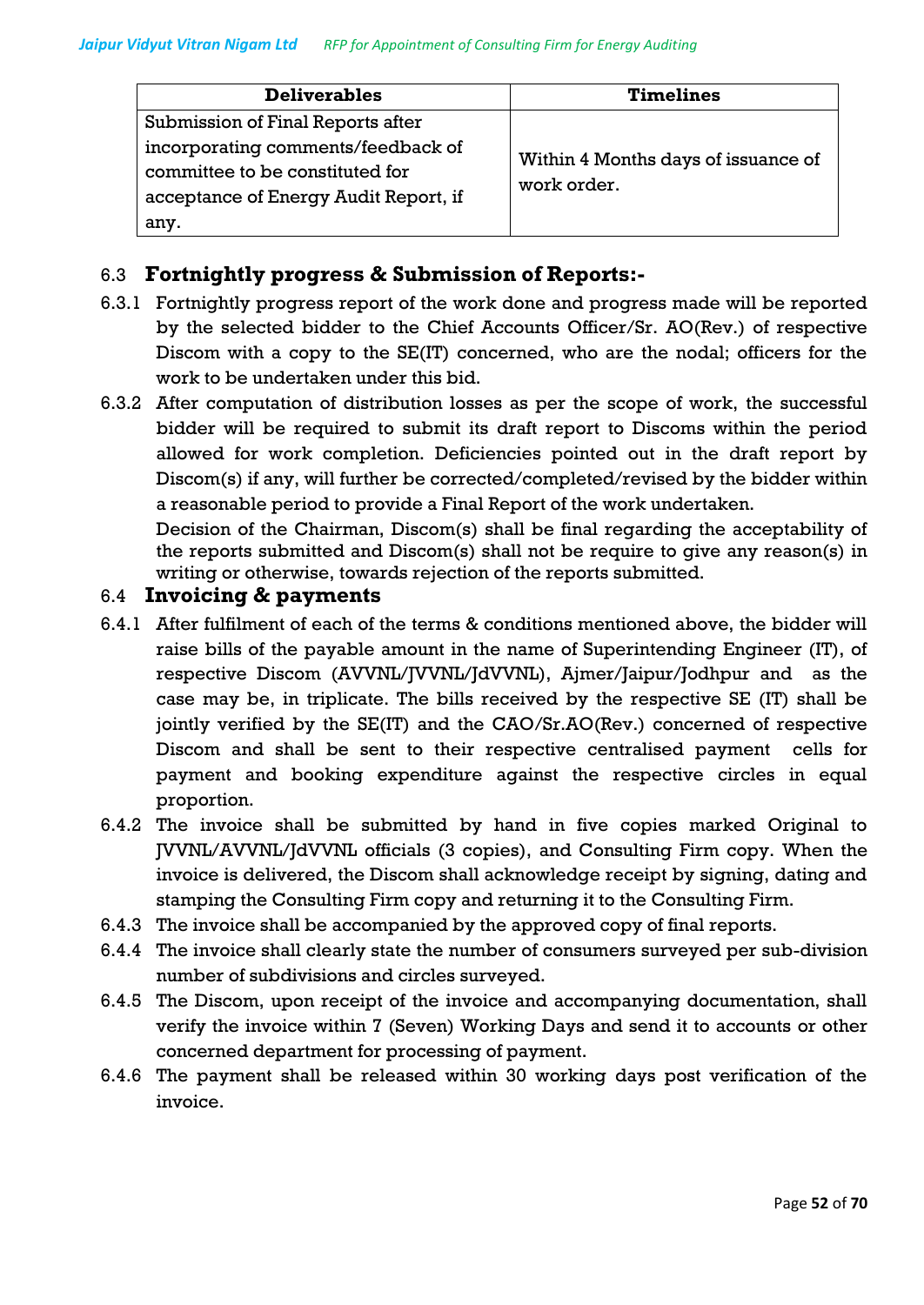# **Annexure I**

# **Qualification & Eligibility**

Details of qualified and experienced personnel to be engaged for the independent review of energy audit of all Sub-divisions of \_\_\_\_\_\_\_\_\_\_\_\_ Vidyut Vitran Nigam Limited (mentioned name of Discom) for the F.Y. 2015-16 under TN No. 04/2015-16 are as under:-

| <b>Status</b>                | <b>Name</b><br>$/$ Nos. | Qualification | <b>Total work</b><br><b>Experience</b> | <b>Experience</b><br>with bidder | <b>Man days</b><br>required for<br>the work<br>completion |
|------------------------------|-------------------------|---------------|----------------------------------------|----------------------------------|-----------------------------------------------------------|
| Project<br>Leader<br>(Name)  |                         |               |                                        |                                  |                                                           |
| Project<br>Manager<br>(Name) |                         |               |                                        |                                  |                                                           |
| Consultant<br>(Name)         |                         |               |                                        |                                  |                                                           |
| Manager<br>(Nos.)            |                         |               |                                        |                                  |                                                           |
| Supervisors<br>(Nos.)        |                         |               |                                        |                                  |                                                           |
| Others<br>(Nos.)             |                         |               |                                        |                                  |                                                           |

**Note : Provide separate sheet for each Distribution company participated.**

**Seal & Signature of the authorized signatory**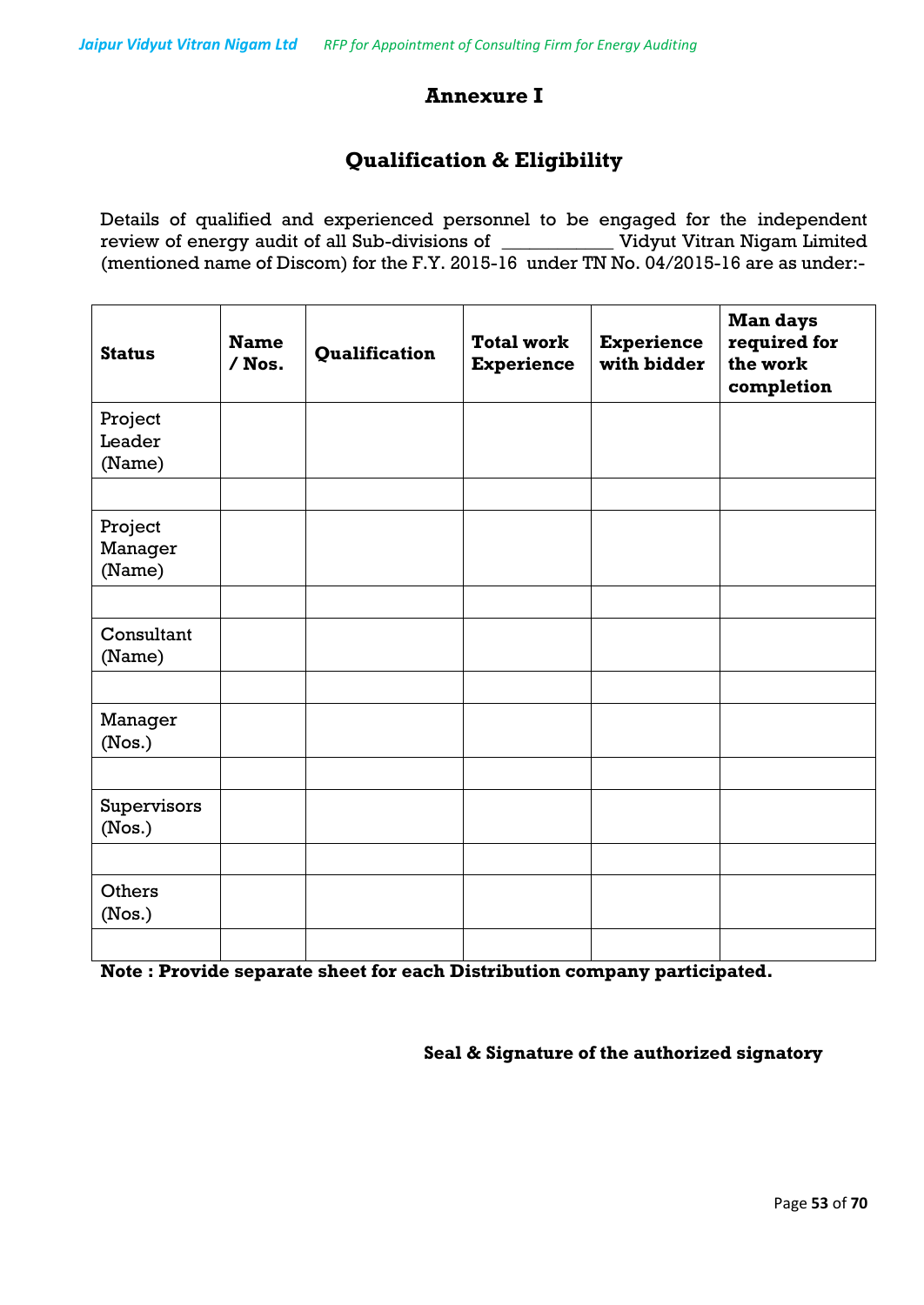# **Annexure II BIDDER'S AUTHORIZATION CERTIFICATE (To be enclosed with the technical bid)**

To,

The Senior Accounts Officer (Rev)

JVVNL, Jaipur

| <bidder's< th=""><th>Employee</th><th>Name&gt;</th></bidder's<> | Employee                    | Name>                                                                                                       |
|-----------------------------------------------------------------|-----------------------------|-------------------------------------------------------------------------------------------------------------|
|                                                                 | <designation></designation> | is hereby authorized to sign relevant documents on                                                          |
|                                                                 |                             | behalf of the company/ firm in dealing with Bid of reference <bidder &<="" dept="" name,="" td=""></bidder> |
|                                                                 |                             | Date> The is also authorized to attend meetings & submit pre-                                               |
|                                                                 |                             | qualification, technical & commercial information as may be required by you in the                          |
|                                                                 |                             | course of processing the above said Bid. For the purpose of validation, his/ her verified                   |
| signatures are as under.                                        |                             |                                                                                                             |

Thanking you,

| Signature                                             |       |
|-------------------------------------------------------|-------|
|                                                       |       |
| Duly authorized to sign Proposal for And on behalf of |       |
| Seal of the Organization: -                           |       |
| Date                                                  | Place |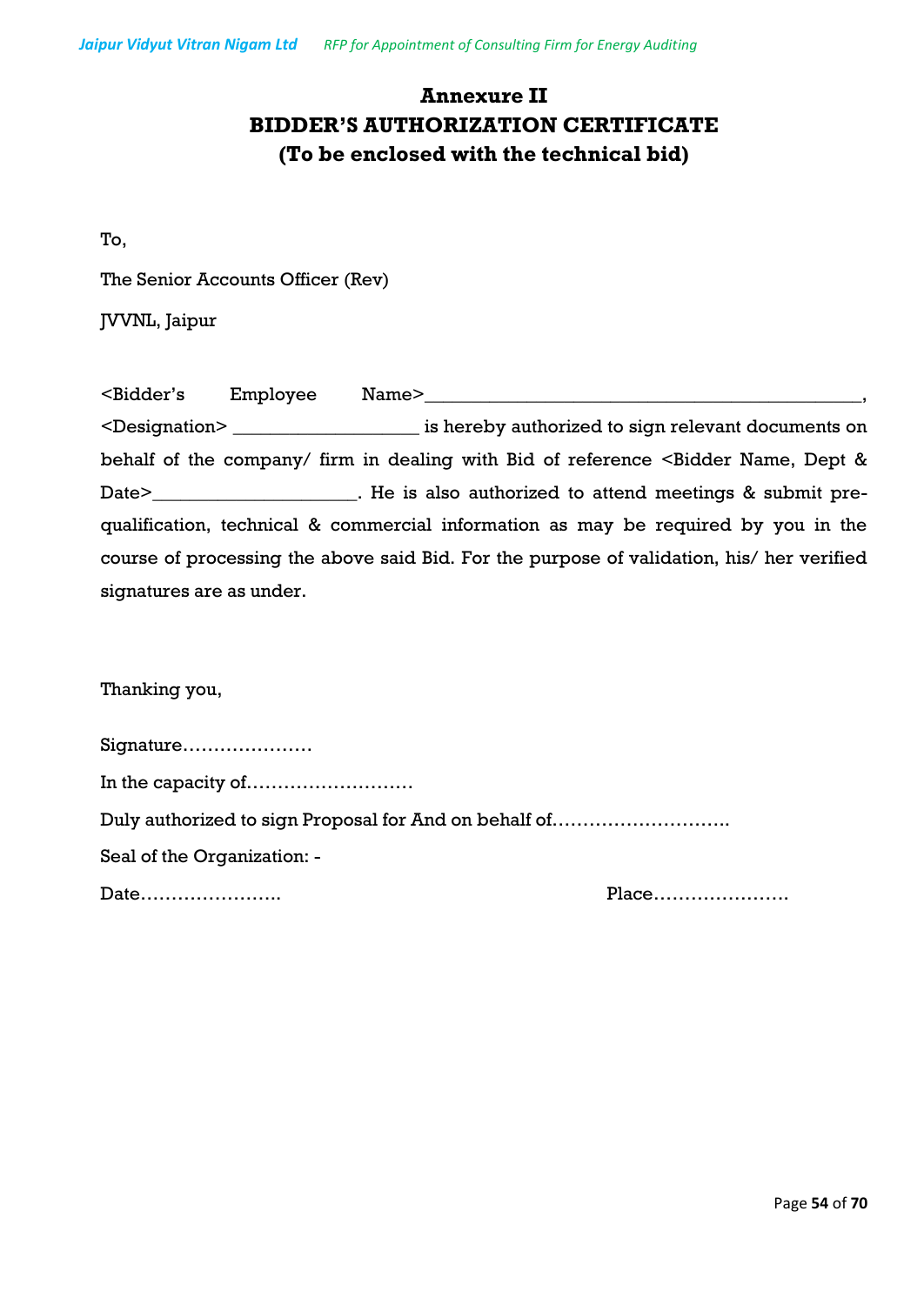# **Annexure-III PRE- BID QUERIES FORMAT [Reference No………….. ]**

#### **Name of the Company/Firm:**

#### **Name of Person(s) Representing the Company/ Firm:**

| <b>Name of Person</b> | <b>Designation</b> | $Email-ID(s)$ | Tel. Nos. & Fax Nos. |
|-----------------------|--------------------|---------------|----------------------|
|                       |                    |               |                      |
|                       |                    |               |                      |

#### **Company/Firm Contacts:**

| <b>Contact Person(s)</b> | <b>Address for correspondence</b> | $\vert$ Email-ID(s) $\vert$ Tel.& Fax Nos. |
|--------------------------|-----------------------------------|--------------------------------------------|
|                          |                                   |                                            |
|                          |                                   |                                            |

#### **Query / Clarification Sought:**

| <b>S1. No.</b> | <b>RFP</b><br>No. | Page   RFP clause No. | <b>Clause</b><br>details | Suggestion/<br>Query/<br><b>Clarification</b> |
|----------------|-------------------|-----------------------|--------------------------|-----------------------------------------------|
|                |                   |                       |                          |                                               |
|                |                   |                       |                          |                                               |

*Note: - Queries must be strictly submitted only in the prescribed format (.XLS/ .XLSX/ .ODF/.doc/.docx). Queries not submitted in the prescribed format will not be considered/ responded at all by the Discom*

Signature………………… In the capacity of……………………… Duly authorised to sign Proposal for And on behalf of……………………….. Seal of the Organization: -

Date………………….. Place………………….

Page **55** of **70**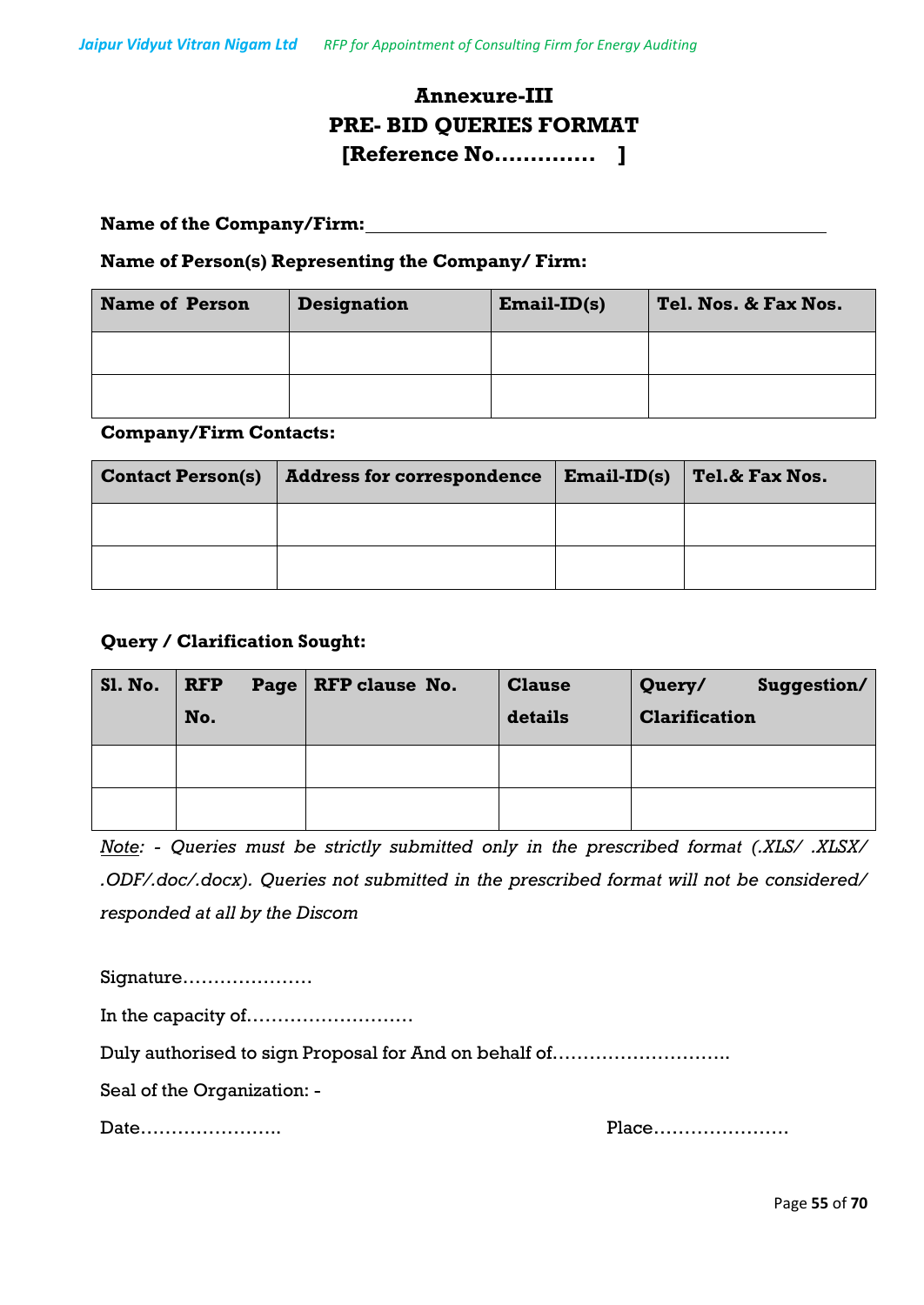# **Annexure IV ELIGIBILITY CRITERIA REFERENCES (To be enclosed with the Technical Bid)**

| S. No. | <b>Documents Type</b>                                                                                                 | <b>Document Format</b>                                                                                                                                                                                                                                                                               |  |  |  |  |  |
|--------|-----------------------------------------------------------------------------------------------------------------------|------------------------------------------------------------------------------------------------------------------------------------------------------------------------------------------------------------------------------------------------------------------------------------------------------|--|--|--|--|--|
|        | <b>Cover-1: Fee Details</b>                                                                                           |                                                                                                                                                                                                                                                                                                      |  |  |  |  |  |
| 15.    | <b>Bidding document Fee (Tender Fee)</b>                                                                              | Proof of submission (PDF): Demand<br>Drafts (DD) for Tender Fees, E-Tender<br>Processing Fees and EMD should be<br>submitted physically at the designated<br>office of the Discom as prescribed in<br>NIT and scanned copy of same should<br>also be uploaded along with the<br>technical bid/cover. |  |  |  |  |  |
| 16.    | Tender Processing Fee (E-Proc)                                                                                        | Scanned copy of same should also be<br>uploaded along with the technical bid/<br>cover.                                                                                                                                                                                                              |  |  |  |  |  |
| 17.    | <b>Bid Security (EMD)</b>                                                                                             | Scanned copy of same should also be<br>uploaded along with the technical bid/<br>cover.                                                                                                                                                                                                              |  |  |  |  |  |
|        | <b>Cover-2: Technical Bid Document</b>                                                                                |                                                                                                                                                                                                                                                                                                      |  |  |  |  |  |
| 18.    | <b>Eligibility Criteria References</b>                                                                                | As per format given in <b>Annexure IV</b>                                                                                                                                                                                                                                                            |  |  |  |  |  |
| 19.    | <b>Bidder's Authorization Certificate</b>                                                                             | As per format given in <b>Annexure V</b>                                                                                                                                                                                                                                                             |  |  |  |  |  |
| 20.    | Self-declaration - no blacklisting                                                                                    | As per format given in <b>Annexure VI</b>                                                                                                                                                                                                                                                            |  |  |  |  |  |
| 21.    | All the documents mentioned in the<br>"Eligibility Criteria" in support of the<br>eligibility                         | supporting<br>Requisite<br>documents<br>meeting eligibility criteria as specified<br>in Chapter 2                                                                                                                                                                                                    |  |  |  |  |  |
| 22.    | <b>Technical Proposal Submission form</b>                                                                             | On Bidder's original letter head and as<br>per format provided in Annexure VII-<br>A and duly signed by authorized<br>signatory                                                                                                                                                                      |  |  |  |  |  |
| 23.    | <b>Bidder's organization Profile</b>                                                                                  | Brief organization profile of the Bidder                                                                                                                                                                                                                                                             |  |  |  |  |  |
| 24.    | Approach & Methodology                                                                                                | As per the Scope of Work defined in<br>Chapter 3                                                                                                                                                                                                                                                     |  |  |  |  |  |
| 25.    | Firm's<br>references<br>showcase<br>to<br>along<br>experience<br>with<br>relevant<br>necessary proofs and credentials | As per Annexure VII-B                                                                                                                                                                                                                                                                                |  |  |  |  |  |
| 26.    | Signed and latest CVs of proposed<br>Professional<br>for<br>each<br>position<br>mentioned in RFP in attached format   | As per <b>Annexure VII-C</b>                                                                                                                                                                                                                                                                         |  |  |  |  |  |
|        | <b>Cover-3: Financial Bid Document</b>                                                                                |                                                                                                                                                                                                                                                                                                      |  |  |  |  |  |
| 27.    | Covering Letter – Financial Bid                                                                                       | On bidder's letter head duly signed                                                                                                                                                                                                                                                                  |  |  |  |  |  |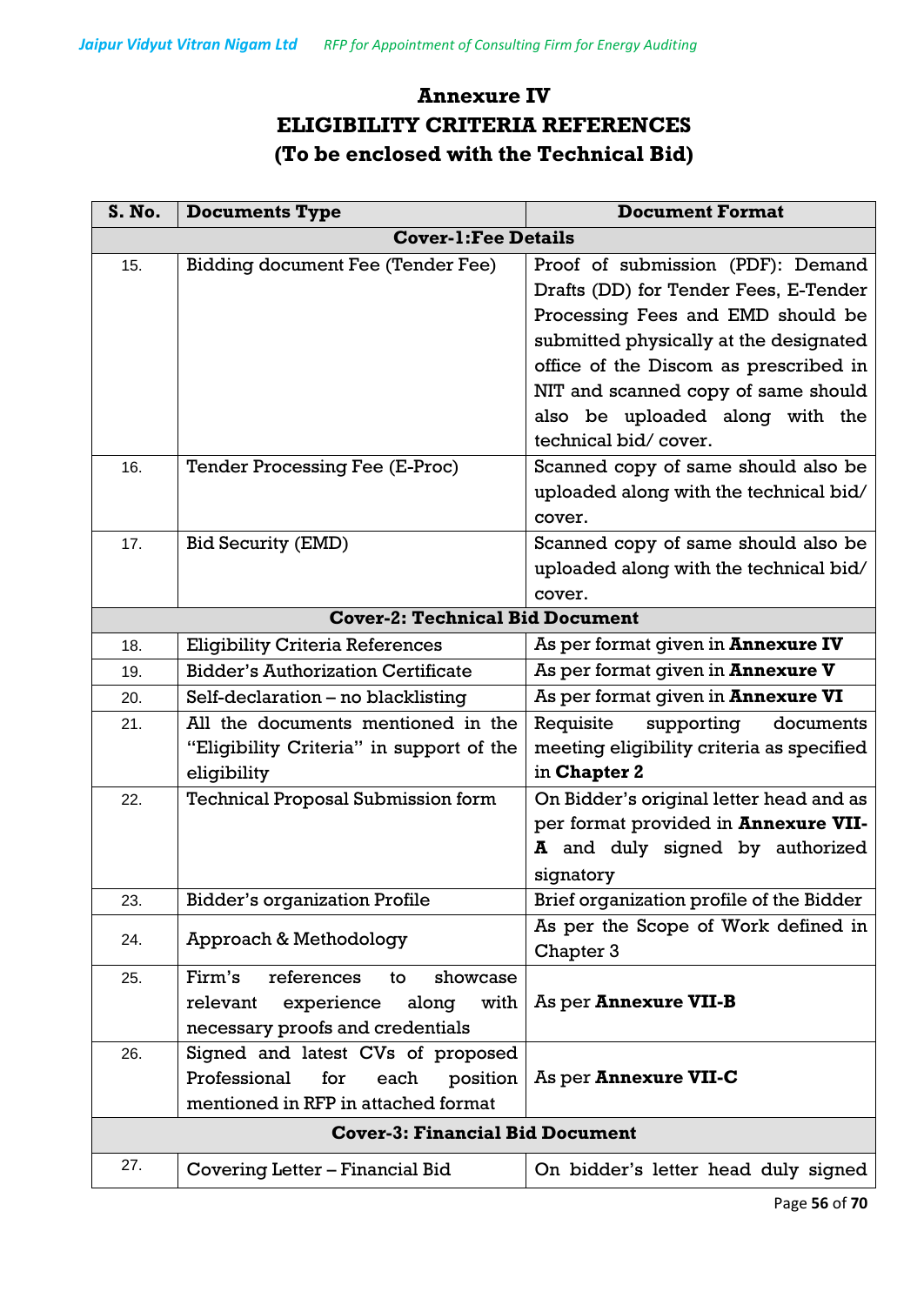|     |                      | authorized signatory as<br>by<br>per                                                                                                                                                     |
|-----|----------------------|------------------------------------------------------------------------------------------------------------------------------------------------------------------------------------------|
|     |                      | <b>Annexure-VIII (PDF)</b>                                                                                                                                                               |
| 28. | <b>Financial Bid</b> | As per BoQ Template(.XLS) format<br>available on e-Proc portal in<br>Annexure-IX (A). Annexure-IX(B)<br>and Annexure -X shall be provided<br>in the sealed envelope of financial<br>bid. |

\* If any information is not provided than it will be treated as nil.

Signature…………………

In the capacity of………………………

Duly authorized to sign Proposal for And on behalf of………………………..

Seal of the Organization: -

Date………………….. Place………………….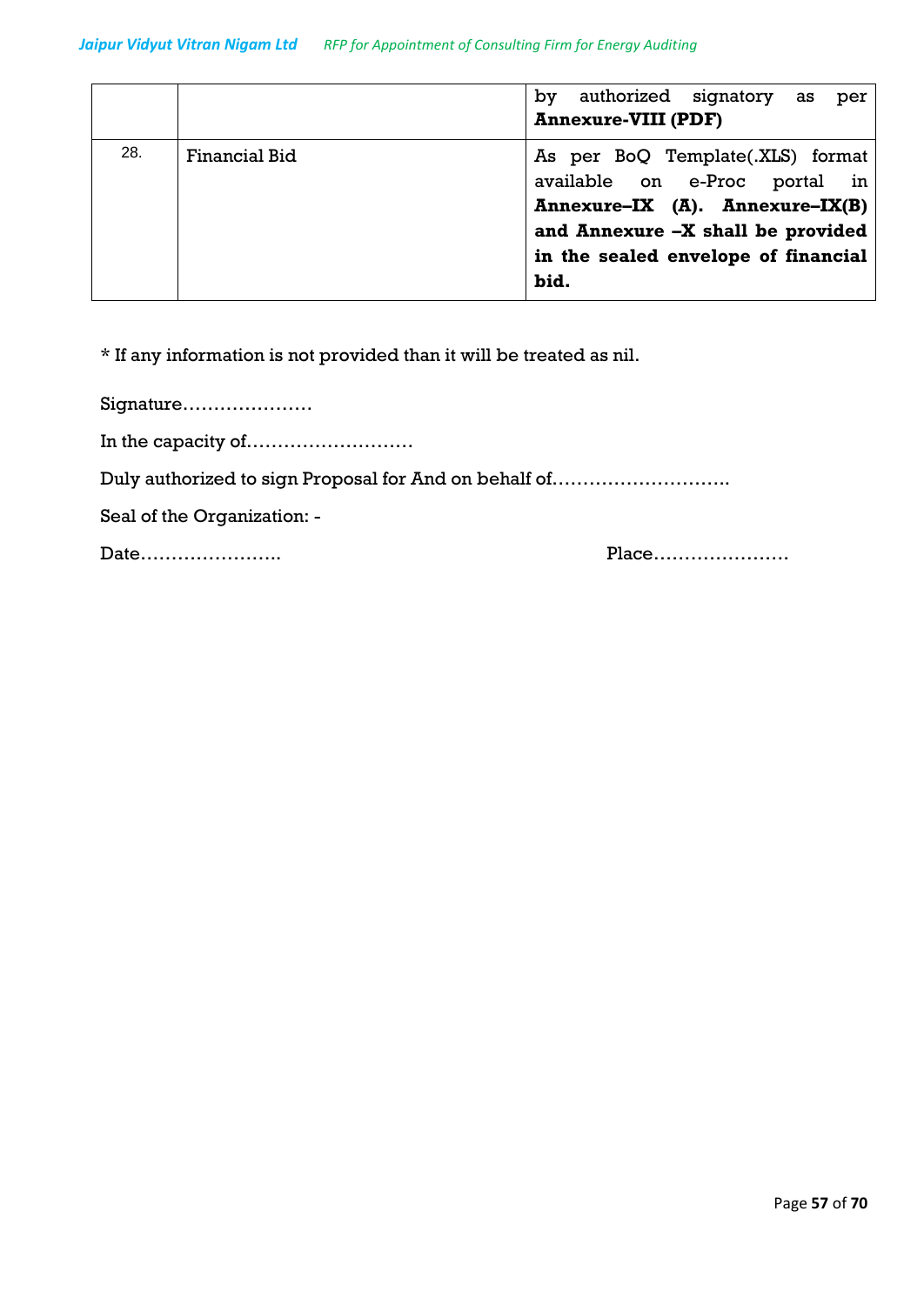# **Annexure - V BIDDER'S AUTHORIZATION CERTIFICATE (To be enclosed with the technical bid)**

To,

The Senior Accounts Officer

JVVNL, Jaipur

| <bidder's< th=""><th>Employee</th><th>Name&gt;</th></bidder's<> | Employee | Name>                                                                                                       |
|-----------------------------------------------------------------|----------|-------------------------------------------------------------------------------------------------------------|
|                                                                 |          | <designation> is hereby authorized to sign relevant documents on</designation>                              |
|                                                                 |          | behalf of the company/ firm in dealing with Bid of reference <bidder &<="" dept="" name,="" td=""></bidder> |
|                                                                 |          | Date> The is also authorized to attend meetings & submit pre-                                               |
|                                                                 |          | qualification, technical & commercial information as may be required by you in the                          |
|                                                                 |          | course of processing the above said Bid. For the purpose of validation, his/ her verified                   |
| signatures are as under.                                        |          |                                                                                                             |

Thanking you,

| Signature                                             |       |
|-------------------------------------------------------|-------|
| In the capacity of                                    |       |
| Duly authorized to sign Proposal for And on behalf of |       |
| Seal of the Organization: -                           |       |
| Date                                                  | Place |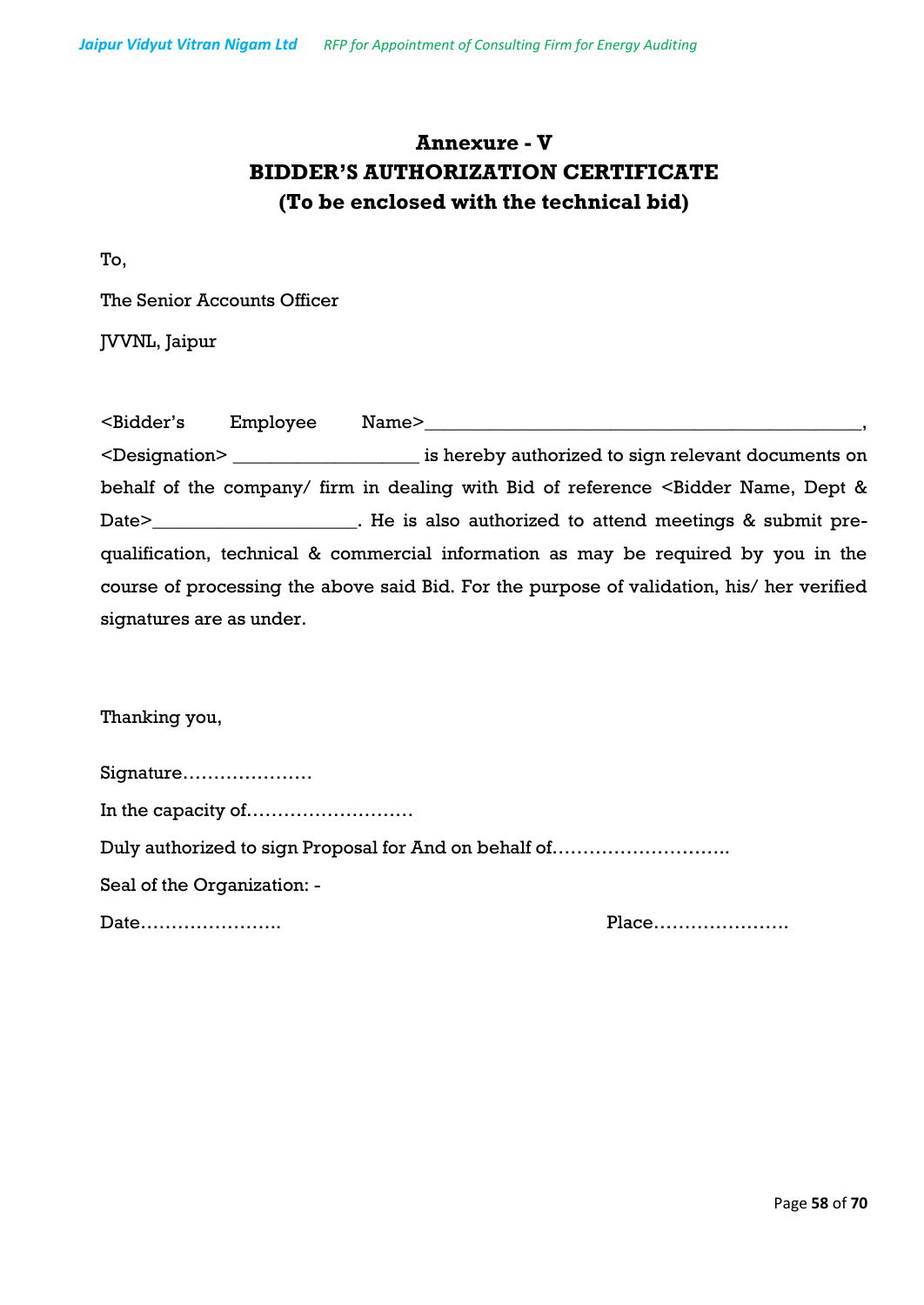# **1**

# **Annexure - VI SELF DECLARATION – NO BLACK LISTING (To be enclosed with the technical bid)**

To,

Senior Accounts Officer (Rev),

JVVNL, Jaipur

In response to the Tender Ref. No. \_\_\_\_\_\_\_\_\_\_\_\_\_\_\_\_\_\_\_\_\_\_\_\_\_\_\_\_\_\_\_\_\_\_\_\_\_\_\_\_\_\_\_\_ dated as an owner/ partner/ Director of \_\_\_\_\_\_\_\_\_\_\_\_\_\_\_\_\_\_\_\_\_\_, I/ We hereby declare that presently our Company/ firm \_\_\_\_\_\_\_\_\_\_\_\_\_\_\_\_\_\_\_\_\_\_\_\_\_is having unblemished record and is not declared ineligible for corrupt & fraudulent practices either indefinitely or for a particular period of time by any State/ Central Government/ PSU.

We further declare that presently our Company/Firm \_\_\_\_\_\_\_\_\_\_\_\_\_\_\_\_\_\_\_is not blacklisted and not declared ineligible for reasons other than corrupt & fraudulent practices by any State/ Central Government/ PSU on the date of Bid Submission.

If this declaration is found to be incorrect then without prejudice to any other action that may be taken, my/ our security may be forfeited in full and the tender if any to the extent accepted may be cancelled.

Thanking you,

Signature………………… In the capacity of……………………… Duly authorized to sign Proposal for And on behalf of……………………….. Seal of the Organization: - Date………………….. Place………………….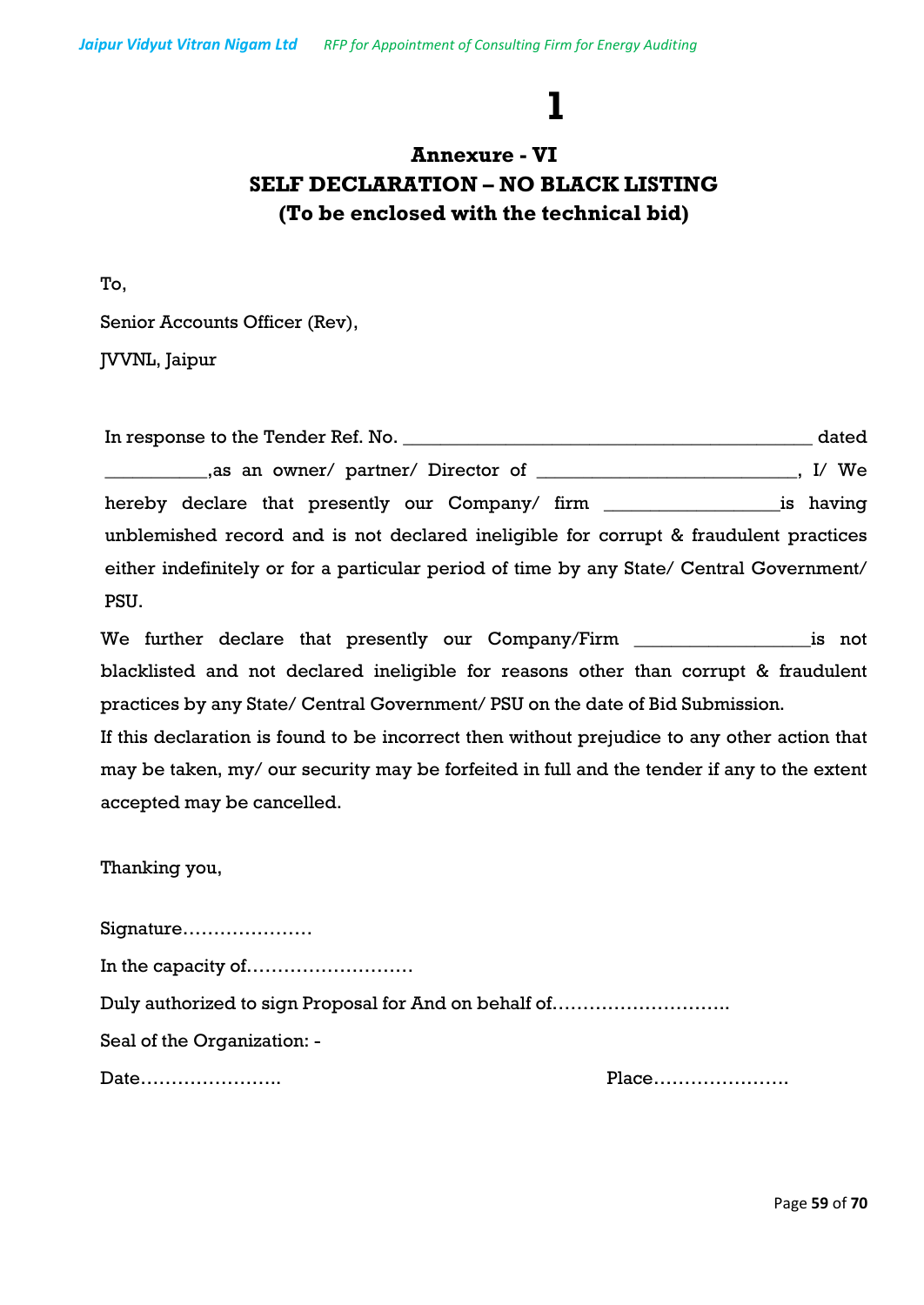# **Annexure VII-A: TECHNICAL PROPOSAL SUBMISSION FORM**

(on company's letterhead)

To, Senior Accounts Officer (Rev) JVVNL,

[Reference No. ]

Dear Sir,

Ref: Request for Proposal (RFP) Notification dated............... No..........

- 1. I/We, the undersigned bidder, having read & examined in detail, the Bid Document, the receipt of which is hereby duly acknowledged, I/ we, the undersigned, offer to work as mentioned in the Scope of the work and in conformity with the said bidding document.
- 2. I/ We hereby declare that our bid is made in good faith, without collusion or fraud and the information contained in the bid is true and correct to the best of our knowledge and belief.
- 3. I/ we hereby submit our token of acceptance to all the tender terms & conditions without any deviations. Hence, we are hereby submitting our Bid and offer to provide services to Discom for carrying out the project in accordance with your RFP.
- 4. Until a formal contract is prepared and executed, this bid, together with your written acceptance thereof and your notification of award shall constitute a binding Contract between us.
- 5. I/We agree to abide by this RFP for a period of days as specified in the NIT from the closing date fixed for submission of bid as stipulated in the RFP document.
- 6. I/We understand that the Discom is not bound to accept any bid received in response to this RFP.
- 7. In case we are engaged by the Discom, we shall provide any assistance/cooperation required by Discom, appointed auditing agencies (if any), state government officials and Other Stakeholders of the project for performing their duties with respect to this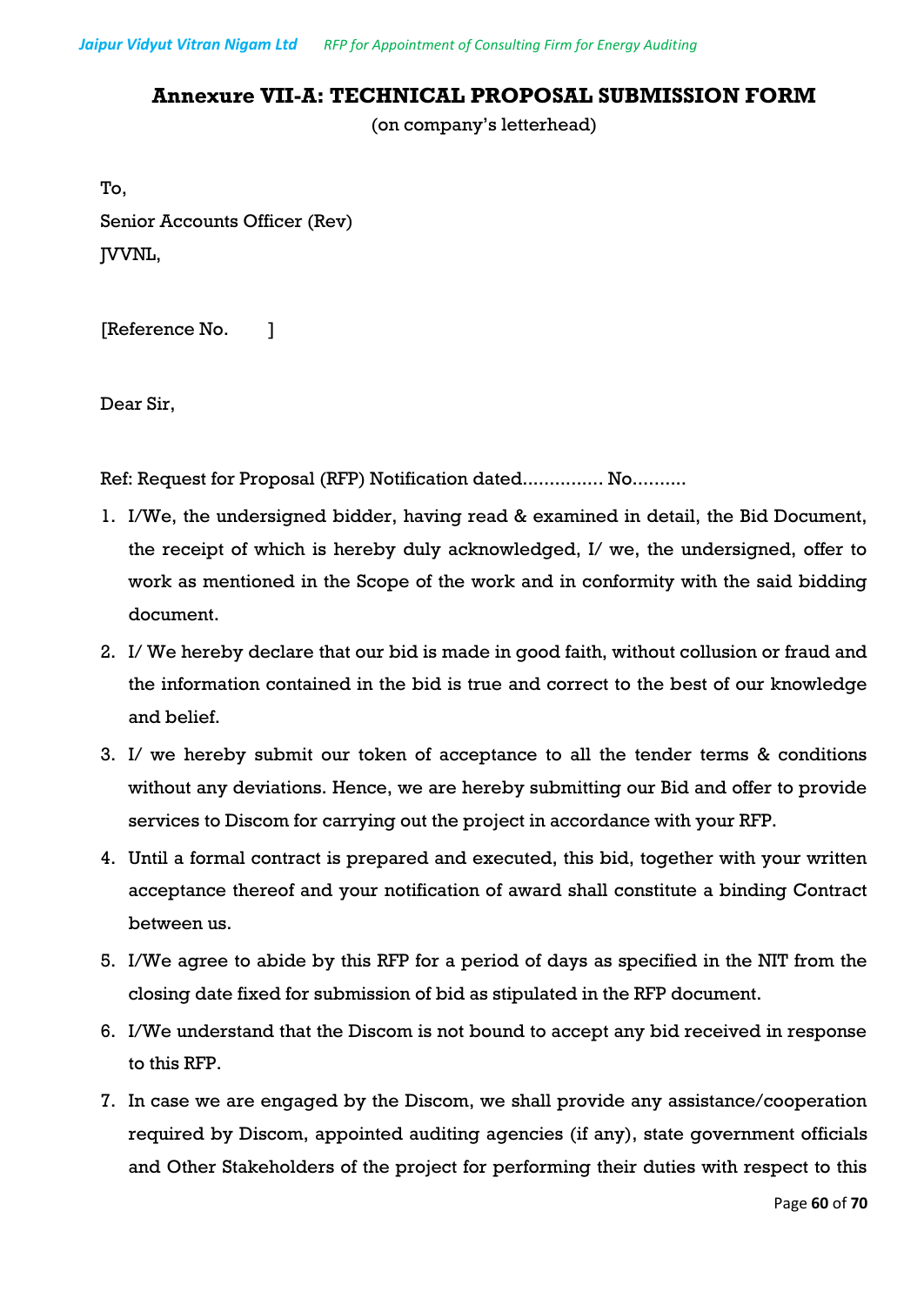project. We understand that our non-cooperation for the same shall be grounds for termination of service.

Signature………………… In the capacity of……………………… Duly authorized to sign Proposal for And on behalf of……………………….. Seal of the Organization: - Date………………….. Place………………….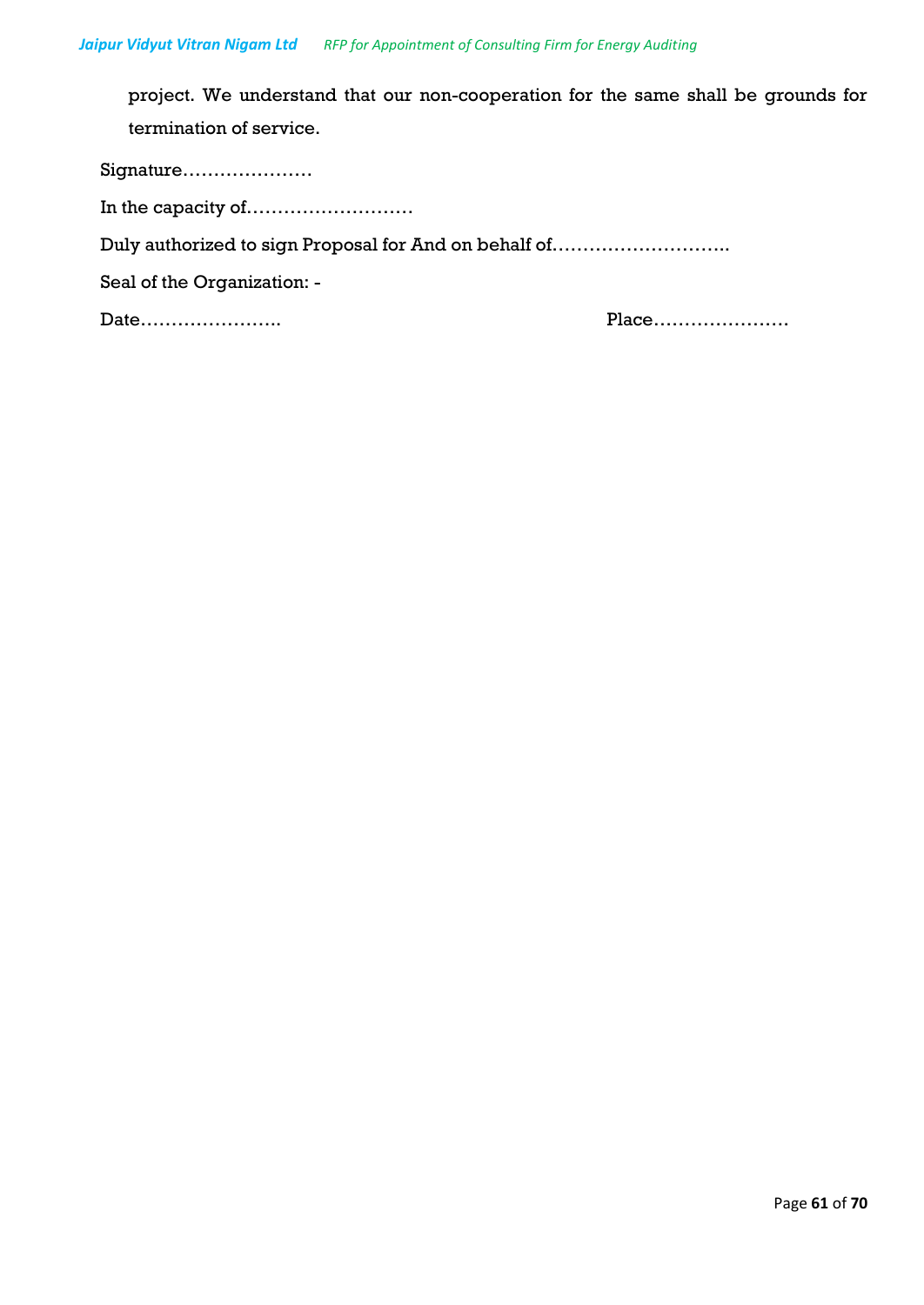### **Annexure VII- B: FIRM'S REFERENCES**

#### **Relevant Services Carried Out With Reference To Scope of Work**

#### **That Best Illustrate Qualification**

Using the format below, provide information on each reference assignment for which your firm/entity, either individually as a corporate entity or as one of the major companies within an association, was legally contracted.

#### **I. Survey Related Experience**

| <b>S1.</b><br>No. | Name of Assignment   Name and   Duration<br>and Brief description<br>of services | Address of work<br><b>Client</b> | in<br>months<br>(Start<br>date-<br>End<br>date) | of Project<br><b>Cost</b> | <b>Value</b><br>οf<br>completed<br>work |
|-------------------|----------------------------------------------------------------------------------|----------------------------------|-------------------------------------------------|---------------------------|-----------------------------------------|
|                   |                                                                                  |                                  |                                                 |                           |                                         |
| $\overline{2}$    |                                                                                  |                                  |                                                 |                           |                                         |
|                   |                                                                                  |                                  |                                                 |                           |                                         |
|                   |                                                                                  |                                  |                                                 |                           |                                         |
|                   |                                                                                  |                                  |                                                 |                           |                                         |

#### **II. Rajasthan power sector related experience**

| <b>S1.</b>     | Name of Assignment and Duration of work in months Duration |                        | οf   |
|----------------|------------------------------------------------------------|------------------------|------|
| No.            | <b>Brief description of services</b>                       | (Start date- End date) | work |
|                |                                                            |                        |      |
| $\blacksquare$ |                                                            |                        |      |
|                |                                                            |                        |      |
|                |                                                            |                        |      |

Signature…………………

In the capacity of………………………

Duly authorized to sign Proposal for And on behalf of………………………..

Seal of the Organization: -

Date………………….. Place………………….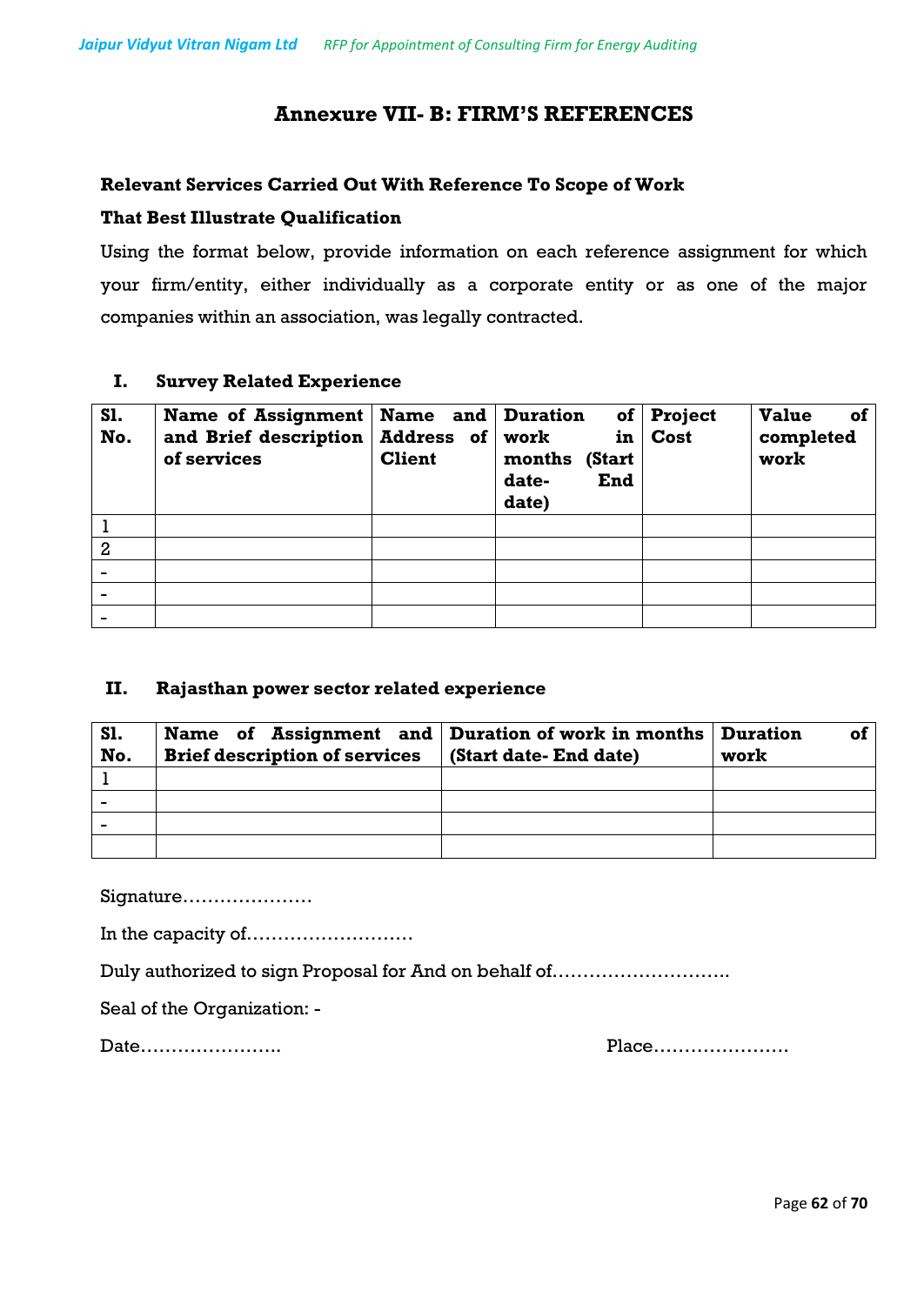# **Annexure VII-C: FORMAT OF CURRICULUM VITAE (CV) FOR PROPOSED KEY PROFESSIONAL STAFF**

| Name of Staff: |
|----------------|
|                |
|                |
|                |
|                |
|                |
|                |
|                |

#### **Key Qualifications:**

[*Give an outline of staff member's experience and training most pertinent to tasks on assignment. Describe degree of responsibility held by staff member on relevant previous assignments and give dates and locations. Use about half a page.*]

#### **Education:**

[*Summarize college/university and other specialized education of staff member, giving names of schools, dates attended, and degrees obtained. Use about one quarter of a page.*]

#### **Employment Record:**

[*Starting with present position, list in reverse order every employment held. List all positions held by staff member since graduation, giving dates, names of employing organizations, titles of positions held, and locations of assignments. For experience in last ten years, also give types of activities performed and client references, where appropriate. Use about two pages.*]

#### **Languages:**

[*For each language indicate proficiency: excellent, good, fair, or poor; in speaking, reading, and writing]*

#### **Certification:**

I, the undersigned, certify that to the best of my knowledge and belief, these data correctly describe me, my qualifications, and my experience.

#### *[Signature of staff member and authorized representative of the Firm] Day/Month/Year*

Full name of staff member: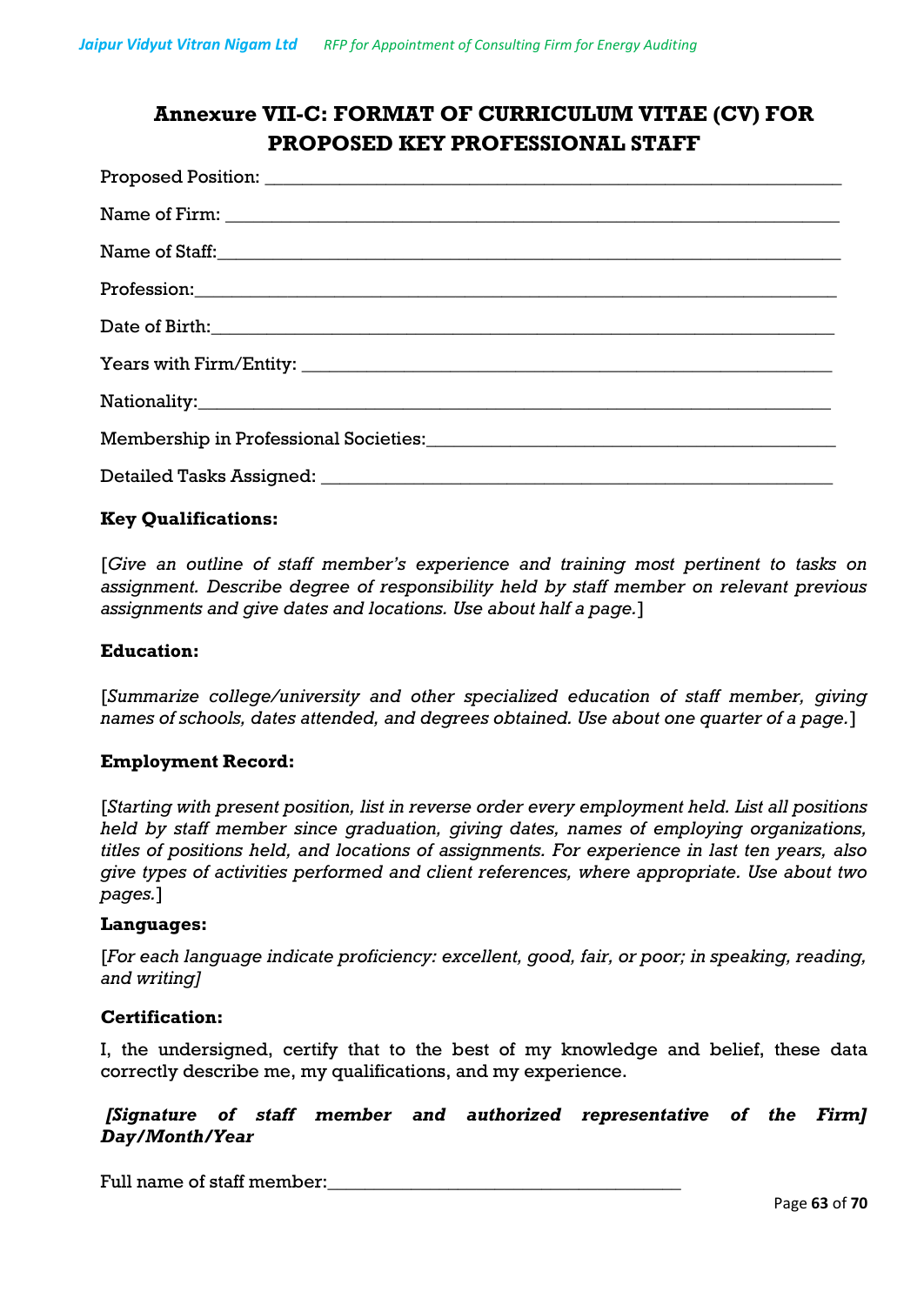*Jaipur Vidyut Vitran Nigam Ltd RFP for Appointment of Consulting Firm for Energy Auditing*

# **Annexure VIII FINANCIAL PROPOSAL SUBMISSION LETTER**

(on company's letterhead)

To,

Senior Accounts Officer (Rev),

JVVNL,

[Reference No. ]

Dear Sir,

Ref: Request for Proposal (RFP) Notification dated............... No..........

Sir/ Madam

We, the undersigned bidder, having read & examined in detail, the Bidding Document, the receipt of which is hereby duly acknowledged, I/ we, the undersigned, offer to supply/ work as mentioned in the Scope of the work in conformity with the said bidding document for the same.

I / We undertake that the prices are in conformity with the requirements. The quote/ price are inclusive of all cost likely to beincurred for executing this work. The prices are exclusive of all type of govt. taxes/duties including service tax which shall be paid extra, as per rates applicable and need not be included in the rate above.

I/ We hereby declare that in case the contract is awarded to us, we shall submit the contract performance guarantee as prescribed in the bid document.

I / We agree to abide by this bid for a period of 180 days after the last date fixed for bid submission and it shall remain binding upon us and may be accepted at any time before the expiry of that period.

Until a formal contract is prepared and executed, this bid, together with your written acceptance thereof and your notification of award shall constitute a binding Contract between us.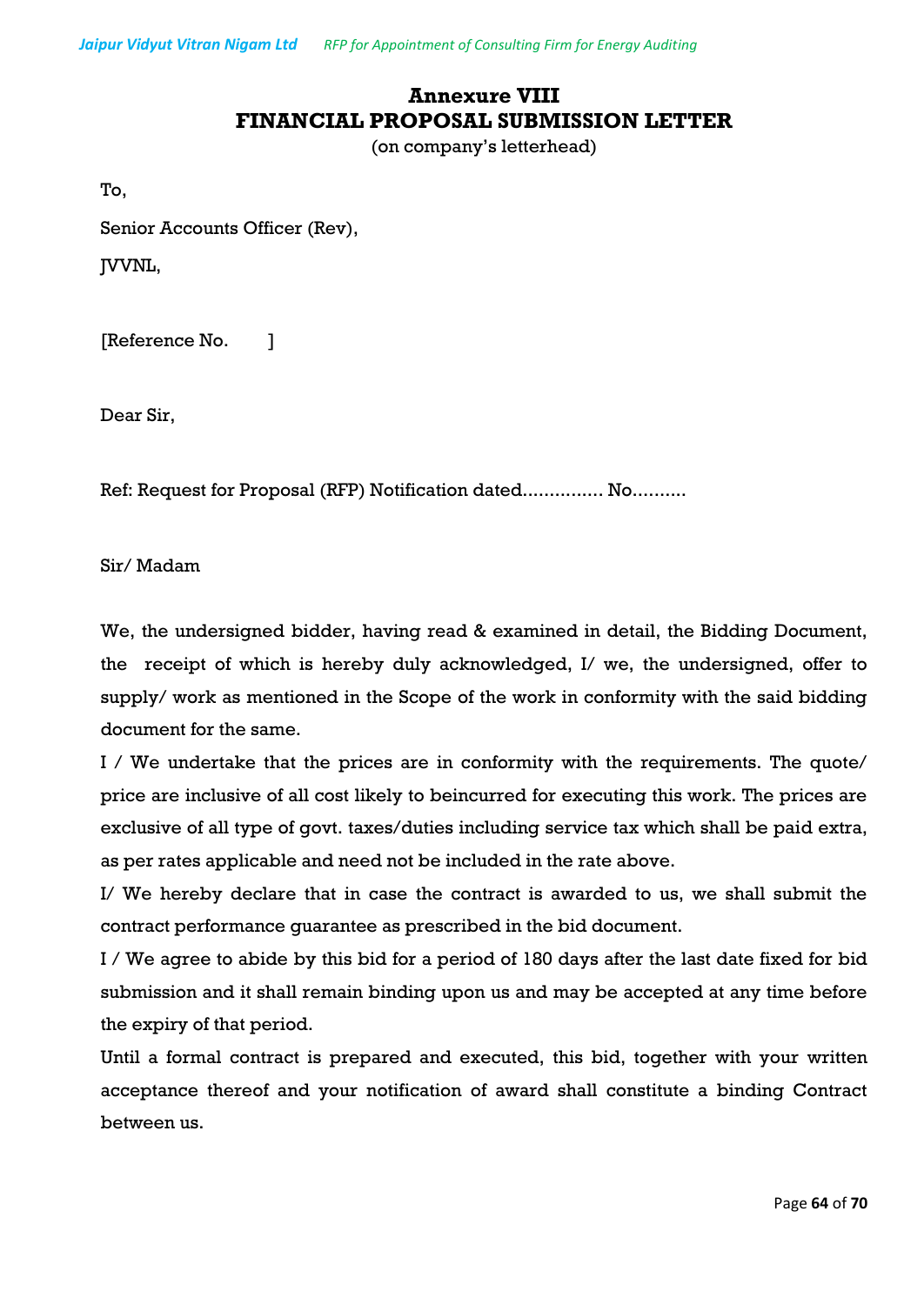I/ We hereby declare that our bid is made in good faith, without collusion or fraud and the information contained in the bid is true and correct to the best of our knowledge and belief.

We agree to all the terms & conditions as mentioned in the bid document and submit that we have not submitted any deviations in this regard.

We understand that you are not bound to accept the lowest or any bid you may receive.

Yours sincerely,

| Signature                                             |       |
|-------------------------------------------------------|-------|
|                                                       |       |
| Duly authorized to sign Proposal for And on behalf of |       |
| Seal of the Organization: -                           |       |
| Date                                                  | Place |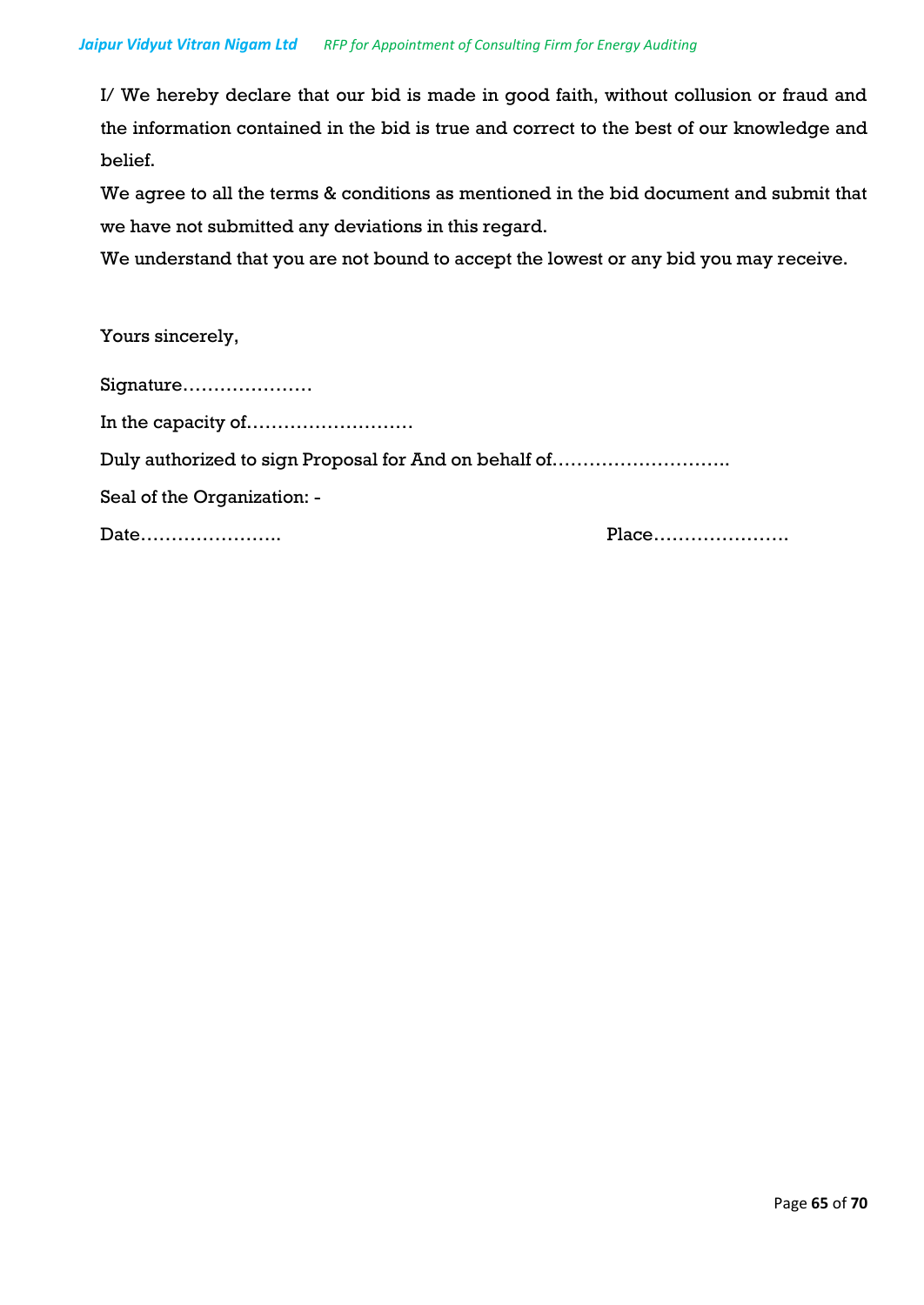#### **Annexure-IX-A**

### **BoQ**

#### **Tender Inviting Authority: Sr. Accounts Officer (Rev.)**

Name of Work: Independent review of energy audit of all the 532 Sub-divisions of Rajasthan Discoms.

Contract No: 04/2015-16

| <b>Bidder Name:</b> |                |  |                                                                                                                                                      |          |                |  |
|---------------------|----------------|--|------------------------------------------------------------------------------------------------------------------------------------------------------|----------|----------------|--|
|                     | PRICE SCHEDULE |  |                                                                                                                                                      |          |                |  |
|                     |                |  | Bidders must note that:-                                                                                                                             |          |                |  |
|                     |                |  | 1. This BOQ template must not be modified/replaced and the same should be uploaded after filling the relevent columns,                               |          |                |  |
|                     |                |  | 2. Bidders are only allowed to enter bidders name & value of rates offered in INR (Rs) only.                                                         |          |                |  |
|                     |                |  | 3 Bidder may offer prices for any one or two or for all the three Discoms.                                                                           |          |                |  |
|                     |                |  | 4 Hard copies of Annexure IX-A,IX-B and X duly filled, stamped & signed shall also be provided by the bidder in the sealed envelope<br>of price bid. |          |                |  |
|                     |                |  | 5. Excepting service tax, all taxes & duties applicable if any shall also be payable by the bidder.                                                  |          |                |  |
| S1.No.              | Name Discom    |  | Indicators                                                                                                                                           | Price in | Price in words |  |
|                     |                |  |                                                                                                                                                      | figure   |                |  |
|                     |                |  |                                                                                                                                                      |          |                |  |
|                     |                |  |                                                                                                                                                      |          |                |  |
| 1                   | <b>IVVNL</b>   |  | (A)Team cost                                                                                                                                         |          |                |  |
|                     |                |  | (B) Other expenses                                                                                                                                   |          |                |  |
| 2                   | <b>AVVNL</b>   |  | $(A)$ Team cost                                                                                                                                      |          |                |  |
|                     |                |  | (B) Other expenses                                                                                                                                   |          |                |  |
| 3                   | <b>JdVVNL</b>  |  | (A)Team cost                                                                                                                                         |          |                |  |
|                     |                |  | (B) Other expenses                                                                                                                                   |          |                |  |

Signature…………………

In the capacity of………………………

Duly authorized to sign Proposal for And on behalf of………………………..

Seal of the Organization: -

Date………………….. Place………………….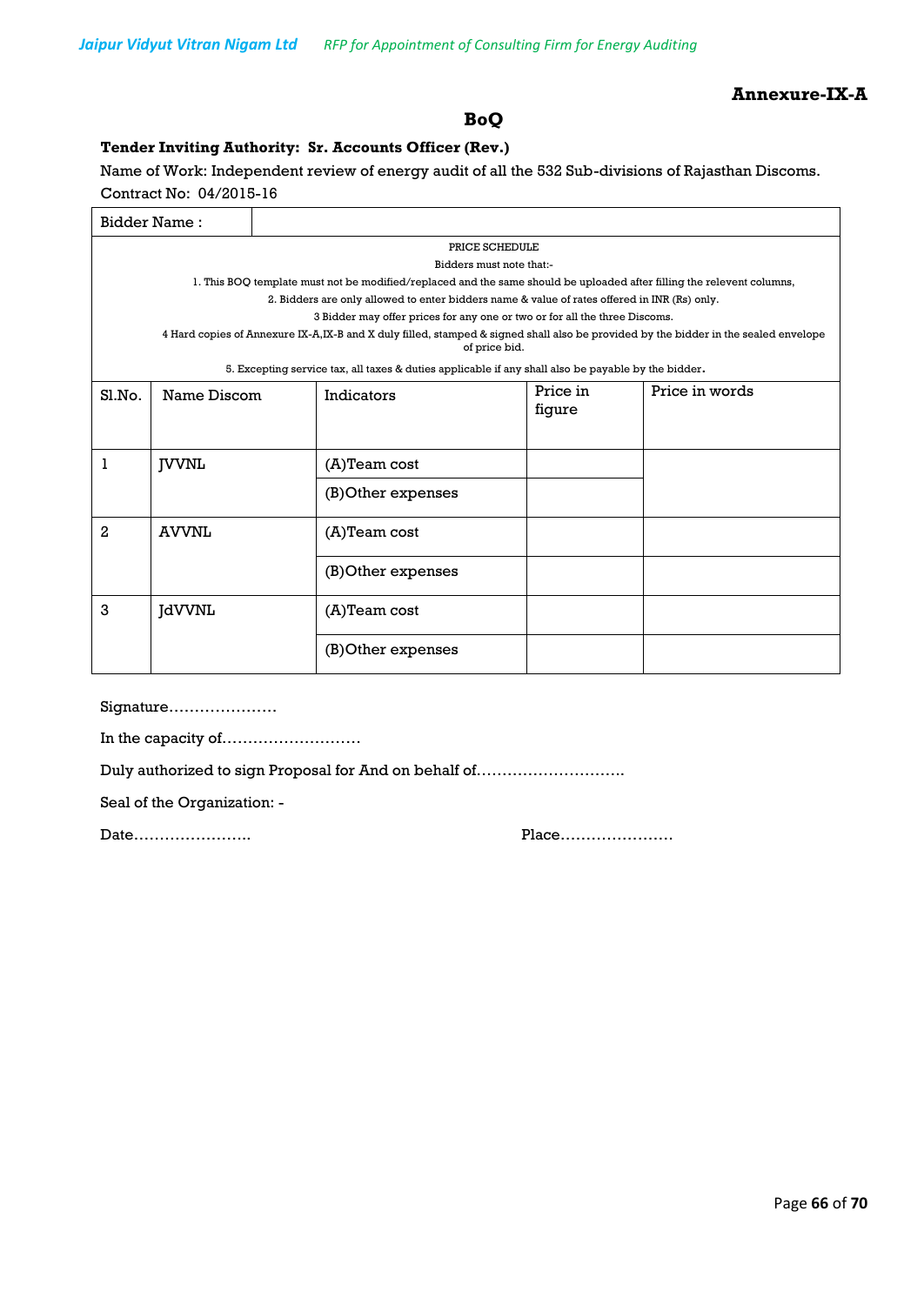# **Annexure- IX - B PRICE SCHEDULE**

Please fill the name of Discom participated (use copy of this format for each Discom, separately.):-

Details of financial evaluation criteria, inclusive of cost of manpower to be deployed. Deliverables and others if any

| S1.<br>No. | <b>Indicators</b>         | <b>Financial evaluation criteria</b> |                                          |                      |                                        |        |
|------------|---------------------------|--------------------------------------|------------------------------------------|----------------------|----------------------------------------|--------|
| 1.         | Team cost                 |                                      |                                          |                      |                                        |        |
|            | Team details              | <b>POSITION</b>                      | Name                                     | Total<br>man<br>days | Rate of<br>charge<br>per<br>man<br>day | Amount |
|            |                           | Project leader                       |                                          |                      |                                        |        |
|            |                           | Project<br>manager                   |                                          |                      |                                        |        |
|            |                           | Consultants                          |                                          |                      |                                        |        |
|            |                           | Others                               | No names, total<br>of<br>members<br>only |                      |                                        |        |
|            |                           | Total                                |                                          |                      |                                        |        |
| 2.         | Out of pocket<br>expenses | Elements                             |                                          | Rate<br>per<br>unit  | No, of<br>units                        | Amount |
|            |                           | <b>Boarding &amp; lodging</b>        |                                          |                      |                                        |        |
|            | Key elements<br>indicated | Traveling                            |                                          |                      |                                        |        |
|            |                           | Others                               |                                          |                      |                                        |        |
|            |                           | Total                                |                                          |                      |                                        |        |
| 3.         | <b>TOTAL PROPOSED FEE</b> |                                      |                                          |                      |                                        |        |

**Note: This Annexure may be placed in sealed envelope of price bid.**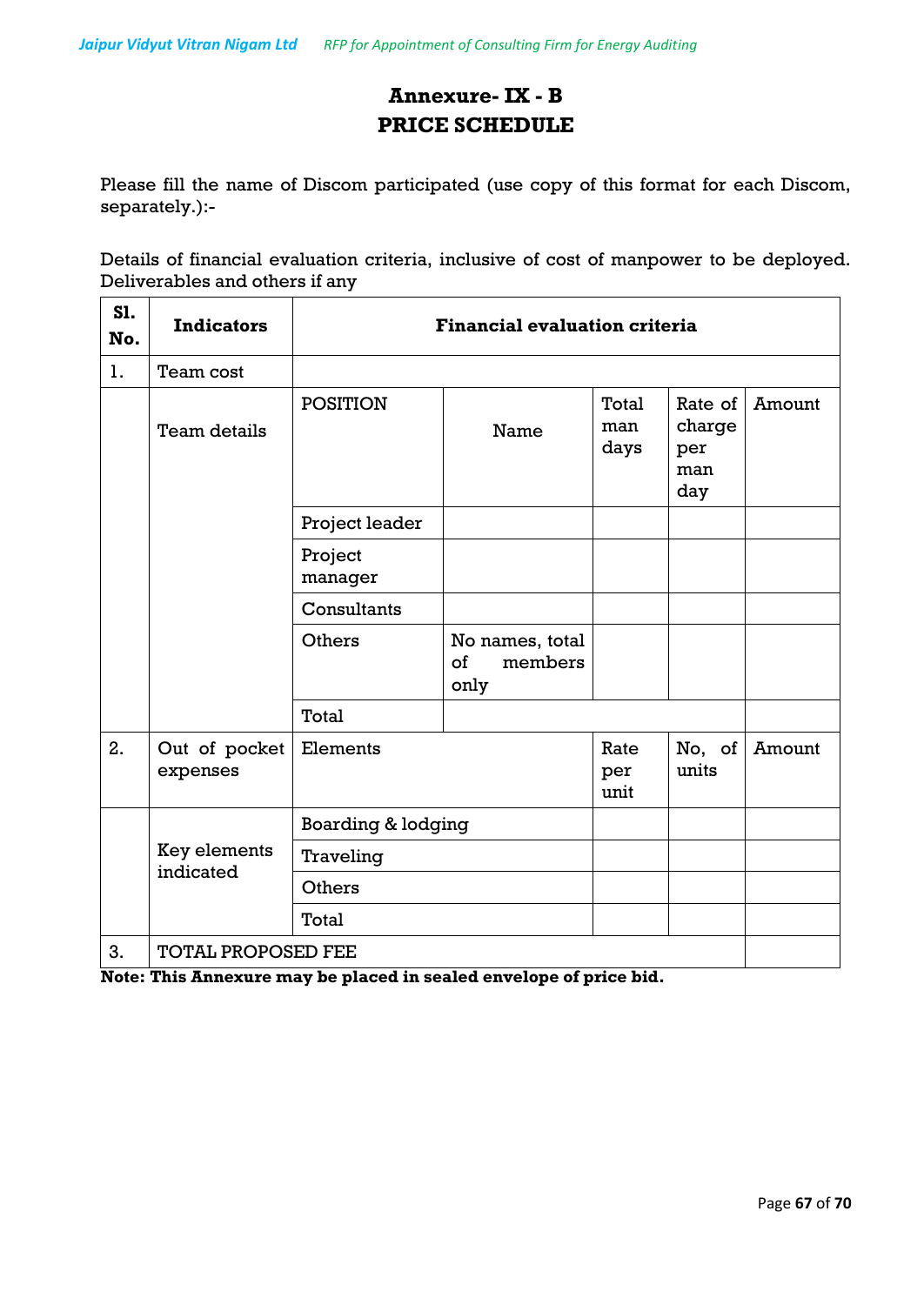# **Annexure-X FINANCIAL BID FORMAT**

To,

Chief Engineer (PPM),

JVVNL, Jaipur

[Reference No. …………]

Sir,

We, the undersigned bidder, having read & examined in detail, the Bidding Document, the receipt of which is hereby duly acknowledged, I/ we, the undersigned, offer to work as "Consulting Firm" as per the defined Scope of the work, Requirement specifications & in conformity with the said bidding document. We hereby offer our best price as per the details below and would be valid as per the details mentioned in the NIT.

I/ We undertake that the prices are in conformity with the specifications/ requirements prescribed. The price quoted is inclusive of all cost likely to be incurred for executing this work. The prices are inclusive of all type of govt. taxes/ duties as asked in the financial bid.

I/ We undertake, if our bid is accepted, to deliver the goods and services in accordance with the requirements of Discom / Energy department mentioned in the bidding document.

I/ We hereby declare that, in case, the contract is awarded to us, we will submit the performance security for the due performance of contract and in the form prescribed by Discom.

I/ We agree to abide by this bid for a period of days specified in NIT, after the last date fixed for bid submission and it shall remain binding upon us and may be accepted at any time before the expiry of that period.

Until a formal contract is prepared and executed, this bid, together with your written acceptance thereof and your notification of award shall constitute a binding Contract between us.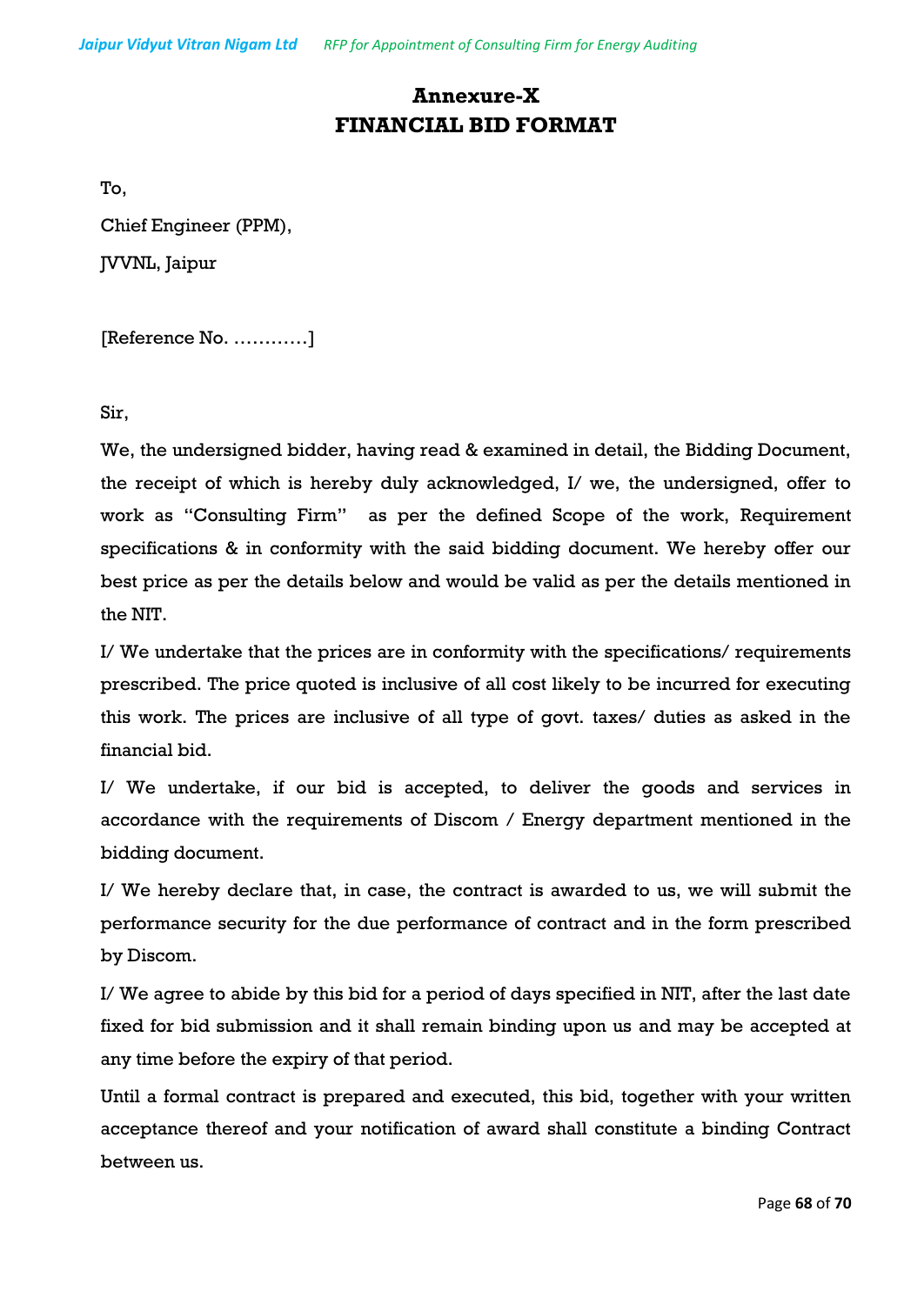I/ We hereby declare that our bid is made in good faith, without collusion or fraud and the information contained in the bid is true and correct to the best of our knowledge and belief.

We understand that you are not bound to accept the lowest or any bid you may receive.

We agree to all the terms & conditions as mentioned in the bidding document and submit that we have not submitted any deviations in this regard.

| Signature                                             |       |
|-------------------------------------------------------|-------|
|                                                       |       |
| Duly authorized to sign Proposal for And on behalf of |       |
| Seal of the Organization: -                           |       |
| Date                                                  | Place |